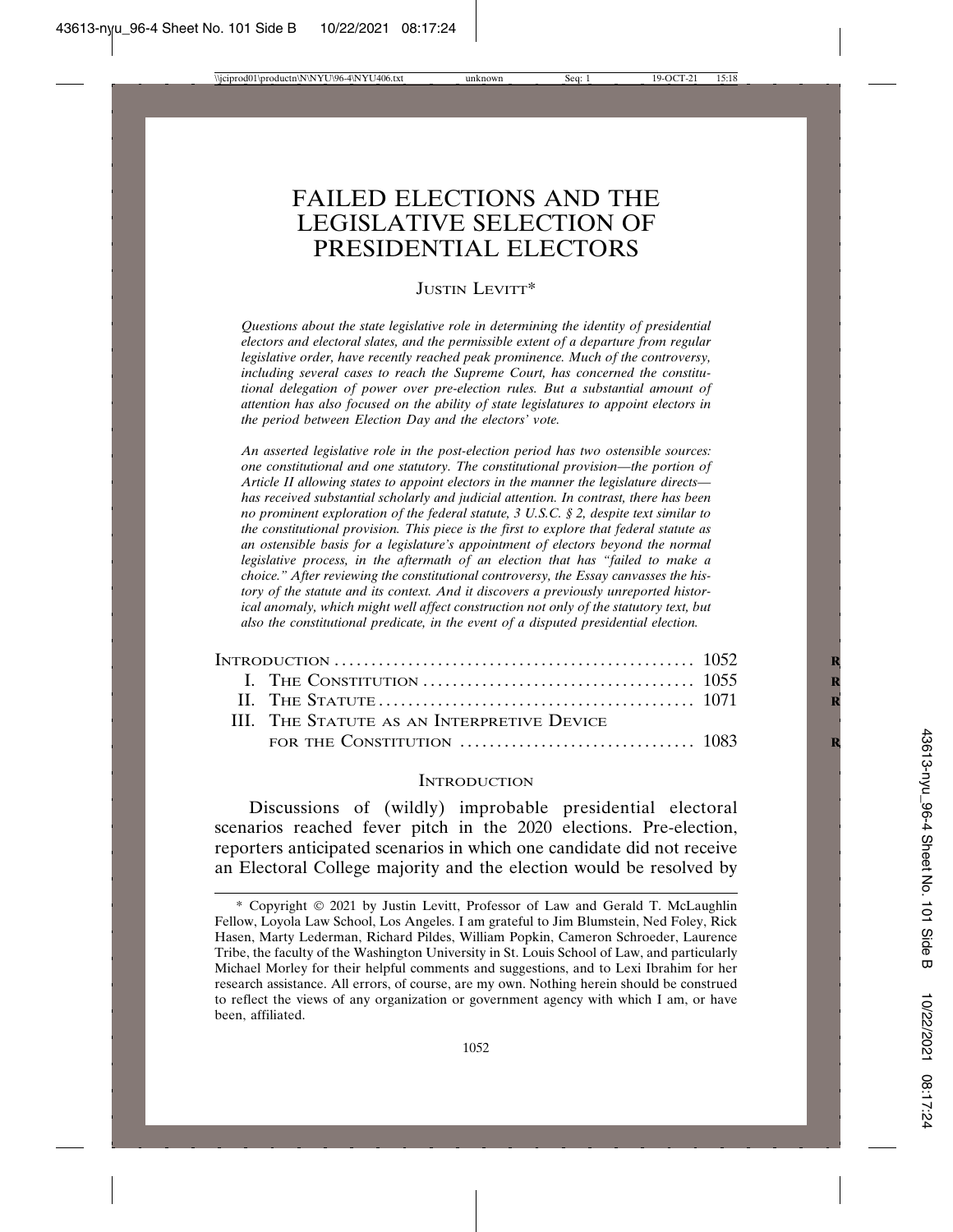the House of Representatives;<sup>1</sup> scenarios around a partisan tie in control of state delegations in the House, with the election to be resolved by the Senate;2 and a number of other scenarios less likely still. Then, in the immediate aftermath of the election—in which ballots counted, canvassed, and confirmed via the normal institutional process produced a substantial Electoral College majority—there were halfbaked suggestions, more prominent than they should have been, seeking to derail that majority in favor of the more esoteric fallback dispute resolution procedures not pertinent to the contest at hand.3

Some of the pre-election punditry and post-election armchair strategery was likely the inevitable product of a popular rediscovery of some of the more unusual nooks and crannies of our electoral system, and fascination with the less familiar procedural mechanics at the margins. Some was likely the product of black-swan focus on the election of 2000—resolved by the sort of contestation that accompanies a 537-vote margin in a single, pivotal state—and the fear or hope that 2000-level combat might bear fruit in an election not nearly as close.4 Some was likely created by a curious view of both electoral litigation and the tallying of votes as subvariants of magical realism, in which legitimate electoral expression could be nullified by the mere incantation of a legal catchphrase. Some was likely simply a projection

<sup>1</sup> *See* U.S. CONST. amend. XII (providing, in the event that one presidential candidate failed to secure an Electoral College majority, for the House of Representatives to select the President from the top three Electoral College contenders, with each state's delegation having one vote); John Bresnahan, Kyle Cheney & Heather Caygle, *Pelosi Begins Mustering Democrats for Possible House Decision on Presidency*, POLITICO (Sept. 27, 2020, 7:17 PM), https://www.politico.com/news/2020/09/27/pelosi-mobilizes-democrats-housedecision-on-presidency-422359.

<sup>2</sup> *See* Ed Kilgore, *Pelosi Makes Plans for House Election of President*, N.Y. MAG.: INTELLIGENCER (Sept. 28, 2020), https://nymag.com/intelligencer/2020/09/pelosi-makesplans-for-house-election-of-president.html. Mechanically, in the event that no Presidential candidate received a majority of Electoral College votes, *and* the event that no majority of state delegations in the House chose the President, *and* the event that no Vice-Presidential candidate received a majority of Electoral College votes, the Senate would choose a Vice President to act as President. U.S. CONST. amend. XII.

<sup>3</sup> *See, e.g.*, Complaint for Expedited Declaratory and Emergency Injunctive Relief at 5, Gohmert v. Pence, No. 20-cv-00660 (E.D. Tex. Dec. 27, 2020) (claiming that when a state submits two or more presidential electoral slates, the Vice President exercises sole authority to determine which if any of those slates to count—in the context of an election in which no authorized state body submitted more than one presidential electoral slate).

<sup>4</sup> The undue focus on a contested election along the lines of the 2000 election was likely also fueled by President Trump's contention that the sprint to confirm Justice Amy Coney Barrett was necessary in part to resolve disputes over the coming election. *See* Peter Baker, *Trump Says He Wants a Conservative Majority on the Supreme Court in Case of an Election Day Dispute*, N.Y. TIMES (Sept. 23, 2020), https://www.nytimes.com/2020/09/23/us/ elections/trump-supreme-court-election-day.html.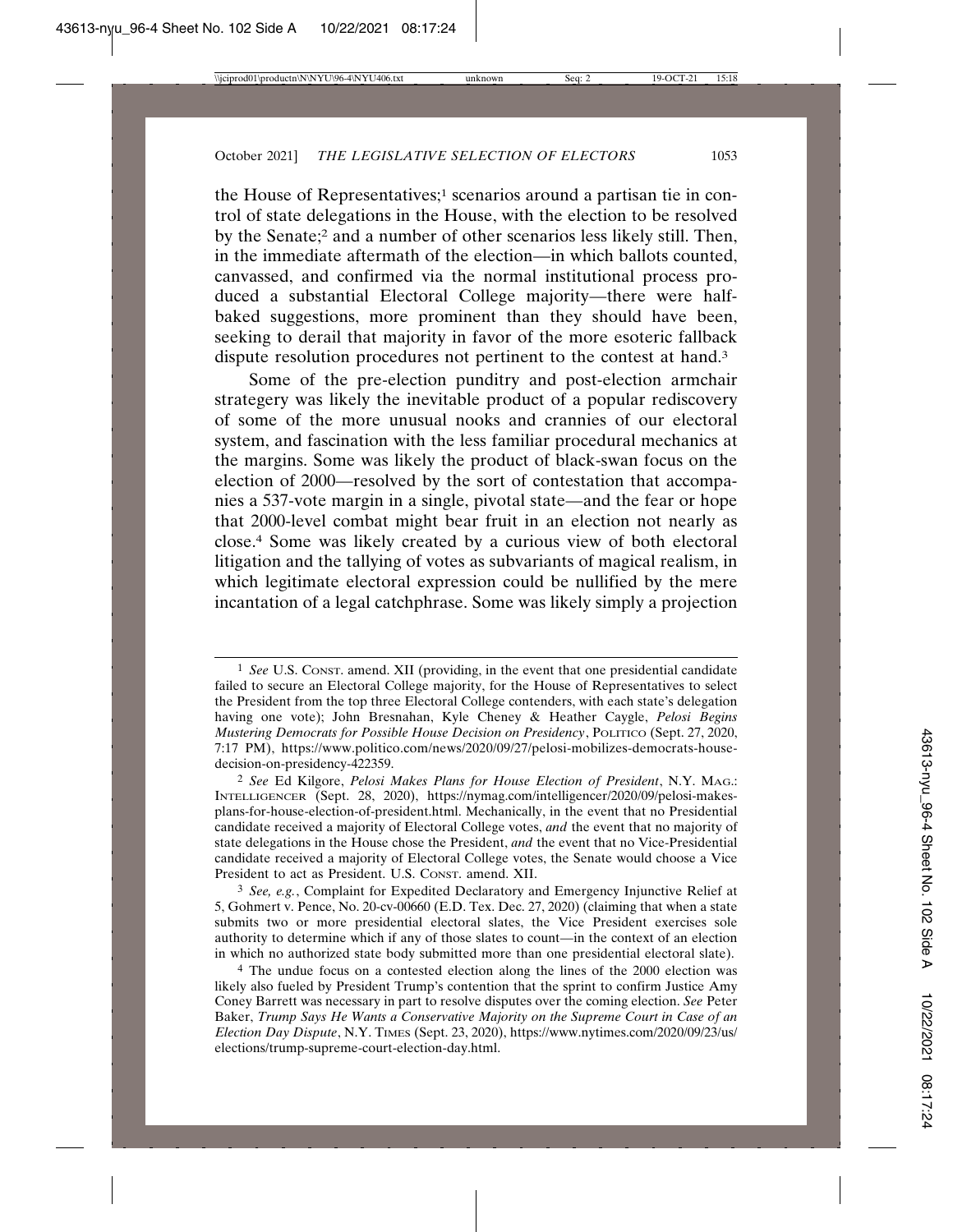of generalized anxiety or discontent over a deeply divisive election process.5

Questions about state legislatures' role in determining the identity of presidential electors and electoral slates have been quite prominent in this mix. Some of the controversy has concerned the constitutional delegation of power over pre-election rules: when and to what degree election procedures set before Election Day apply to the selection of presidential electors, when those procedures are made or shaped by an entity other than the legislature, like an administrative actor or a state court.<sup>6</sup> But a substantial amount of attention has also focused on the ability of state legislatures to appoint electors in the period between Election Day and the electors' vote.7

An asserted legislative role in the post-election period has two ostensible sources: one constitutional and one statutory. The constitutional provision—the portion of Article II allowing states to appoint electors in the manner the legislature directs—has received substantial scholarly and judicial attention. In contrast, there has been no promi-

<sup>5</sup> *See, e.g.*, Justin McCarthy, *Confidence in Accuracy of U.S. Election Matches Record Low*, GALLUP (Oct. 8, 2020), https://news.gallup.com/poll/321665/confidence-accuracyelection-matches-record-low.aspx (stating low confidence in election processes rising in part from concerns that differed across partisan lines); CRAIG M. BURNETT, KALIKOW SCHOOL POLL AT HOFSTRA UNIVERSITY: EXECUTIVE SUMMARY AND ANALYSIS 7–9 (2020), https://www.hofstra.edu/pdf/academics/colleges/hclas/gov-policy-international/ kalikow-poll-0920.pdf (describing concern about foreign influence and mail-in voting, belief in rates of fraud, and acceptance of election results if the results are not clear on November 3). *See generally Voter Confidence*, MIT ELECTION DATA + SCI. LAB, https:// electionlab.mit.edu/research/voter-confidence (last updated Apr. 2, 2021) (reviewing factors that influence voter confidence and noting that political outcomes can influence people's confidence in elections).

<sup>6</sup> *See, e.g.*, Emergency Application for a Stay Pending the Filing and Disposition of a Petition for a Writ of Certiorari at 21–22, Scarnati v. Boockvar, 141 S. Ct. 644 (2020) (No. 20A53), 2020 WL 5898732 (arguing that state court interpretations of statutes passed by the Pennsylvania State Legislature are not binding in determining rules for federal elections); Justin Levitt, *Pennsylvania Legislators Invite Some Extra SCOTUS Chaos This Election Season*, TAKE CARE (Sept. 29, 2020), https://takecareblog.com/blog/pennsylvanialegislators-invite-some-extra-scotus-chaos-this-election-season (reviewing the significant downstream consequences of exempting state legislatures from state constitutional constraints for purposes of federal elections); Carson v. Simon, 978 F.3d 1051, 1059–60 (8th Cir. 2020) (finding that a consent decree issued by a state court at the request of the Secretary of State, to settle litigation concerning a statute passed by the Minnesota State Legislature, is not binding for purposes of federal elections).

<sup>7</sup> *See, e.g.*, Trip Gabriel & Stephanie Saul, *Could State Legislatures Pick Electors to Vote for Trump? Not Likely*, N.Y. TIMES (Jan. 5, 2021), https://www.nytimes.com/article/ electors-vote.html; Barton Gellman, *The Election That Could Break America*, ATLANTIC (Sept. 23, 2020), https://www.theatlantic.com/magazine/archive/2020/11/what-if-trumprefuses-concede/616424; Charles L. Zelden, *Guest Opinion: Legislatures Picking Electors to the Electoral College: It Could Not Only Happen, It Almost Did*, USA TODAY (Sept. 28, 2020, 6:01 AM), https://www.news-press.com/story/opinion/2020/09/28/electoral-collegepresidential-election-2020-trump-biden-charles-zelden/3537063001.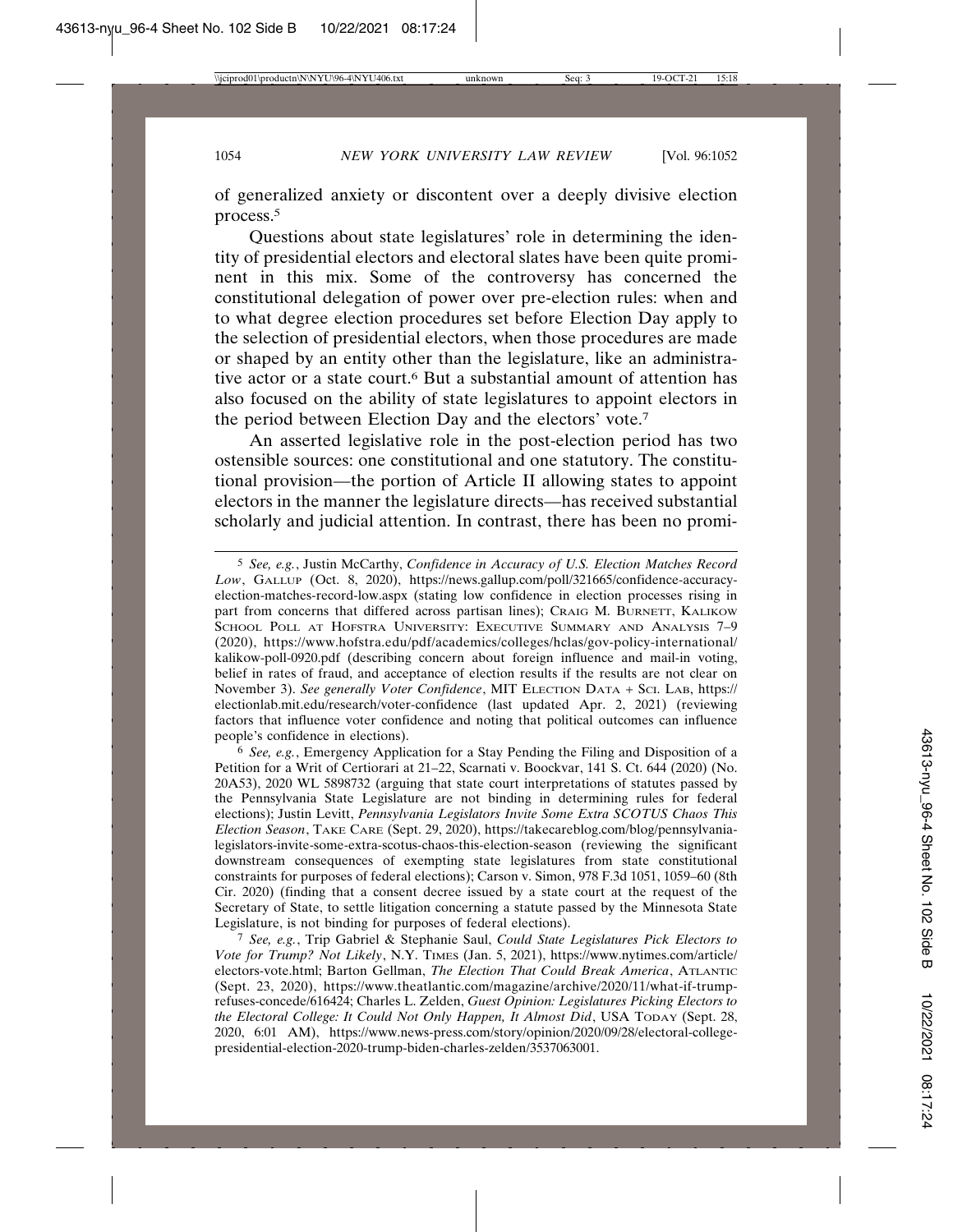nent exploration of the federal statute, 3 U.S.C. § 2, despite text similar to the constitutional provision. This piece represents the first examination of that federal statute as an ostensible basis for a legislature's appointment of electors beyond the normal legislative process, in the aftermath of an election that "has failed to make a choice."8 After reviewing the constitutional controversy in Part I, the Essay in Part II canvasses the history of the statute and its context. It unearths a previously unreported historical anomaly that should affect construction of the statutory text. Indeed, as discussed in Part III, a proper understanding of the nineteenth-century statute at issue here might also shed new light on the nineteenth-century jurisprudence purportedly relevant to the determination of the constitutional question in the event of another disputed presidential election.

#### I

#### THE CONSTITUTION

First, an abbreviated review of the constitutional controversy, much of which has been discussed in more detail in other fora.<sup>9</sup> Article II provides that "Each State shall appoint, in such Manner as the Legislature thereof may direct," electors for President.<sup>10</sup>

10 U.S. CONST. art. II, § 1, cl. 2.

<sup>8</sup> 3 U.S.C. § 2.

<sup>9</sup> *See, e.g.*, Memorandum from Grace Brosofsky, Michael C. Dorf & Laurence H. Tribe, State Legislatures Cannot Act Alone in Assigning Electors (Sept. 25, 2020), https:// drive.google.com/file/d/109FpcfXzXwcpJL43pgaTBmh-PD9pgDLx/view [https://perma.cc/ EX4F-AALD [hereinafter Brosofsky, Dorf & Tribe Memorandum] (discussing the independent state legislature doctrine); Grace Brosofsky, Michael C. Dorf & Laurence H. Tribe, *State Legislatures Cannot Act Alone in Assigning Electors*, DORF ON LAW (Sept. 25, 2020), http://www.dorfonlaw.org/2020/09/state-legislatures-cannot-act-alone-in.html (presenting an abbreviated version of the same); Michael T. Morley, *The Independent State Legislature Doctrine, Federal Elections, and State Constitutions*, 55 GA. L. REV. 1 (2020) [hereinafter Morley, *Independent State Legislature*] (discussing the independent state legislature doctrine); Nathaniel Persily, Samuel Byker, William Evans & Alon Sachar, *When Is a Legislature Not a Legislature? When Voters Regulate Elections by Initiative*, 77 OHIO STATE L.J. 689 (2016) (same); Saikrishna Bangalore Prakash & John Yoo, *People* ≠ *Legislature*, 39 HARV. J.L. & PUB. POL'Y 341 (2016) (same); Michael T. Morley, *The Intratextual Independent "Legislature" and the Elections Clause*, 109 NW. U. L. REV. 847 (2015) [hereinafter Morley, *Intratextual Independent Legislature*] (same); Richard L. Hasen, *When "Legislature" May Mean More than "Legislature": Initiated Electoral College Reform and the Ghost of* Bush v. Gore, 35 HASTINGS CONST. L.Q. 599 (2008) (same); Richard D. Friedman, *Trying to Make Peace with* Bush v. Gore, 29 FLA. STATE U. L. REV. 811 (2001) (same); Hayward H. Smith, *History of the Article II Independent State Legislature Doctrine*, 29 FLA. STATE U. L. REV. 731 (2001) (same); Richard A. Epstein, *"In* Such Manner as the Legislature Thereof May Direct": The Outcome in Bush v Gore *Defended*, 68 U. CHI. L. REV. 613 (2001) (same); RICHARD A. POSNER, BREAKING THE DEADLOCK: THE 2000 ELECTION, THE CONSTITUTION, AND THE COURTS (2001) (same); James C. Kirby, Jr., *Limitations on the Power of State Legislatures over Presidential Elections*, 27 LAW & CONTEMP. PROBS. 495 (1962) (same).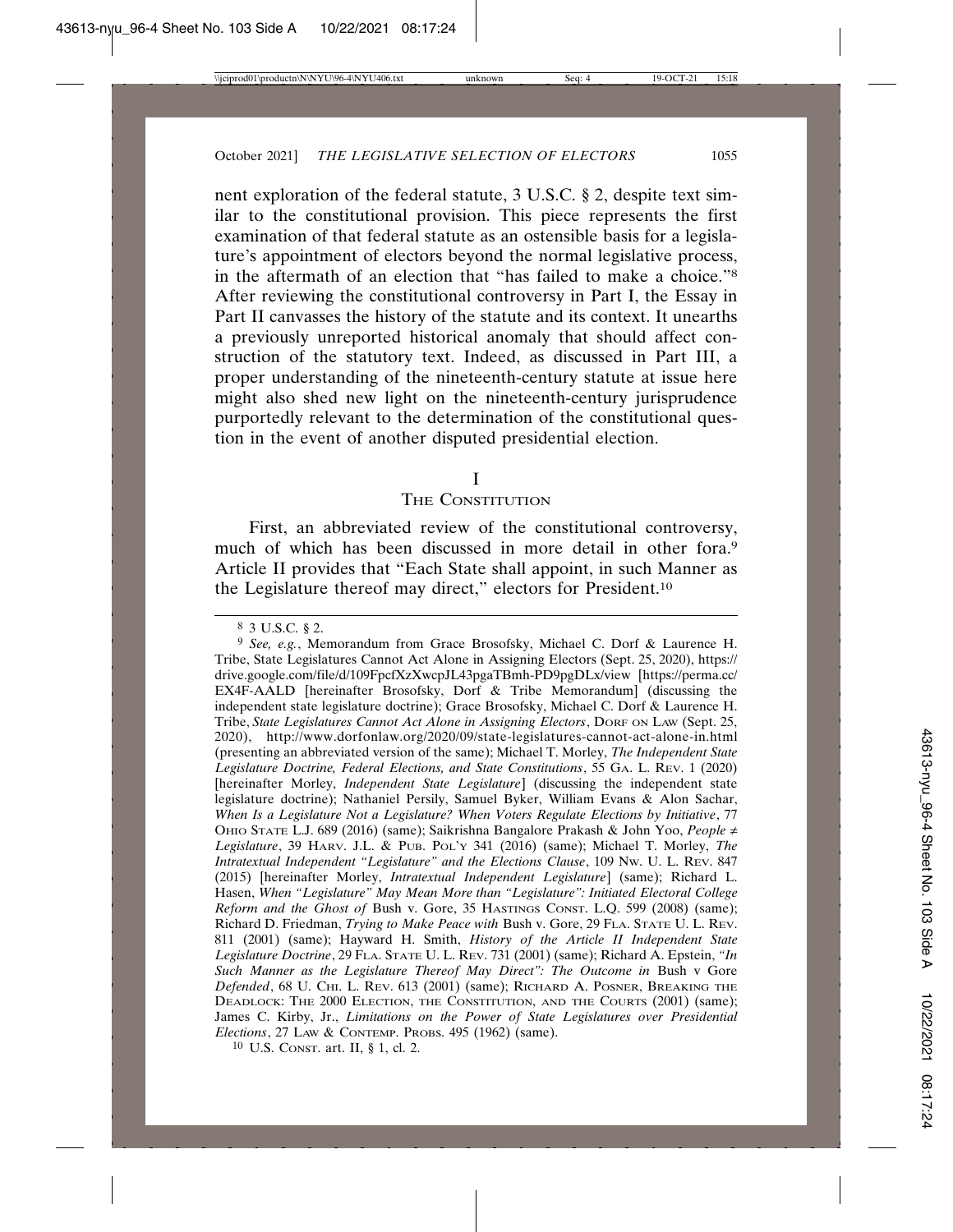The claim for legislative priority imagines this text as a direct and irrevocable grant of federal authority to a specified state body, purportedly allowing the legislative body plenary dispensation to designate whichever electors it wishes. The strong version of this "independent state legislature" notion imagines the legislature empowered by its federal constitutional designation to select electors free of any substantive or procedural constraints in the state constitution, wholly independent from gubernatorial or state judicial interference.11

A weaker version of the doctrine—capturing the attention of three Justices in *Bush v. Gore*12—imagines that it prioritizes state statutes, as the embodiment of the will of the legislature, over some but not all interpretations of the state courts.13 For example, some variants of this form of the doctrine assert that Article II does not free legislatures from procedural constraints in the state constitution (like

the legislature has delegated the authority to run the elections and to oversee election disputes to the Secretary of State . . . and to state circuit courts . . . . In any election but a Presidential election, the Florida Supreme Court can give as little or as much deference to Florida's executives as it chooses, so far as Article II is concerned, and this Court will have no cause to question the court's actions. But, with respect to a Presidential election, the court must be both mindful of the legislature's role under Article II in choosing the manner of appointing electors and deferential to those bodies expressly empowered by the legislature to carry out its constitutional mandate. . . . [We would] hold that the Florida Supreme Court's interpretation of the Florida election laws impermissibly distorted them beyond what a fair reading required, in violation of Article II.

*Id.* at 114–15.

13 *See, e.g.*, Smith, *supra* note 9, at 734–35 (noting that a weaker version of the doctrine might allow state constitutions to place "minimal" restrictions on the legislature, but not "more intrusive" ones); Epstein, *supra* note 9, at 619–20 (proposing a version of the doctrine permitting renderings of state statutes "within the boundaries of acceptable interpretation" but not "gross deviation[s]" from a statutory scheme, but giving short shrift to the role of a state constitution in that balance); Friedman, *supra* note 9, at 834–41 (articulating a version of the doctrine allowing state constitutions to impose procedural rules but not substantive ones, and granting the state judiciary "substantial deference" to interpret state statutes in all but "clearly implausible" ways); Morley, *Intratextual Independent Legislature*, *supra* note 9, at 866 (arguing for a version of the doctrine that does not subject state legislatures to the substantive constraints of a state constitution, thereby implying procedural constraints still apply); Morley, *Independent State Legislature*, *supra* note 9, at 24–25, 69, 91–92 (explaining a version of the doctrine subjecting state legislatures to ordinary lawmaking procedure, exempting legislatures from state constitutional substantive constraints, and holding courts to a "super-strong plain meaning approach" in construing legislative text).

<sup>11</sup> *See, e.g.*, *Carson*, 978 F.3d at 1060 ("In fact, a legislature's power in this area is such that it 'cannot be taken from them or modified' even through 'their state constitutions.'" (quoting McPherson v. Blacker, 146 U.S. 1, 35 (1892) (quoting S. REP. NO. 43-395, at 9 (1874)))); Smith, *supra* note 9, at 734.

<sup>12</sup> *See* 531 U.S. 98, 112–13 (2000) (Rehnquist, C.J., concurring). Specifically, Rehnquist asserted that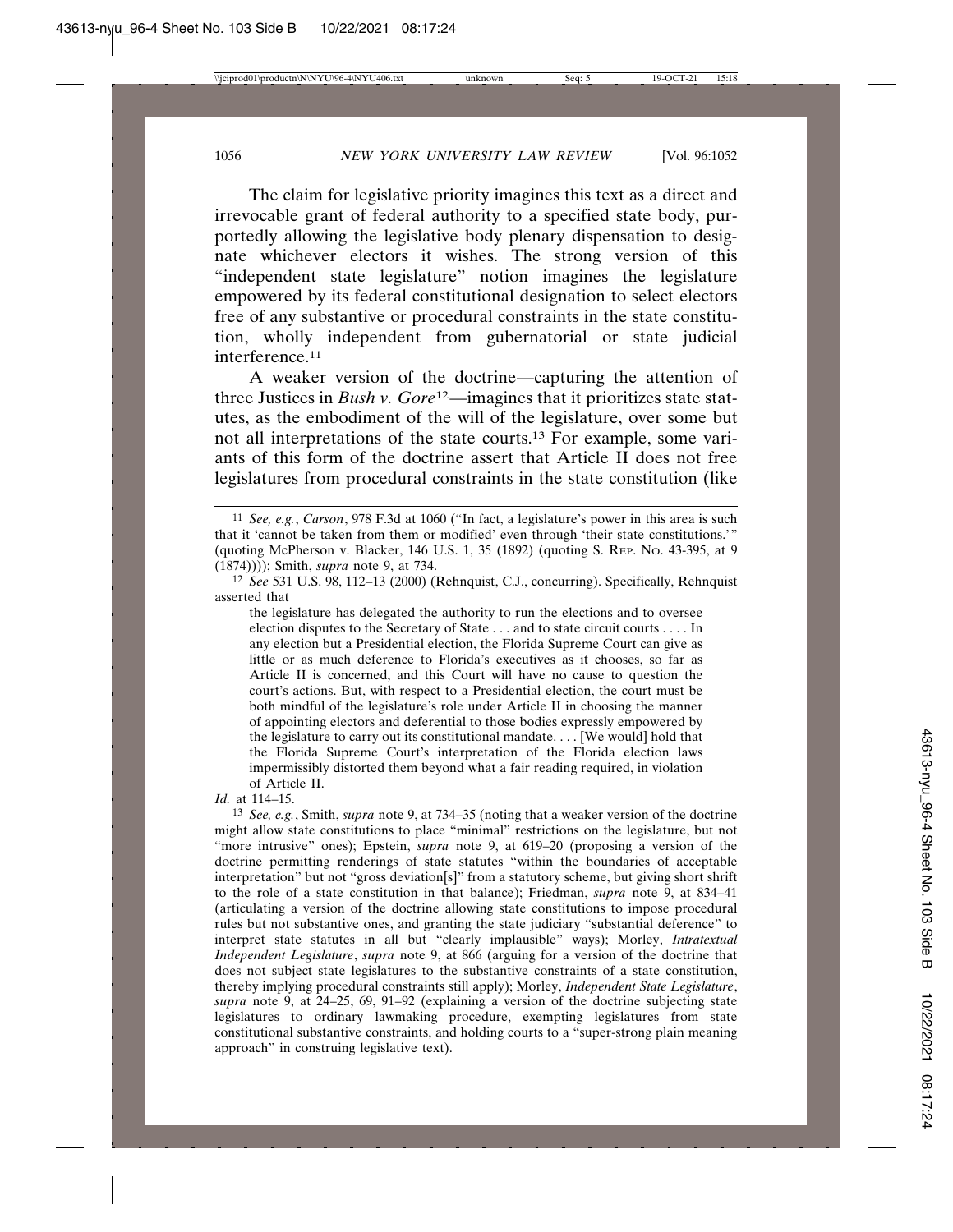quorum rules or presentation to the governor), but does immunize procedurally proper statutes concerning presidential electors from any substantive state constitutional limits.<sup>14</sup> Other variants might bind state legislatures for Article II purposes to a subset of substantive state constitutional provisions articulated with some degree of specificity (e.g., ballots must be received by a particular enumerated date), but not judicial interpretations of state constitutional provisions that are more vague (e.g., elections must be free and fair).

Extracting state legislatures from their state constitutional context for purposes of setting the rules for presidential elections creates deep problems not far beneath the surface of the text. The strong version of the doctrine, nullifying *all* state limits on the legislature as a body, seems to create a philosophical quandary. A state legislature acting in a legislative capacity derives its existence and shape from its state constitution. Without those limits, it may have the same component legislators, but it is not the same lawmaking institution.15 If you gather the musicians of the Los Angeles Philharmonic Orchestra and randomly assign their instruments—or remove them from their instruments altogether, as when they play in a softball game—what you have is not the anticipated orchestral manifestation of "the Los Angeles Philharmonic," but merely an assembly of the members of the Los Angeles Philharmonic, acting in a different way with different capacities. Remove the constituent members from the context in which their familiar institutional identity is shaped, and what you have is a fundamentally distinct entity.16

<sup>14</sup> *See, e.g.*, Kirby, *supra* note 9, at 503–04 (arguing that state legislatures are limited by procedural but not substantive provisions of the constitution); Morley*, Independent State Legislature*, *supra* note 9, at 25–27, 41–45, 69, 91–92 (urging this view, and chronicling support in several nineteenth-century state supreme court decisions, and in several Reconstruction Congress evaluations of congressional elections).

<sup>15</sup> The procedural and substantive limitations that a state constitution places on its own legislature might, in this context, be seen as "nonseverable" components of the power the legislature is granted to act as the state's legislative organ; they are the commitments upon which the authority to act as a legislature is predicated.

<sup>16</sup> The Court has held that different constitutional delegations to the "Legislature" have different referents dependent on their context, and the distinct constitutional function fulfilled. *See* Ariz. State Legislature v. Ariz. Indep. Redistricting Comm'n, 576 U.S. 787, 808 (2015) ("[T]he meaning of the word 'legislature,' used several times in the Federal Constitution, differs according to the connection in which it is employed, depend[ent] upon the character of the function which that body in each instance is called upon to exercise." (alterations in original) (quoting Atl. Cleaners & Dyers v. United States, 286 U.S. 427, 434 (1932))). *But cf.* Morley, *Intratextual Independent Legislature*, *supra* note 9 (arguing that the referents should be the same). Article I, § 4 calls for a regulatory function, and so the Court has held that the constitutional provision refers to the entities entrusted by state law with lawmaking. *See infra* text accompanying notes 29–38 and note 35. Article I, § 3 and Article V call for electoral functions (the selection of Senators and the ratification of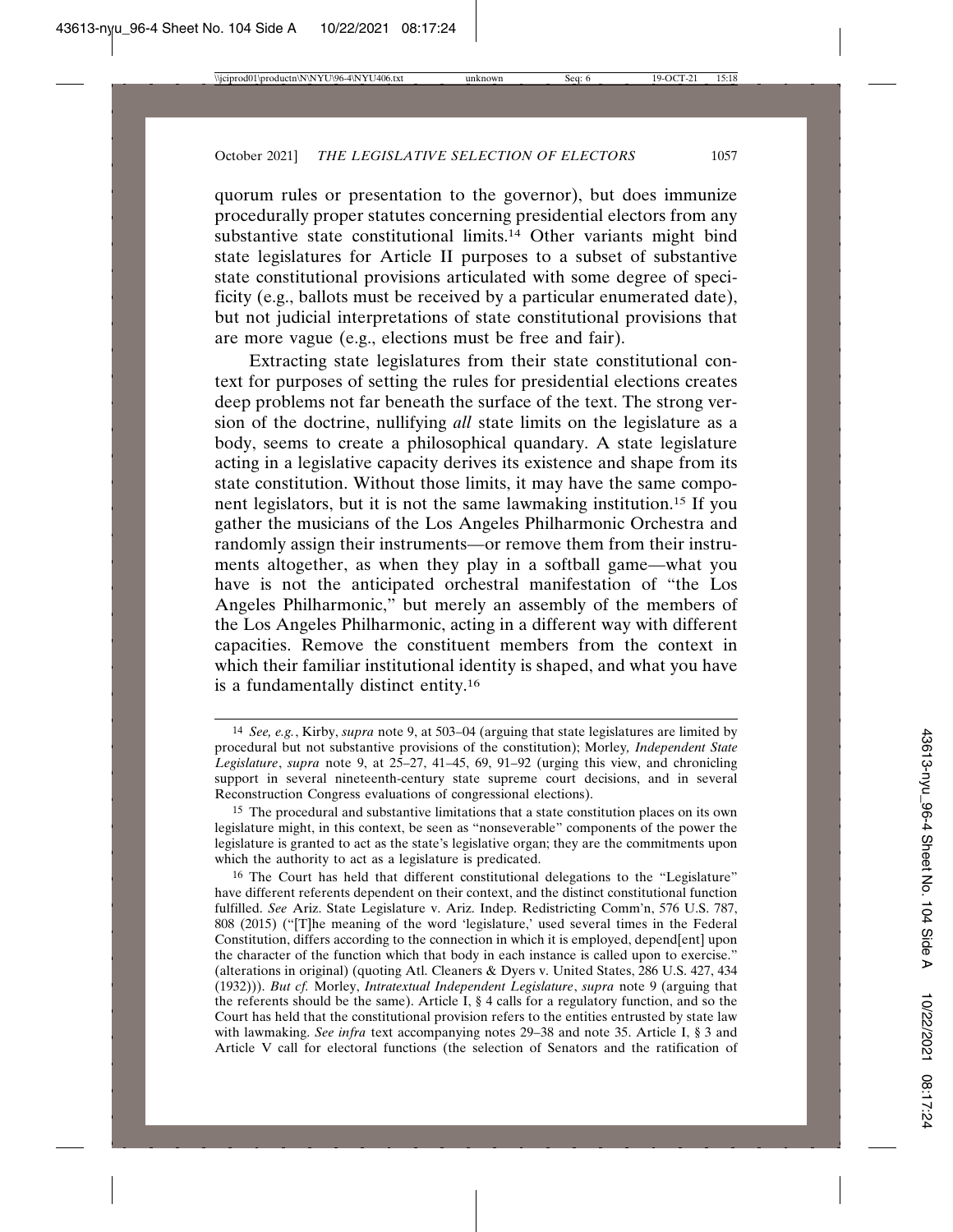The strong version of the doctrine also presents extremely difficult jurisprudential questions for any federal court asked to resolve the rules of a presidential election, including questions about the degree to which a legislature with exclusive state authority over presidential elections may permissibly delegate more granular policymaking to administrative entities, or empower state courts to bind future state legislatures via state constitutional provisions the legislature itself has passed. Consider also the intractable questions of statutory interpretation in federal courts divining the meaning of state statutory text passed in light of a background understanding of the requirements of the state constitution or the common law, suddenly cut loose from that state judicial context.17 Freeing state statutory text from the requirements of the state constitution in the context of regulations for presidential elections involves the use of a decoding system different from the encoding engine the legislature used in the first place, with similar potential for errant translation.

The strong version of the doctrine yields profoundly disruptive practical consequences as well: Bills that were passed and vetoed, statutes superseded by initiative, and statutes struck down by a state court would suddenly be live for purposes of a presidential race but not for state offices.<sup>18</sup> And the commands of these otherwise-invalid legislative vehicles would have to be reconciled with valid statutes that were passed on the assumption that the prior invalid text had no legal effect. Some of these zombie requirements could potentially be handled by separating presidential ballots from ballots for other offices,

17 *See* Jack Michael Beermann & Gary Lawson, *The Electoral Count Mess: The Electoral Count Act of 1887 Is Unconstitutional, and Other Fun Facts (Plus a Few Random Academic Speculations) About Counting Electoral Votes* 6, 35–36 (Bos. Univ. Sch. of L., Pub. L. & Legal Theory Paper No. 21-07, 2021), https://papers.ssrn.com/sol3/ papers.cfm?abstract\_id=3795421 (noting that a strictly textualist reading of a statute abstracted from context may—or may not—comport with any particular state legislature's preferred legislative approach to statutory interpretation).

18 *See, e.g.*, Nathaniel F. Rubin, *The Electors Clause and the Governor's Veto*, 106 CORNELL L. REV. ONLINE 57, 69–70 (2021) (noting the disruptive impact of revivified vetoed bills).

amendments, respectively), and so the Court has held that these constitutional provisions refer to the legislators acting as an exclusive collective body. *See infra* note 35.

The electoral manifestation of the "Legislature"—a legislature acting to select Senators or ratify amendments—is an unusual function for a body more normally tasked with generally applicable regulation. To extend the analogy in the text, it asks something different of "the members of the Los Angeles Philharmonic" than the normal way in which the orchestra produces a musical performance. This is not particularly troublesome as a matter of linguistic practice. In referring to "the Supreme Court," we understand that the institution has certain rules when it is acting in its usual judicial capacity, and count on normal practice for the granting of certiorari and handing out opinions—even as we understand that those rules may not govern when "the Supreme Court" orders lunch or appears at dignitary events.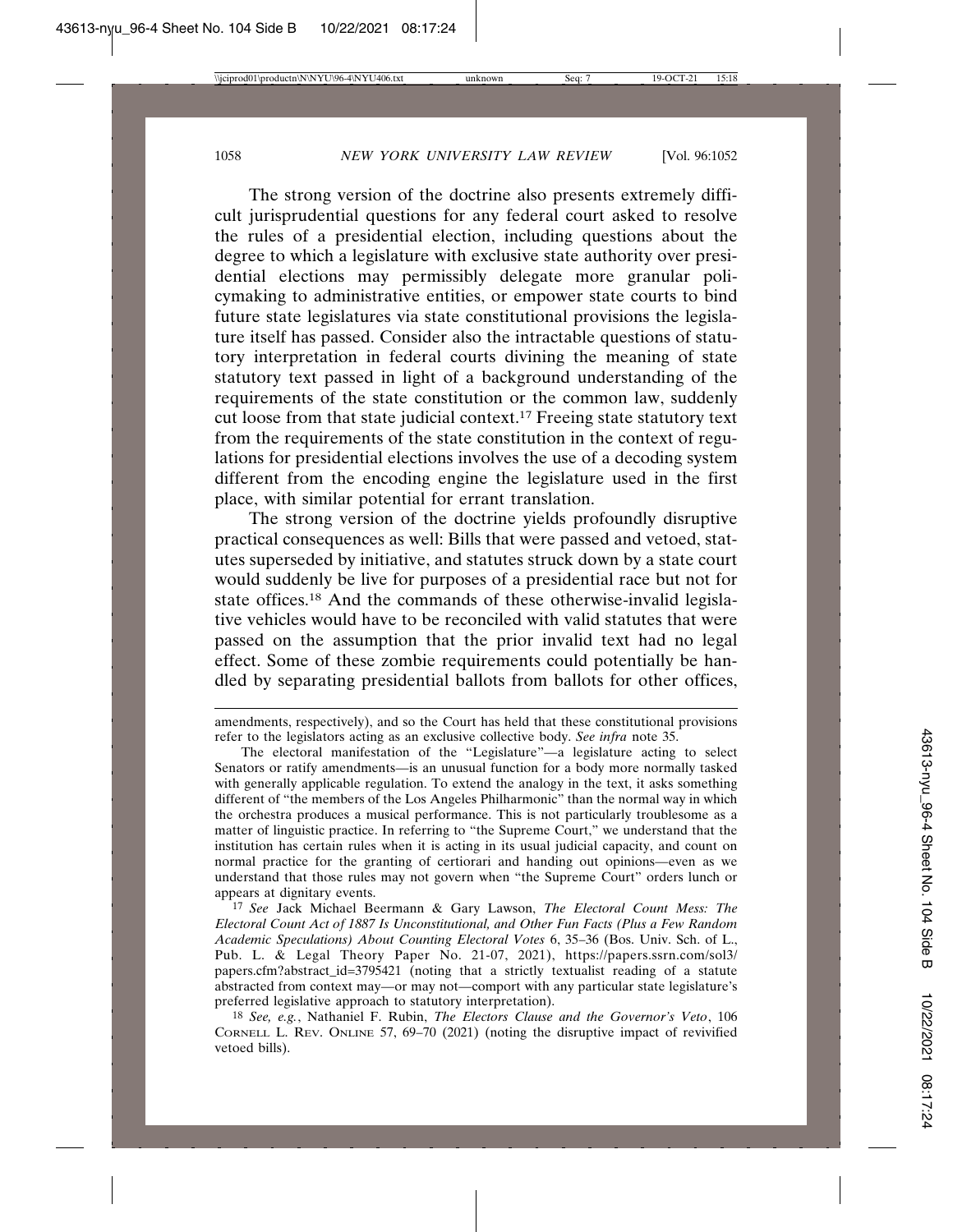with (perhaps) different rules for eligibility and completing the ballot—and attendant complexities for election administrators and confusion for voters. But other limitations would be even more confounding. Imagine a statutory five-minute mandatory time limit on remaining in the voting booth, construed by state courts based on state constitutional principles to be hortatory.19 When that rule is resurrected for presidential races but not for state contests, on the understanding that neither state courts nor state constitutions may constrain legislative action in regulating presidential elections, is a voter breaking the law or not breaking the law at minute six?

The weaker forms of the "independent state legislature" doctrine avoid some of the philosophical and procedural conundrums, but many of the same substantive interpretive and practical concerns remain. Federal courts would be repeatedly called to evaluate when state court application of state constitutional principles or interpretation of state statutes differed too greatly from what the *federal* court thought the state legislature had done, premised on interpretive methodologies that may or may not represent how the state legislature would interpret its own statute (even assuming state legislators agreed on the interpretation of text otherwise representing political compromise). It would be surprising if the federal second-guessing did not begin to colonize state law with federal conceptions of nondelegation doctrine or federal canons of statutory interpretation that might or might not find hospitable terrain in the state's own legal traditions. This federal judicial review of a state court's interpretation of the state's own legal principles would occur without any legitimacy conferred by the state or accountability to elected state actors or to state voters directly. And inevitably, federal courts arriving at conclusions distinct from their state counterparts would normally amount to a disfavored federal determination that state courts had gotten state law wrong.

Professor James Blumstein offers an intriguing reading of the constitutional text that distinguishes liability from remedy. In his view, Article II accepts the state legislature as it exists within the state constitutional context, subject to procedural and substantive constraints: In regulating presidential elections as in all other legislation, a state

<sup>19</sup> *Cf.* Stuart v. Anderson Cnty. Election Comm'n, 300 S.W.3d 683, 688, 689–92 (Tenn. Ct. App. 2009) (construing the votes of those exceeding Tennessee's mandatory fiveminute time limit to be something other than illegal votes, and thereby affirming the decision of a lower court that had reached that conclusion in part because of the state constitution).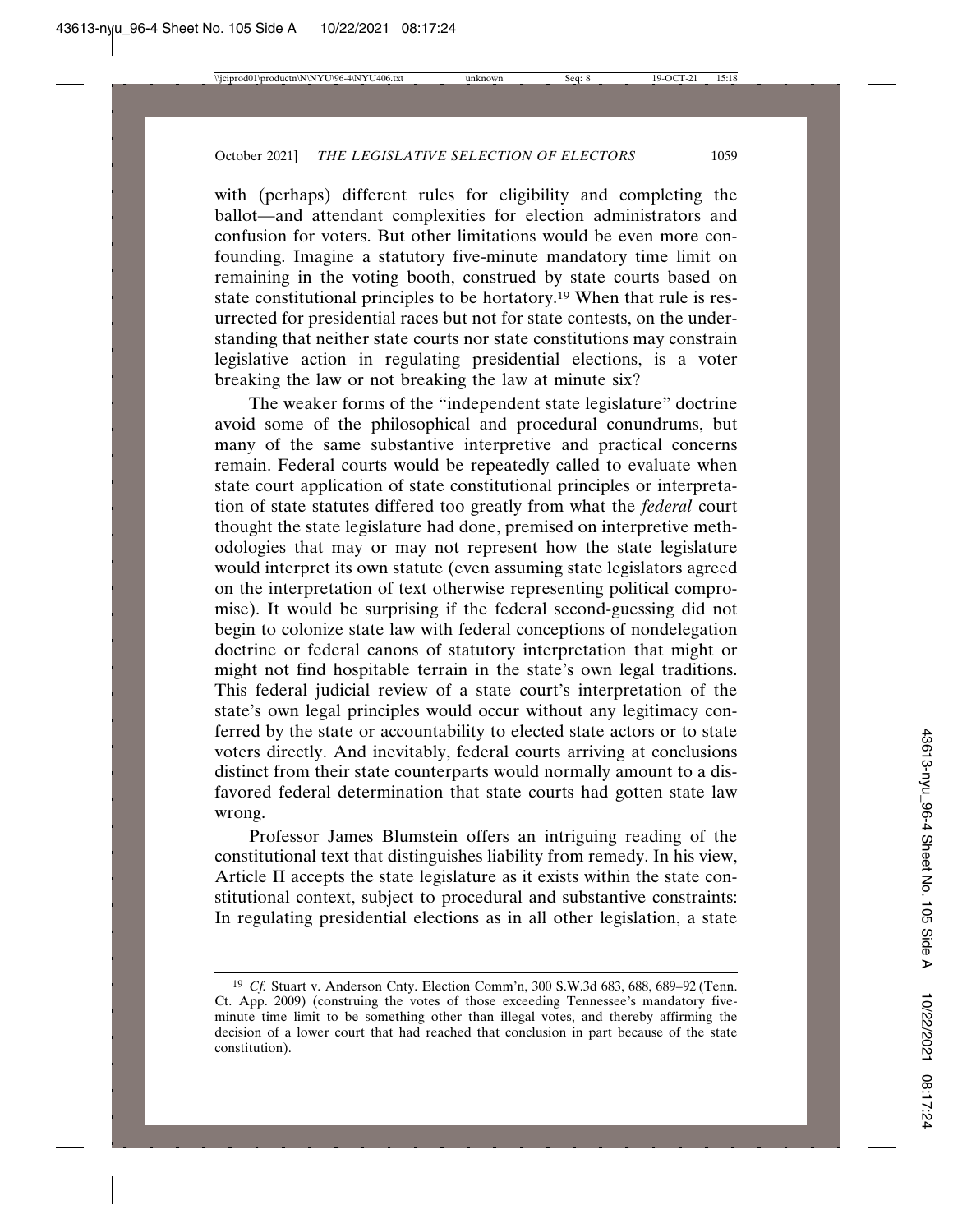legislature may not exceed its capacity under state law.20 That is, Article II would not prevent a state court from striking down state legislation regulating presidential elections as inconsistent with state constitutional constraints. Presumably, Article II would not prevent a state court from construing or interpreting state legislation regulating presidential elections. But in the event that the state constitution required invalidation of a statute, Article II *would* prevent a state court from creating an affirmative remedy, reserving to the legislature the capacity to author a solution.21 This version of the doctrine would resolve some questions articulated above. However, when the absence of a remedial replacement for a state statutory provision created federal statutory or constitutional concerns, this version of the doctrine would also notably shift interim remedial authority from state courts to their federal counterparts.22 And this need for federal court intervention to repair a newly created concern is likely to arise in a hurry in the context of a pending election, leaving the federal courts in a posture the Supreme Court has repeatedly told them to avoid.23

Perhaps with at least an eye to these consequences, majority opinions of the Supreme Court lean in a different direction, declining to recognize a doctrine of state legislative regulation interdependent on other state institutions for most purposes but uniquely "independent" of those other institutions for federal elections.24 The "State," not the "Legislature," is the body to whom the clear text of Article II grants authority to appoint electors.25 And the Court's decisions suggest that when this text instructs the state to exercise its appointment power "in such Manner as the Legislature thereof may direct,"26 what

<sup>20</sup> *See* Letter from Professor James F. Blumstein, Vanderbilt L. Sch., to Hon. Keenan Keller, Senior Couns., House Comm. on the Judiciary (Sept. 12, 2019) (submitted for *Discriminatory Barriers to Voting: Hearing Before the Subcomm. on the Const. of the H. Comm. on the Judiciary*, 116th Cong. (2019)), https://docs.house.gov/meetings/JU/JU10/ 20190905/109887/HHRG-116-JU10-20190905-SD001.pdf (suggesting such an interpretation in the context of congressional apportionment and the Elections Clause).

<sup>21</sup> *See id.*; *cf. infra* note 27.

<sup>22</sup> *But see* Growe v. Emison, 507 U.S. 25, 33–34 (1993) (urging state court priority over federal courts in the context of congressional apportionment).

<sup>23</sup> *See, e.g.*, Democratic Nat'l Comm. v. Wis. State Legislature, 141 S. Ct. 28, 28 (2020) (Roberts, C.J., concurring in denial of application to vacate stay) (reprimanding a federal trial court for "interven[ing] in the thick of election season" to issue an injunction remedying a violation of federal law, and implying that federal court "intrusion" raised enhanced concerns in this context).

<sup>24</sup> *See, e.g.*, Morley, *Independent State Legislature*, *supra* note 9, at 22, 41–45 (noting the approach of the Supreme Court throughout much of the twentieth century, and contrasting that approach with state judicial examples of the nineteenth century).

<sup>25</sup> U.S. CONST. art. II, § 1, cl. 2 ("*Each State shall appoint*, in such Manner as the Legislature thereof may direct, a Number of Electors . . . ." (emphasis added)).

<sup>26</sup> *Id.*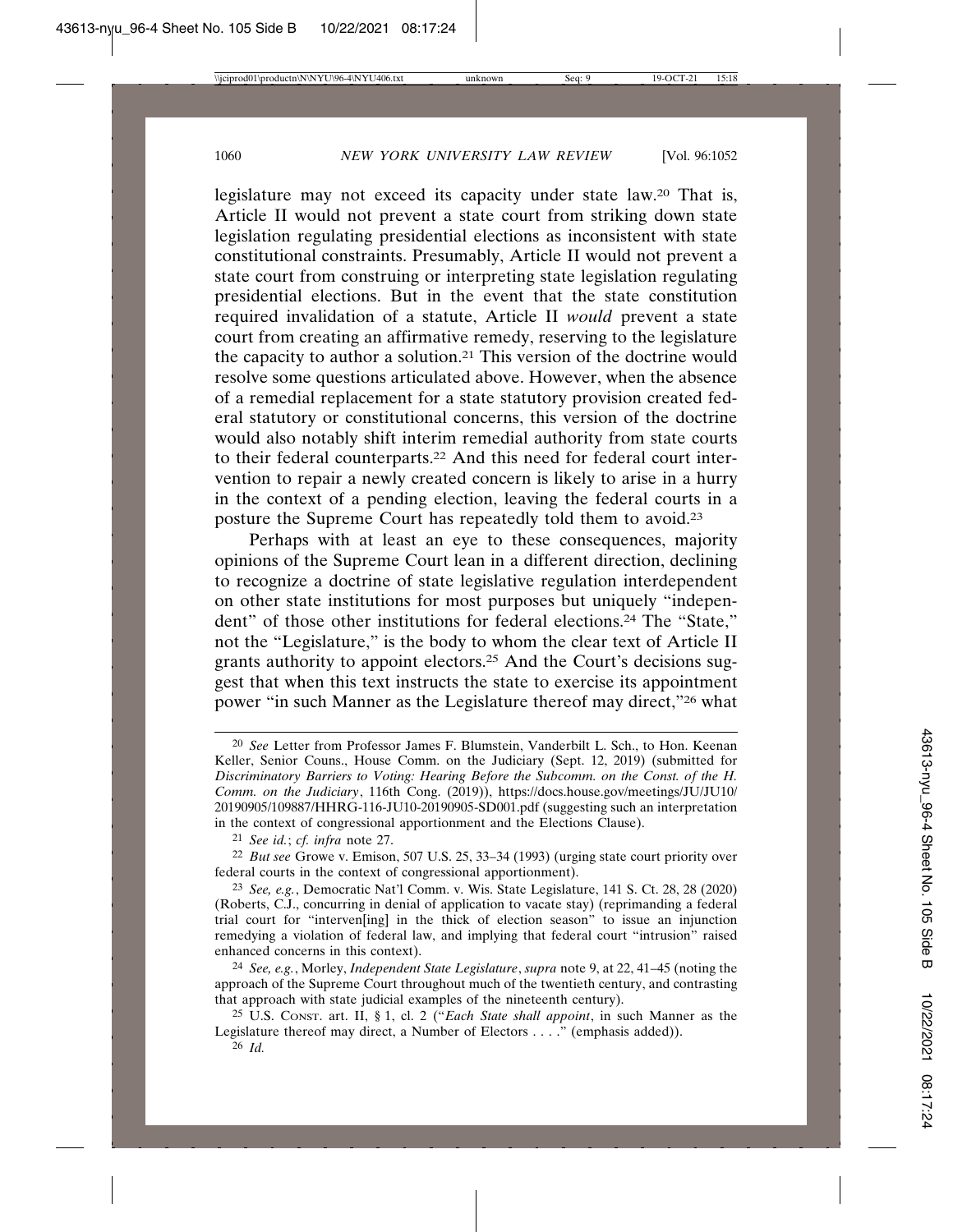it means is that the manner of appointing electors is to be determined through the exercise of the normal lawmaking power in that state, defined by state law. That is, to the extent that the legislature is empowered to regulate the choice of the state's electors, it is empowered to do so in the same ways that it is empowered to provide for all regularized policymaking: through law, subject to the guardrail constraints of substantive and procedural state constitutional provisions (including gubernatorial veto, if the state constitution provides for one).27

To be fair, the Court has not yet directly confronted this precise question in the context of presidential electors. But the Court *has*, on several occasions, construed the Elections Clause of Article I, which has similar text and is best understood in similar fashion. Article II allows each state to appoint presidential electors "in such Manner as the Legislature thereof may direct."28 The Elections Clause of Article I directs that at least in the first instance (subject to congressional override), the manner of congressional elections "shall be prescribed in each State by the Legislature thereof."29 Both provisions tell the legislature to "direct" or "prescribe[]" the rules.

In *Smiley v. Holm*, the Supreme Court determined that the Elections Clause reference to the "Legislature" was, effectively, synecdoche: a reference to the regular lawmaking process rather than a specific body.30 In that case, the question was whether the Elections Clause granted a state legislature plenary power to draw congressional district lines as an independent body, ignoring a gubernatorial veto built in to the normal state legislative process.31 The Court said no. The state legislature's function in regulating the manner of congressional elections is a regulatory lawmaking function, and must be pursued in accordance with the lawmaking process designated by the

<sup>27</sup> *See* Brosofsky, Dorf & Tribe Memorandum, *supra* note 9. It is conceivable that the federal constitutional textual delegation to the legislature, as a proxy for the process of regular lawmaking, would (for example) preclude a state court from simply arrogating to itself, without any reasonable state constitutional or statutory delegation of such an authority, a state common-law right to select electors. Friedman, *supra* note 9, at 837. But the notion that some arrogations of non-legislative authority might amount to a violation of Article II does not imply that Article II grants plenary power to the legislature as a body to ignore the normal legislative process.

<sup>28</sup> U.S. CONST. art. II, § 1, cl. 2.

<sup>29</sup> *Id.* art. I, § 4.

<sup>30</sup> 285 U.S. 355, 365–66 (1932). Synecdoche is a linguistic or semiotic term denoting the use of a part to refer to the whole, or the use of the whole to refer to a part. Depending on the context, for example, references to "the Crown" may mean a particular monarch, the government led by a monarch, a monarchical system, a state ruled by monarchy, or the realm under a monarch's control, in addition to a particular piece of headgear.

<sup>31</sup> *Id.* at 361–62.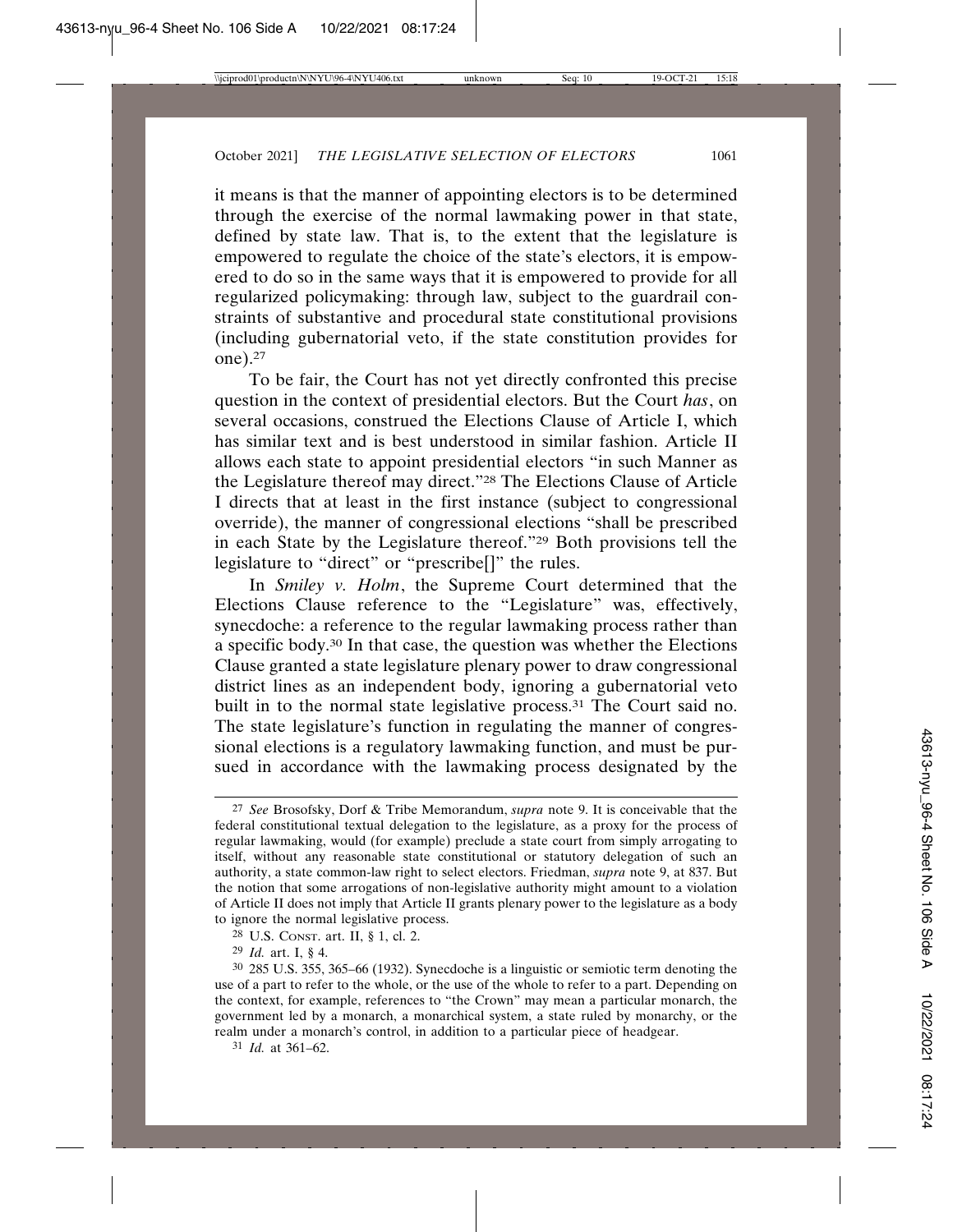state constitution.32 Similarly, in *Ohio ex rel. Davis v. Hildebrant*, sixteen years earlier, the Court had decided that if a state included in its lawmaking power the process of popular referendum, the Elections Clause provided no special federal dispensation for the state legislature as a body to ignore a referendum in regulating the manner of congressional elections.33 And in *Arizona State Legislature v. Arizona Independent Redistricting Commission*, eighty-three years later, the Court decided that if a state delegated its lawmaking power to an independent commission for redistricting purposes, the Elections Clause provided no special federal dispensation for the state legislature as a body to ignore that state constitutional delegation in regulating the manner of congressional elections.<sup>34</sup>

What is true of the delegation to the "Legislature" for determining the manner of congressional elections should also be true of the similar delegation for determining the manner of appointing presidential electors. The Article II delegation, like that of the Elections Clause, describes a lawmaking function.35 And this is distinct from other functions that the Constitution assigns to state legislatures—like the directly electoral function originally contemplated for the state legislatures in selecting Senators.36 The functional distinction between regulatory or lawmaking functions and direct electoral functions is present in the text. The provision for selecting Senators in the

34 576 U.S. 787, 807–08, 816–18 (2015).

<sup>32</sup> *Id.* at 367–68 ("We find no suggestion in the federal constitutional provision of an attempt to endow the Legislature of the state with power to enact laws in any manner other than that in which the Constitution of the state has provided that laws shall be enacted."). Of course, if a state's constitution does not provide for a gubernatorial veto in the lawmaking process, *Smiley* does not require one. Nor does it preclude a state from establishing in its state constitution one lawmaking process for some subjects, and a distinct lawmaking process for others. *See, e.g.*, N.C. CONST. art. II, § 22 (establishing a default process for lawmaking, and then establishing a distinct lawmaking process for certain enumerated subjects).

<sup>33</sup> 241 U.S. 565, 569–70 (1916).

<sup>35</sup> *See, e.g.*, Williams v. Rhodes, 393 U.S. 23, 29 (1968) ("There, of course, can be no question but that [Article II, § 1] does grant extensive power to the States *to pass laws* regulating the selection of electors." (emphasis added)); U.S. Term Limits, Inc., v. Thornton, 514 U.S. 779, 804–05 (1995) (noting the parallel "delegations of power to the States" in both clauses).

<sup>36</sup> The process by which legislatures directly elected Senators, established in Article I, Section 3, was superseded by the Seventeenth Amendment's instruction that Senators be elected by the people, instead. The Court similarly held that the function of state legislatures in ratifying constitutional amendments is distinct from the lawmaking function. *See, e.g.*, Hawke v. Smith, 253 U.S. 221, 230–31 (1920); Leser v. Garnett, 258 U.S. 130, 137 (1922); *Arizona State Legislature*, 576 U.S. at 805–08; *see also* Seth Barrett Tillman, *Sometimes "People" = "Legislature*,*"* ORIGINALISM BLOG (May 24, 2016), https:// originalismblog.typepad.com/the-originalism-blog/2016/05/sometimes-peoplelegislatureseth-barrett-tillman.html (citing founding-era documents discussing distinctions in the referent for "the Legislature" based on function).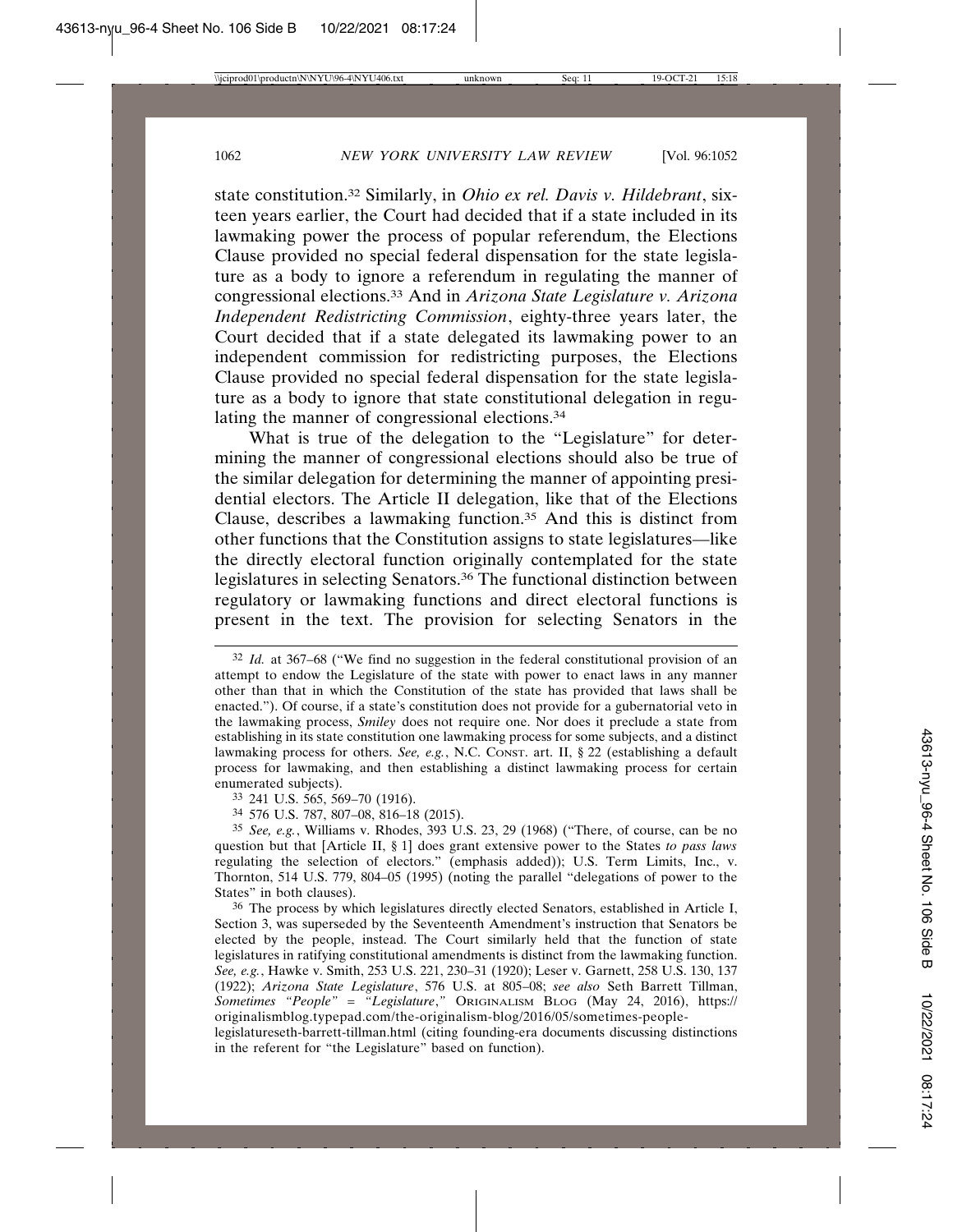Constitution of 1789 provides that two Senators from each state would be "chosen by the Legislature thereof": the legislature, directly, does the choosing.37 Article II, in contrast, provides that the "State" appoints presidential electors, "in such Manner as the Legislature thereof may direct"; Article I similarly determines that the manner of holding congressional elections "shall be prescribed in each State by the Legislature thereof."38 In these latter provisions, the legislature directs or prescribes procedures rather than making an unmediated choice. We've got a modern word for how a legislature directs or prescribes procedures for others to follow. It's the process of lawmaking.39

Proponents of the theory that Article II grants, in appointing electors, special legislative dispensation to ignore the normal lawmaking process or substantive state constitutional constraints look primarily to two cases beyond the Elections Clause cases above. The first is *McPherson v. Blacker*. <sup>40</sup> *McPherson* concerned a Michigan statute appointing two presidential electors based on the plurality winners of two districts each comprising half of the state, and the remaining electors based on the plurality winners of each congressional district; the claim in the case was that the state could not appoint electors by district rather than based on plurality totals statewide (because only statewide totals ostensibly represented the appointment of "the state").41 That is, *McPherson* did not confront the question whether the legislature had authority to appoint electors outside of the lawmaking process, or whether it could ignore substantive state constitutional constraints in so doing.42 The Michigan legislature had passed a

40 146 U.S. 1 (1892).

41 *Id.* at 4–5, 24–25.

<sup>37</sup> U.S. CONST. art. I, § 3, cl. 1.

<sup>38</sup> U.S. CONST. art. II, § 1, cl. 2; U.S. CONST. art. I, § 4, cl. 1.

<sup>39</sup> Nathaniel Rubin makes the further compelling argument that just as the Constitution assigns regulatory authority for the manner of selecting presidential electors to the state "Legislature," the Constitution frequently assigns regulatory powers or responsibilities to "Congress." But when the Constitution grants "Congress" the power or responsibility to act in a lawmaking manner, it does so subject to all other substantive and procedural constitutional constraints, and not as a body excised from (or shielded against) its constitutional context. Rubin*, supra* note 18, at 66–67. That is, the Constitution specifies that "Congress" has the power to regulate interstate commerce, U.S. CONST. art. I, § 8, cl. 3. If that power is subject to the normal constraints on congressional lawmaking—including procedural constitutional requirements like an executive veto and substantive constitutional requirements like compliance with the Equal Protection Clause—it stands to reason that a specification that the state "Legislature" has the power to regulate the manner of selecting presidential electors is similarly subject to the normal constraints on state legislative lawmaking.

<sup>42</sup> *See* Smith, *supra* note 9, at 775–76 (recognizing the limits of the claim in *McPherson*).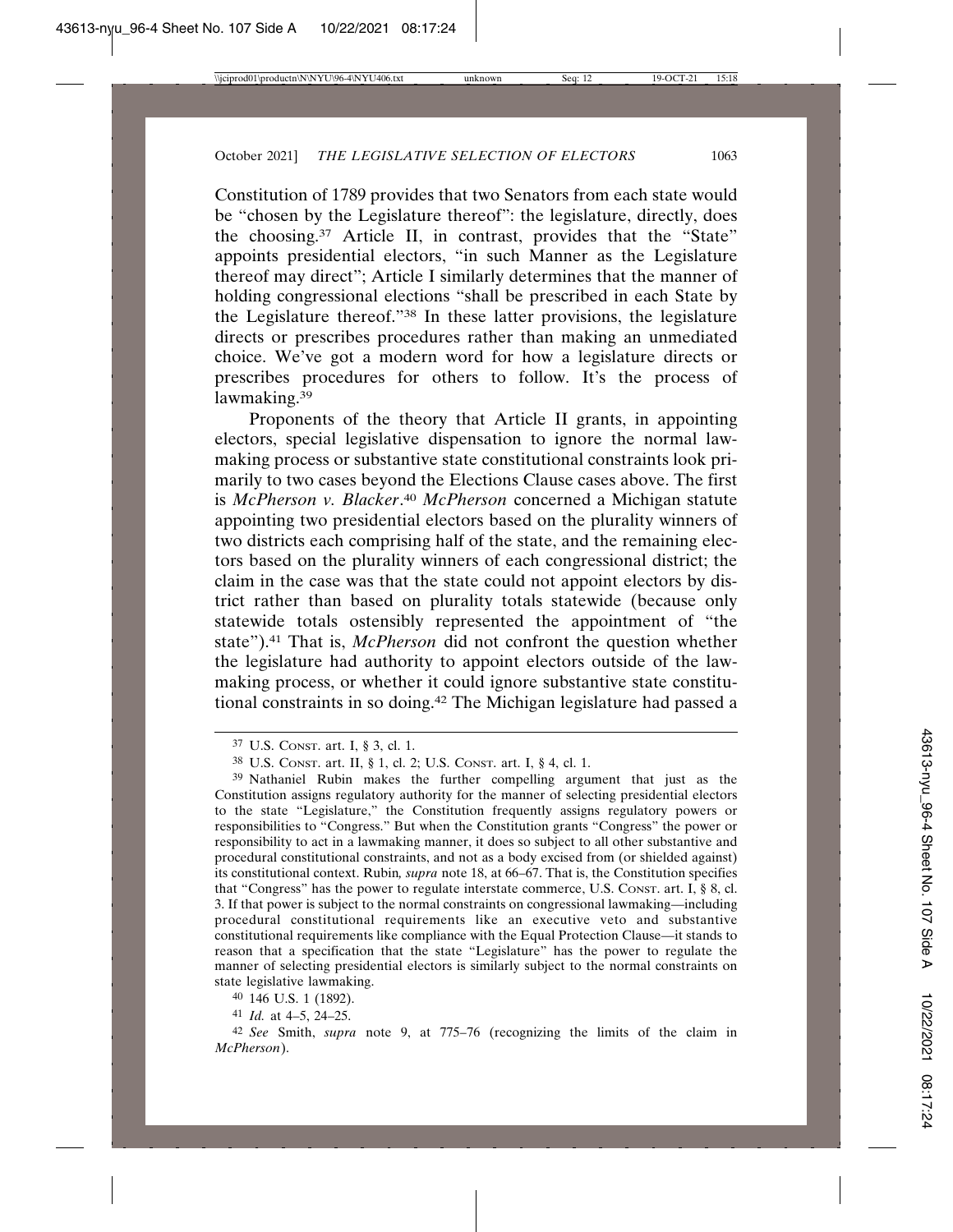statute that was under attack. And the Court asked whether the Constitution placed any federal geographic limits on the state's power to appoint electors (through its regular lawmaking process), or whether the Constitution guaranteed the state free rein to appoint electors (through its regular lawmaking process) as it wished.

The Court determined that the *state's* power under Article II was not subject to federal court second-guessing, unless the state's choices had violated another provision of the federal constitution.43 But this holding does not mean that the Constitution granted the state *legislature* plenary power as a distinct body, beyond the lawmaking process.

To be sure, *McPherson* also contains passages in dicta that, excised from context, support the claim that the Court granted plenary power over electors to the state legislature as a body, distinct from the power granted to the state through the lawmaking process.44 But the Court also cited, with approval, federal statutes directing the selection of electors by law rather than legislative fiat, and without any intimation that those statutes might intrude on a constitutional privilege.45 The absence of such commentary would have been quite odd had the Court been addressing the purported issue of legislative supremacy beyond the regular lawmaking process. Rather than determining that Article II settled the locus of legislative power within the state—which was not at issue in the case—the better read of *McPherson* is that it determined that Article II settled the *state's* authority to provide for the appointment of electors as it wished.

The second case to which proponents of an independent state legislature doctrine turn is *Bush v. Palm Beach County Canvassing Board*. 46 It also does not stand up to the weight that doctrine proponents would have it carry. The case, arising out of the 2000 election, was prompted by the Florida Supreme Court's construction of a Florida statute in light of the Florida Constitution. Petitioners raised a question about purported plenary legislative authority: specifically, the degree to which the Florida Constitution could constrain the Florida legislature when the legislature was regulating the appointment of presidential electors.47 And the U.S. Supreme Court flagged the argument, noting that the Florida Supreme Court may not have

<sup>43</sup> *McPherson*, 146 U.S. at 35, 37.

<sup>44</sup> *See, e.g.*, *id.* at 25, 27, 29; *id.* at 34–35 (citing a congressional committee report for a failed constitutional amendment); *see also* Smith, *supra* note 9, at 775–79 (explaining the history leading to these passages).

<sup>45</sup> *See McPherson*, 146 U.S. at 40–41 (citing multiple acts of Congress addressing elector votes).

<sup>46</sup> 531 U.S. 70 (2000).

<sup>47</sup> *Id.* at 73, 75, 76–77.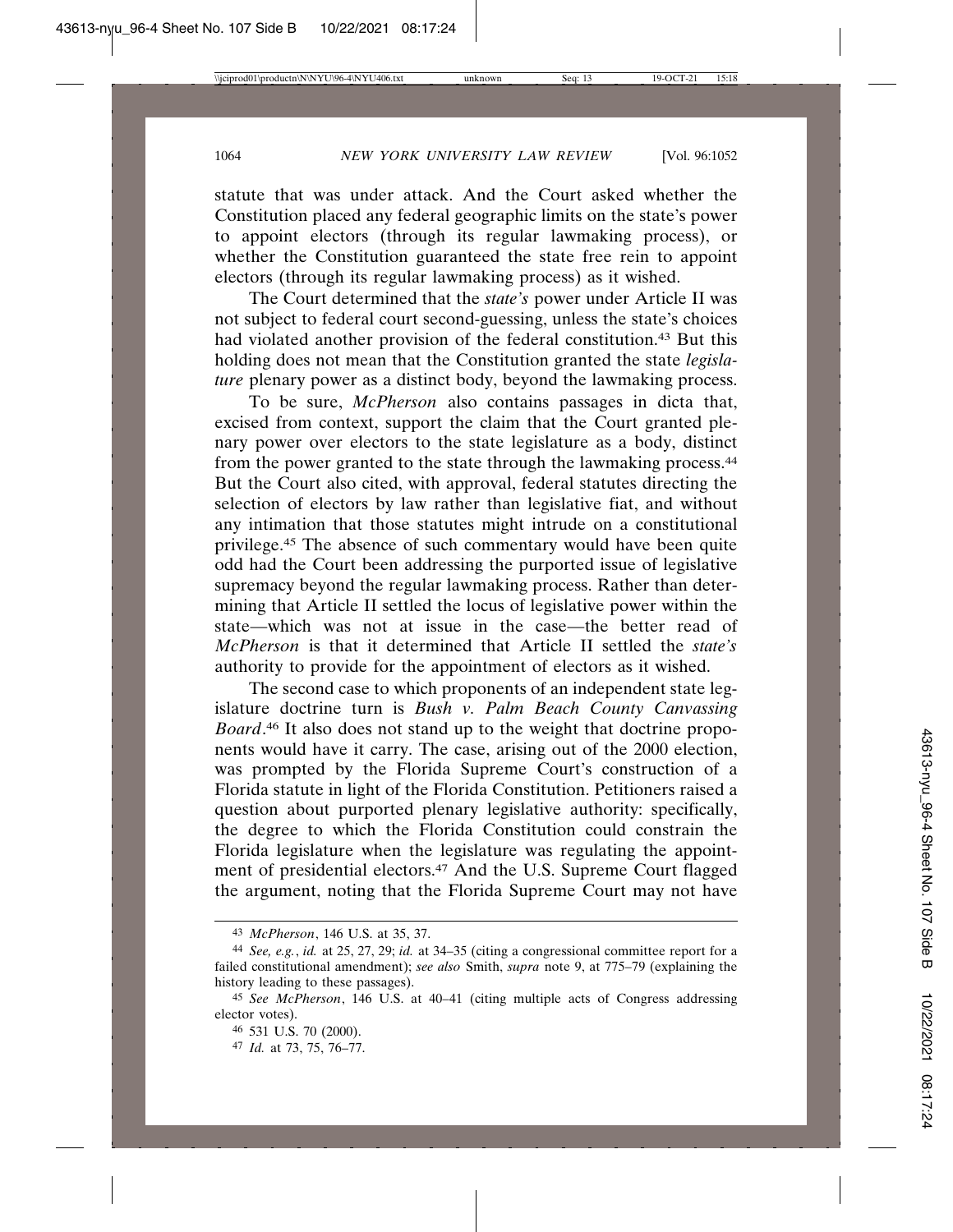considered whether it might have exceeded its authority to constrain the state legislature under Article II—a flag that itself implies the federal Constitution *might* impose a relevant limit.<sup>48</sup> Proponents of the independent state legislature doctrine find great import in this passage.49 But though the U.S. Supreme Court mentioned the potential issues, at considerable grammatical distance, it did not resolve them. After a bit of throat-clearing, the Court remanded to the Florida Supreme Court to better explain the degree to which its opinion was consistent with *whatever* power was granted to the Florida legislature under Article II.<sup>50</sup> The Court specifically "decline[d] at this time to review the federal questions asserted to be present"—that is, it declined to review the extent to which Article II granted power to the legislature as a body, free from state constitutional limits—until after remand.51 The Florida Supreme Court returned a new opinion, relying more extensively on the legislature's statutory text.52 But in the meantime, *Bush v. Gore* interceded,<sup>53</sup> and a Court majority never returned to the Article II question.54

51 *Id.* It is unusual for the Supreme Court to vacate a state court opinion and remand for further clarification, without first finding error or recognizing an interceding legal development. But it is not unknown for the Court to do so, even simply to receive the benefit of the views of the state court on a pending question the Court is not yet prepared to answer. *See, e.g.*, Youngblood v. West Virginia, 547 U.S. 867, 870 (2006) (vacating and remanding a West Virginia Supreme Court of Appeals decision on a federal *Brady* claim); *see also* Aaron-Andrew P. Bruhl, *The Supreme Court's Controversial GVRs—And an Alternative*, 107 MICH. L. REV. 711, 718 (2009) (discussing elucidatory grant, vacate, remand orders). *But see Youngblood*, 547 U.S. at 870–72, 874 (Scalia, J., dissenting) (protesting the practice). And in this instance, the Court complained that it could not determine the extent to which the Florida Supreme Court's opinion was premised on an interpretation of the state statutes (which might have deprived the Supreme Court of jurisdiction), or an interpretation of the state statutes in light of the state constitution and/ or 3 U.S.C. § 5 (which might have implicated an Article II question, even if the answer revealed no error). *Bush v. Palm Beach Cnty. Canvassing Bd.*, 531 U.S. at 78; *cf.* Bruhl, *supra*, at 718 n.23 (noting the *Bush v. Palm Beach County Canvassing Board* decision was similar to other "GVRs," but different in that it was made after the certiorari stage).

52 Palm Beach Cnty. Canvassing Bd. v. Harris, 772 So. 2d 1273, 1281, 1283–84 (Fla. 2000).

53 531 U.S. 98 (2000).

54 Chief Justice Rehnquist's concurring opinion in *Bush v. Gore*, joined by Justices Scalia and Thomas, articulated a somewhat weak form of the "independent state legislature" doctrine, and is also held up as support for the idea. *Id.* at 112–13 (Rehnquist, C.J., concurring). It claimed that Article II's delegation to the legislature warranted federal review of a "significant departure from the legislative scheme for appointing Presidential electors." *Id.* at 113. The opinion acknowledged that this review required second-guessing

<sup>48</sup> *Id.* at 77 ("There are expressions in the opinion of the Supreme Court of Florida that may be read to indicate that it construed the Florida Election Code without regard to the extent to which the Florida Constitution could, consistent with Art. II, § 1, cl. 2, 'circumscribe the legislative power.'" (quoting *McPherson*, 146 U.S. at 25)).

<sup>49</sup> *E.g.*, Morley, *Independent State Legislature*, *supra* note 9, at 80–82.

<sup>50</sup> *Bush v. Palm Beach Cnty. Canvassing Bd.*, 531 U.S. at 78.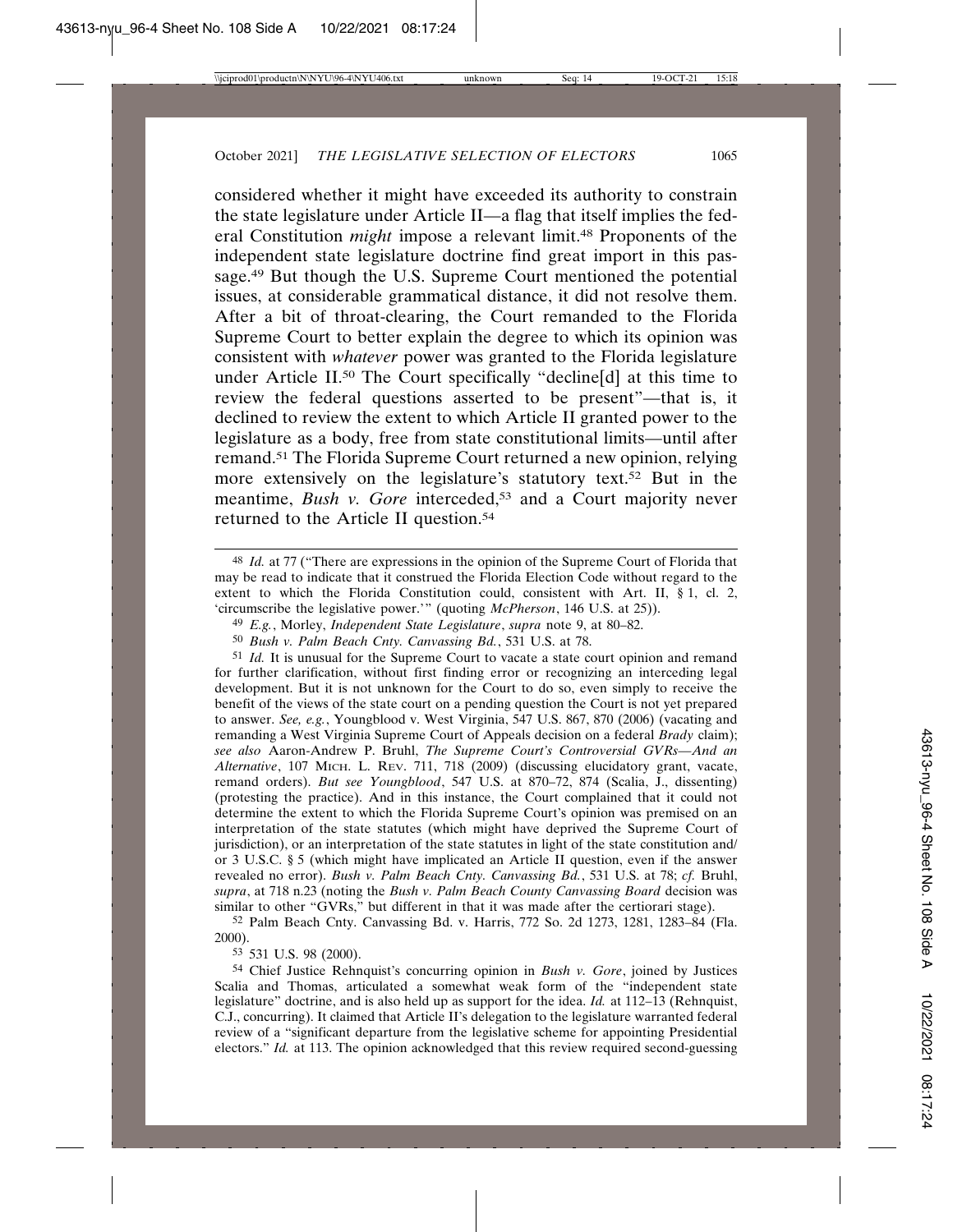Since these two opinions, the Court has not spoken as a whole.<sup>55</sup> Individual Justices have offered initial thoughts in the context of denials of certiorari or emergency applications to issue or vacate equitable stays or expedite briefing.56 The Eighth Circuit also entered the discussion in 2020, in a similarly emergent and preliminary posture.<sup>57</sup> And while the court of appeals panel majority cited *McPherson* and *Palm Beach County Canvassing Board*, it did not confront the context of the cases, the precedent construing the Article I Elections Clause, the textual parallels between the Article I and Article II cases, or the jurisprudential or practical difficulties attending its strong version of the legislature's exclusive role.58 The constitutional reading more consistent with precedent, and less prone to radical upheaval, considers Article II's delegation to the legislature in the context of the regular lawmaking power.

To be sure, the Constitution preserves ample discretion for the deployment of this lawmaking power. The Supreme Court has made clear that Article II allows the selection of electors by means other than a popular election, if state law provides for means other than a popular election.59 And it is equally clear that Article II poses no bar-

55 The Court's most recent flirtation with the doctrine was a denial of certiorari in a 2020 election dispute over Pennsylvania's deadline for submitting absentee ballots. *See* Republican Party of Pa. v. Degraffenreid, 141 S. Ct. 732, 732 (2021). The case presented the question whether the Pennsylvania Supreme Court had trodden on any protected federal constitutional ground in holding that 2020's extraordinary circumstances including the pandemic and significantly delayed postal delivery—required state statutory deadlines temporarily to yield, in modest fashion, to state constitutional protections for voters. *Id.* at 732–33 (Thomas, J., dissenting from denial of certiorari). The ballots in dispute would not have determined the outcome of any relevant election, and the Court denied certiorari, but three Justices, dissenting, would have heard the case. *Id.*; *id.* at 738 (Alito, J., joined by Gorsuch, J., dissenting from denial of certiorari).

56 *See id.* at 733 (Thomas, J., dissenting from denial of certiorari); *id.* at 738–39 (Alito, J., dissenting from denial of certiorari); Democratic Nat'l Comm. v. Wis. State Legislature, 141 S. Ct. 28, 34 n.1 (2020) (Kavanaugh, J., concurring); Republican Party of Pa. v. Boockvar, 141 S. Ct. 1, 2 (2020) (Alito, J.).

57 Carson v. Simon, 978 F.3d 1051, 1051, 1054, 1059–60 (8th Cir. 2020) (finding, upon cursory analysis in a decision rendered five days before election day, that plaintiffs had likely established that a state court violated Article II by recognizing a state-law consent decree's exception to a statutory absentee ballot deadline during the extraordinary circumstances of 2020).

58 *Id.* at 1059–60.

59 *Bush v. Gore*, 531 U.S. at 104.

the state court's interpretation of state law, *id.* at 114, but although it engaged in extensive reading of the relevant state statutes, it gave short shrift to the state constitutional provisions shaping the permissible outer bounds and proper construction of those statutes. And the concurrence did not explain how a reading of state statutes passed with the expectation that those statutes would be construed consistent with the state constitution in all other elections also followed legislative expectations when construing the statute to ignore the state constitution in a presidential election. *Id.* at 111–22.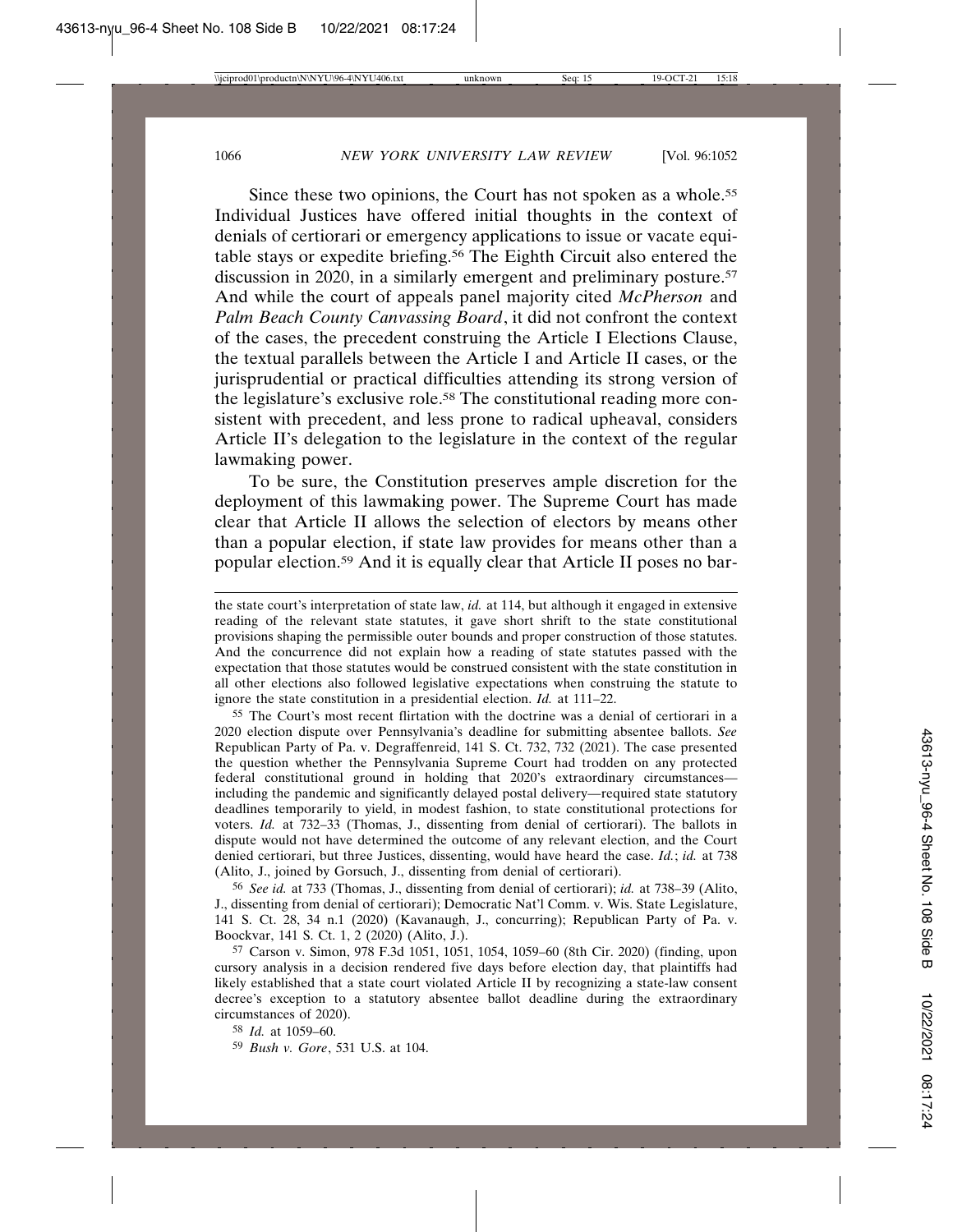rier to a legislature reclaiming for *itself*, as a body, the ability to select presidential electors—as long as it does so through the regular lawmaking process.60 Indeed, in the first presidential election, South Carolina did exactly that: the state legislature exercised its lawmaking power, allocating the legislature as a body the right to choose presidential electors directly.61 New Jersey determined, by statute, that the governor and upper legislative chamber would choose electors.62 Five other states determined that some form of popular vote would determine presidential electors.<sup>63</sup> Massachusetts determined that the pop-

60 *See id.*; McPherson v. Blacker, 146 U.S. 1, 28–33 (1892) (reviewing the "various modes" by which states determined the appointment of electors, including several different procedures by which statutes granted legislatures direct selection power).

61 *See* An Act for Prescribing on the Part of this State, the Times, Places, and Manner of Holding Elections for Representatives in the Congress, and the Manner of Appointing Electors of a President of the United States, § 4 (1788), *reprinted in* THE PUBLIC LAWS OF THE STATE OF SOUTH-CAROLINA 462, 462–63 (John Faucheraud Grimke, ed., Philadelphia, R. Aitken & Son, 1790), https://archive.org/details/publiclawsofstat1790john/page/462/ mode/2up.

62 *See* An Act for Carrying into Effect, on the Part of the State of New-Jersey, the Constitution of the United States, Assented to, Ratified and Confirmed by this State, ch. 241, § 8, (1788), *in* ACTS OF THE THIRTEENTH GENERAL ASSEMBLY OF THE STATE OF NEW-JERSEY 477, 477–82 (Trenton, Isaac Collins 1788), https://njlaw.rutgers.edu/cgi-bin/ diglib.cgi?collect=NJleg&file=013&page=0477.

63 *See* An Act Directing the Time, Places and Manner of Holding Elections for Representatives of this State in the Congress of the United States and for Appointing Electors on the Part of this State for Choosing a President and Vice-President of the United States, ch. 1373 (1788) (appointing as electors the ten people receiving the most votes, with each voter casting ten votes), *in* 13 THE STATUTES AT LARGE OF PENNSYLVANIA FROM 1682 TO 1801, at 140, 140–45 (Harrisburg Publishing Co. 1908), https://www.palrb.us/statutesatlarge/17001799/1788/0/act/1373.pdf; An Act Directing the Time, Places, and Manner, of Holding an Election for a Representative of this State in the Congress of the United States; and for Appointing Electors, on the Part of this State, for Choosing a President and Vice-President of the United-States (1788) (appointing as electors the three people receiving the most votes, with each voter casting one vote), *in* LAWS OF THE DELAWARE STATE 3, 3–6 (Frederick Craig & Co. 1788); An Act, For Carrying into Effect an Ordinance of Congress of the Thirteenth of September Last, Relative to the Constitution of the United States (1788) (appointing as electors the five people receiving the most votes, with each voter casting five votes), *in* THE PERPETUAL LAWS OF THE STATE OF NEW HAMPSHIRE 473, 473–76 (John Melcher ed. 1789); An Act for the Appointment of Electors to Choose a President Pursuant to the Constitution of Government for the United States, ch. 1, § 2 (1788) (appointing as electors the person receiving the most votes in each of twelve districts, with each voter casting one vote in their district), *in* ACTS PASSED AT A GENERAL ASSEMBLY OF THE COMMONWEALTH OF VIRGINIA 3, 3–4 (Richmond, Dixon, Davis & Nicolson 1788); An Act Directing the Time, Places and Manner, of Holding Elections for Representatives of this State in the Congress of the United States, and for Appointing Electors on the Part of this State for Choosing a President and Vice-President of the United States, and for the Regulation of the Said Elections, ch. X (1788) (appointing as electors five people receiving the most votes from a western district and three receiving the most votes from an eastern district, with each voter casting five votes for candidates from the western district and three for candidates from the eastern district), *in* LAWS OF MARYLAND 326, 326–29 (Annapolis, Frederick Green 1788),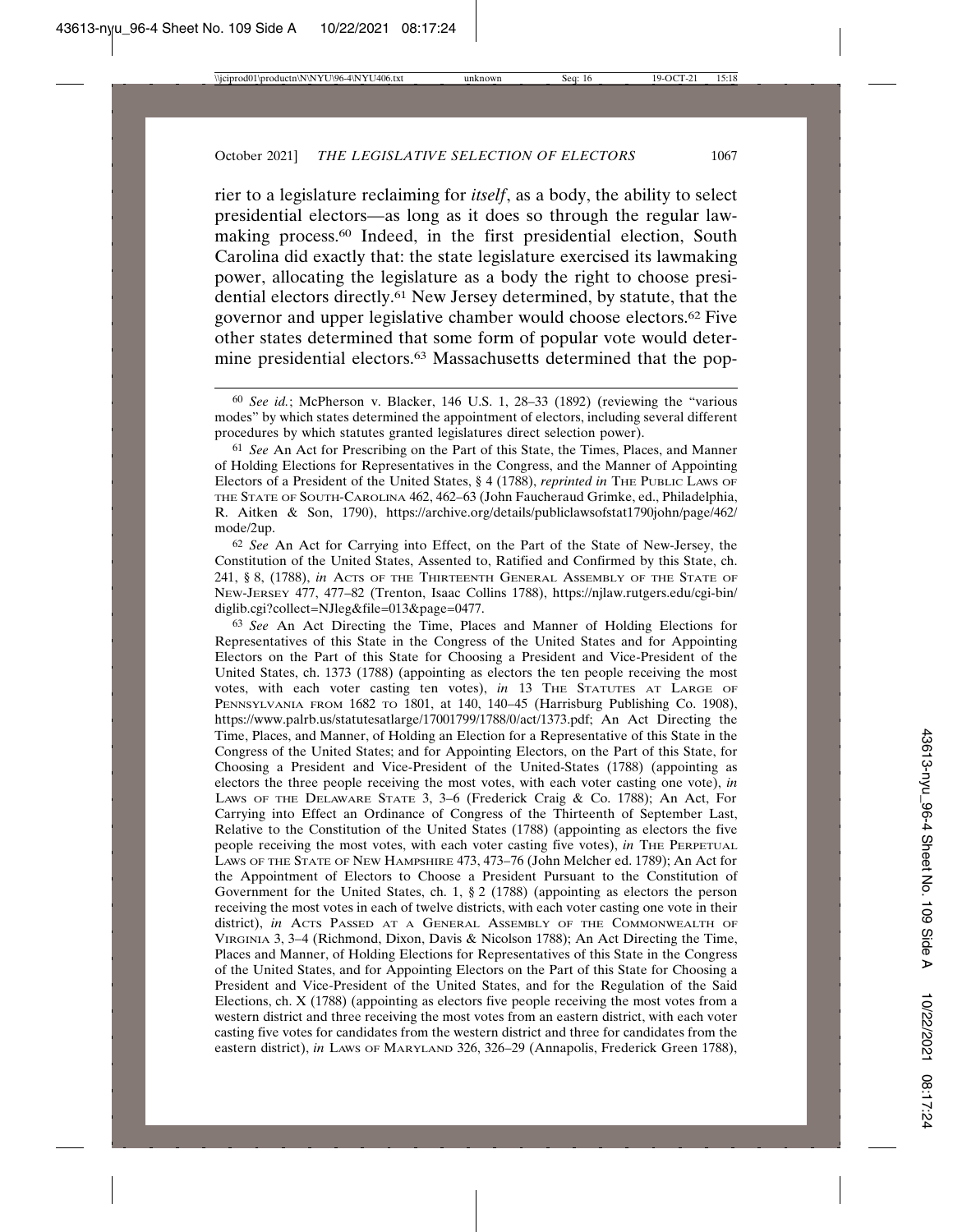ular vote would put forward two candidates from each congressional district, and that the legislature would choose from among those two candidates.64 In each of these states, the regular lawmaking process different in each state, according to the different procedures in each state's constitution<sup>65</sup>—set forth the manner in which electors would be appointed.<sup>66</sup>

Now, of course, each state has a statute in place providing that electors will be appointed based on the result of a popular vote. In forty-eight states, the plurality winner of the statewide popular vote wins all of the states' electoral votes.<sup>67</sup> In Maine and Nebraska, the plurality winner of the statewide popular vote wins two of the states' electoral votes, and the plurality winner of each congressional district wins the additional electoral vote associated with that district.<sup>68</sup> These are not the only available options: Article II would impose no obstacle if a legislature were to pass a statute modifying that process. And Article II does not speak to internal state lawmaking procedure: If a state's constitution granted its legislature lawmaking power for presi-

65 For example, at the time, only New York and Massachusetts provided for the possibility of a veto (in New York, by the executive/judicial Council of Revision, and in Massachusetts, by the governor) in the regular state lawmaking process. Smith, *supra* note 9, at 759–60; Rubin, *supra* note 18, at 67–68. Both states respected the role of this veto in the regular lawmaking process in fulfilling responsibilities of the state "Legislature" under Articles I and II. Smith, *supra* note 9, at 759–60; *see also* Smiley v. Holm, 285 U.S. 355, 369–70 (1932) (holding that Article I's delegation to the "Legislature" included an executive veto procedure where state law provided for the possibility of an executive veto in regular lawmaking). Professor Michael Morley notes that a few decades later, in debates at Massachusetts's Constitutional Convention of 1820, state delegates successfully argued against *substantive* state constitutional constraints on the state legislature on the premise that those substantive constraints would violate Articles I and II. *See* Morley, *Independent State Legislature*, *supra* note 9, at 38–40 (discussing the debate over the proposed constraints).

66 Connecticut and Georgia were the two remaining states participating in the 1788 election; the legislature chose electors directly in those states, albeit beyond the normal statutory process (and in Georgia, at least, in somewhat more haphazard fashion). *See* Brosofsky, Dorf & Tribe Memorandum, *supra* note 9, at 7–8 (discussing how the two states chose electors). Still, it appears that each legislature chose electors in a manner permitted by the respective state's constitution, and not in defiance of state constitutional constraints. *See id.* at 7–8, 7 n.9 (commenting that both the Connecticut and Georgia legislatures appear to have acted within the bounds of their constitutions).

67 *Distribution of Electoral Votes*, NAT'L ARCHIVES, https://www.archives.gov/electoralcollege/allocation (Mar. 6, 2020).

68 *Id.*; ME. STAT. tit. 21-A, § 802; NEB. REV. STAT. § 32-710.

http://aomol.msa.maryland.gov/megafile/msa/speccol/sc4800/sc4872/003181/html/m3181- 0321.html.

<sup>&</sup>lt;sup>64</sup> Resolve for Organizing the Federal Government, ch. 49 (1788), *in* Acrs AND RESOLVES OF MASSACHUSETTS, 1788–89, at 256, 256–58 (Wright & Porter Printing Co. reprt. 1894) (Boston, Adams & Nourse 1788), https://archive.org/details/ actsresolvespass178889mass/page/256/mode/2up. *See generally* Smith, *supra* note 9, at 759–60.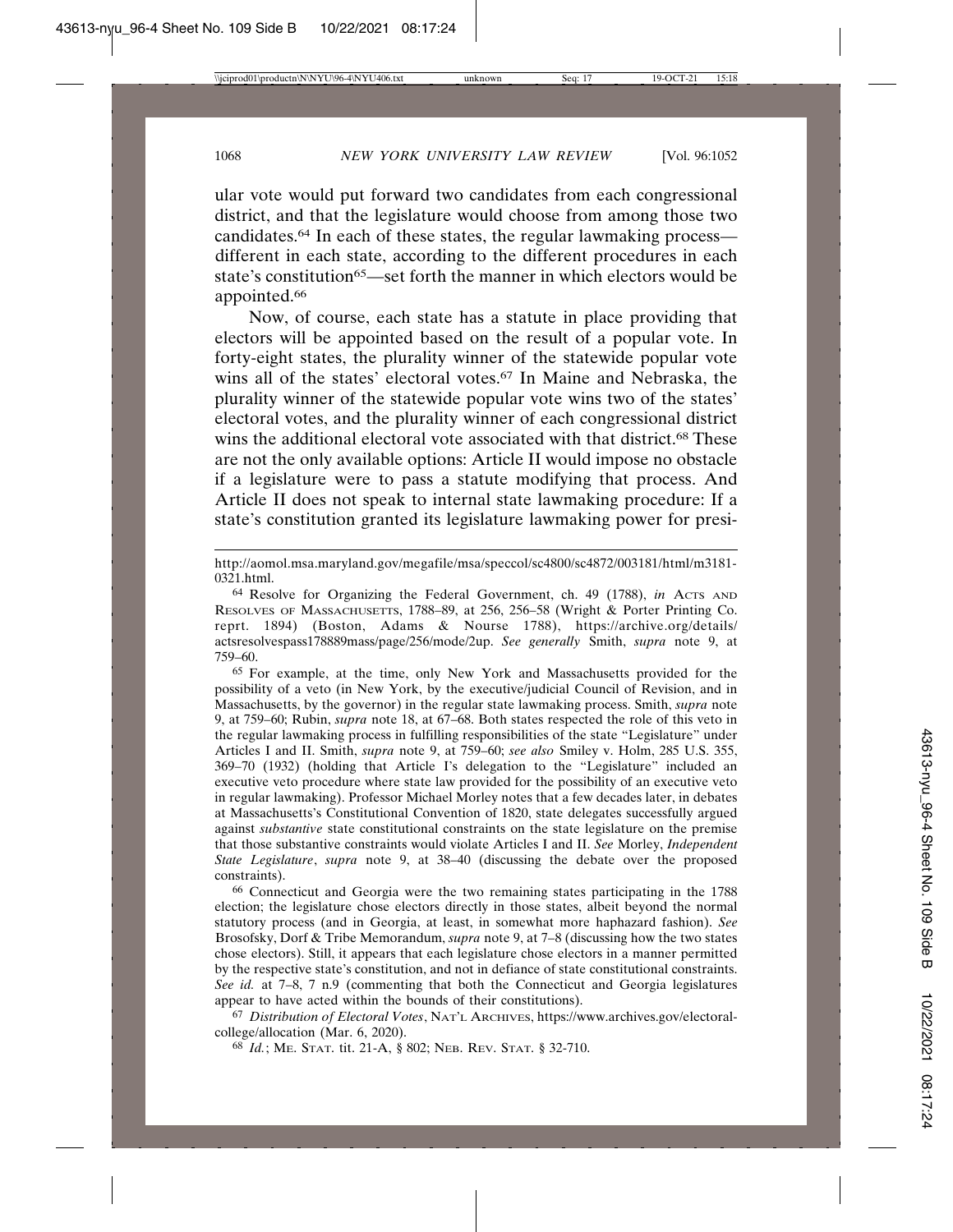dential selection outside of the statutory process, by concurrent resolution or some alternative process, Article II would similarly impose no barrier. But by the same token, Article II does not affirmatively authorize an express lane (or secret loophole) for a legislature to rewrite the rules for selecting presidential electors outside of the state's own designated lawmaking procedure.

The discussion above considers and responds to claims that federal law affirmatively *authorizes* a state's legislature to appoint electors, outside of (and despite) a state's regular lawmaking process. It concludes that Article II grants plentiful power to the state to modify the terms by which presidential electors are appointed if that modification proceeds via a state's regularized lawmaking process, and no authorization to pursue an appointment beyond that lawmaking process. But it seems worth a reminder that regardless of whether Article II grants states normal lawmaking discretion or delegates extraordinary discretion to a legislative body ripped from normal context, the discretion granted by Article II is not plenary. Like any other delegation of power in the 1789 Constitution, it is also constrained by further constitutional developments and federal statutes passed under the authority of those Amendments. For example, a state statute (passed by normal means) that changed the appointment process to weight some votes within a state more heavily than others might be entirely consistent with Article II but violate the Equal Protection Clause of the 14th Amendment. Similarly, a state statute providing for the appointment of presidential electors from designated districts might be consistent with Article II but run afoul of the Equal Protection Clause or the Voting Rights Act if those districts were drawn in racially discriminatory fashion.

The notion that state legislatures might seek to appoint electors *after* Election Day raises similar constitutional concerns—concerns that became particularly salient during the 2020 election.69 In the fall and winter of 2020, there were an alarming number of public musings about the capacity of legislative bodies to simply appoint slates of electors, claiming authority under Article II.70 Recently disclosed

<sup>&</sup>lt;sup>69</sup> In addition to the constitutional concerns, some commentators have suggested that a legislature's appointment of its own electoral slate after Election Day would violate 3 U.S.C. § 1, the federal statute establishing a uniform day for the appointment of electors, on the first Tuesday after the first Monday in November. NAT'L TASK FORCE ON ELECTION CRISES, A STATE LEGISLATURE CANNOT APPOINT ITS PREFERRED SLATE OF ELECTORS TO OVERRIDE THE WILL OF THE PEOPLE AFTER THE ELECTION 2 (2020), https:// static1.squarespace.com/static/5e70e52c7c72720ed714313f/t/5f625c790cef066e940ea42d/ 1600281722253/State\_Legislature\_Paper.pdf.

<sup>70</sup> *See, e.g.*, Gellman, *supra* note 7 (discussing the possibility that the Trump campaign might marshal legislatures in Republican states to appoint their own preferred electors);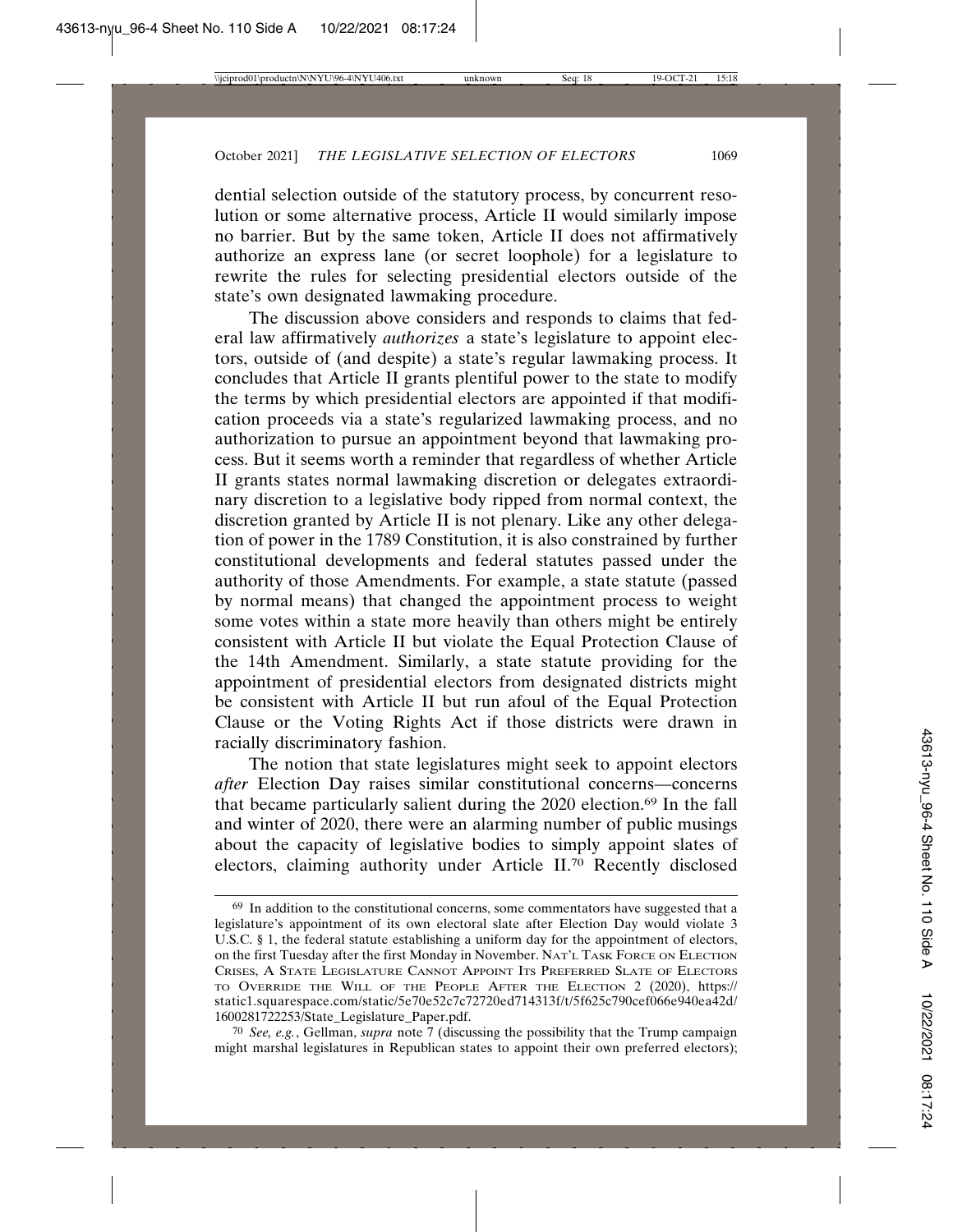emails now reveal that there were alarming private musings as well, including a renegade plan by a top Department of Justice official to encourage legislatures to act unilaterally.71 These fears did not come to fruition. Every state has a structure, set by the state constitution, state statute, or both, for determining the state's presidential electors through the outcome of a popular vote. And no legislative house took steps in 2020 after Election Day to appoint electors outside of that structure, whether by purported legislative resolution or through the regular legislative process.72 Indeed, several state legislative leaders publicly declared that they had no such lawful power and wanted no part of antidemocratic rumormongering to the contrary.73

71 E-mail from Jeffrey Clark, Assistant Att'y Gen., Env't and Nat. Res. Div., U.S. Dep't of Just., to Jeffrey Rosen, Acting Att'y Gen., U.S. Dep't of Just., and Richard Donoghue, Acting Deputy Att'y Gen., U.S. Dep't of Just. (Dec. 28, 2020) [hereinafter Assistant Att'y Gen. Clark E-mail] (internal DOJ email containing draft DOJ letter to Georgia officials, proposed by Jeffrey Clark), https://www.scribd.com/document/518696576/DOJ-docs. The plan was thoroughly rejected by the acting Attorney General and Deputy Attorney General. E-mail from Jeffrey Rosen, Acting Att'y Gen., U.S. Dep't of Just., to Richard Donoghue, Acting Deputy Att'y Gen., U.S. Dep't of Just. (Jan. 2, 2021), https:// www.scribd.com/document/518696576/DOJ-docs.

72 The closest any state legislature came to such an appointment of electors was not particularly close. On December 14, 2020, several sitting Arizona legislators and a legislator-elect signed a purported "joint resolution." The finished product explicitly requested that Arizona's eleven "electoral votes be accepted for to [sic] Donald J. Trump." Complaint at Exhibit A, Gohmert v. Pence, No. 20-cv-00660 (E.D. Tex. Dec. 27, 2020). This document is not, however, a document of the state legislature: it was not signed or passed by a majority of either state legislative house, was signed by a legislator-elect with no authority to act on behalf of the state at the time, and does not appear to have been submitted through the legislative process since it has no bill number or date of introduction. A later version of the resolution appears in the 2021 legislative session as Ariz. S. Con. Res. 1002, first read in the state legislature more than six months later; it has not been put to a vote of any legislative chamber. *See* S. Con. Res. 1002, 55th Leg., Reg. Sess. (Ariz. 2021); *Bill History for SCR1002*, ARIZ. LEGISLATURE, https://apps.azleg.gov/ BillStatus/BillOverview/74333 (last visited Sept. 23, 2021). Whatever the capacity of the "legislature" to act to appoint electors, there is no reason to believe that a subset of legislators without authorization by the body possesses any power to act on the legislature's behalf.

73 *See, e.g.*, Sen. Jake Corman & Rep. Kerry Benninghoff, *Pennsylvania Lawmakers Have No Role to Play in Deciding the Presidential Election*, CENTRE DAILY TIMES (Oct. 19, 2020, 8:00 AM), https://www.centredaily.com/opinion/article246527648.html; Press Release, Senate and House Republican Leadership Announce Plans to Restore Confidence in Voting System (Dec. 3, 2020), https://www.pasenategop.com/blog/senateand-house-republican-leadership-announce-plans-to-restore-confidence-in-voting-system; Press Release, Rusty Bowers, Speaker, Arizona House of Representatives, Speaker Bowers Addresses Calls for the Legislature to Overturn 2020 Certified Election Results (Dec. 4, 2020), https://www.azleg.gov/press/house/54LEG/2R/201204STATEMENT.pdf; Press Release, Brian P. Kemp, Governor, State of Georgia, Gov. Kemp, Lt. Gov. Duncan

Maggie Haberman, Jim Rutenberg, Nick Corasaniti & Reid J. Epstein, *Trump Targets Michigan in His Ploy to Subvert the Election*, N.Y. TIMES (Nov. 19, 2020), https:// www.nytimes.com/2020/11/19/us/politics/trump-michigan-election.html (discussing Trump's efforts to do the same).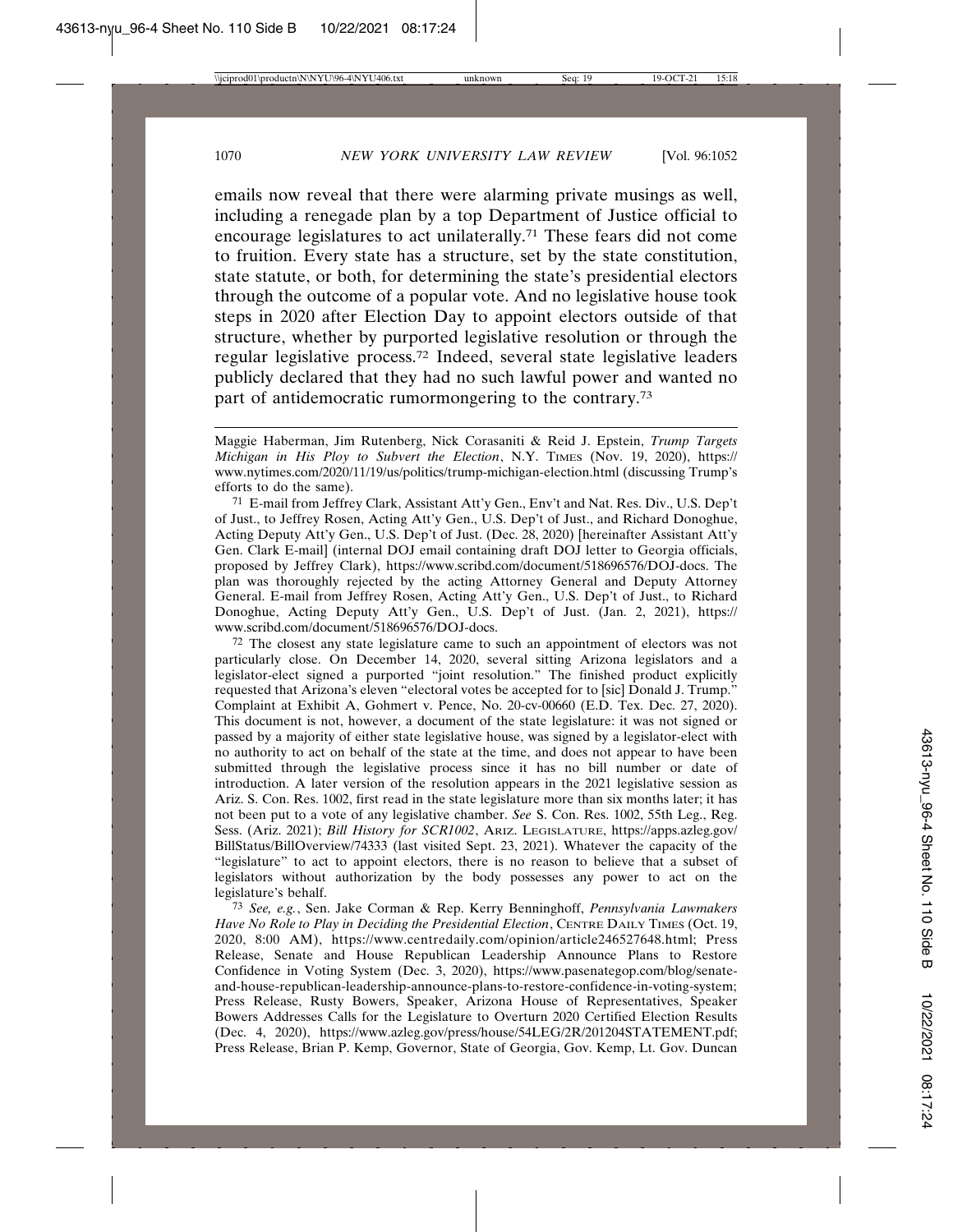Constitutional constraints provide a rationale supplementing these legislators' normative republican commitments. Whatever the object of Article II's delegation, the Due Process Clause would be implicated in any attempt to replace, after the election had begun, the popular election processes currently authorized by statute with another means of elector selection.74 And while it is difficult to definitively rule out the notion that there might exist some post-election legislation able to overcome due process concerns, an effort to replace the known outcome of a popular vote—after that vote has already been held—with some entirely different process of appointing electors would involve the sort of fundamentally unfair upsetting of settled expectations that signify due process violations.75 Though untested (because no legislature has yet been so brazen), the Due Process Clause would seem to deny legislative Lucy any lawful authority to pull an electoral football away from the Charlie Brown electorate after the election has already begun.76

#### II

## THE STATUTE

For the reasons mentioned above, the best reading of precedent, practice, and judicial prudence is that Article II grants no federal legal

75 *See, e.g.*, *Roe*, 43 F.3d at 580–82.

76 A new Arizona bill introduced in 2021 presents a curious twist challenging the bounds of due process: by statute passed *before* an election, a popular vote would still be held for presidential electors, but the legislature would expressly retain the power to ignore the popular vote and install its own presidential electors by simple majority. *See* H.B. 2720 § 3, 55th Leg., Reg. Sess. (Ariz. 2021). That is, the public would know, well before the popular vote, that its vote was essentially advisory. Is it still a due process violation if Lucy expressly tells Charlie Brown, before the attempted placekick, that she reserves the power to pull the football away at the last minute? The notion that settled expectations might nevertheless be upset despite an express disclaimer of reliance on any settled expectations represents an intriguing constitutional conundrum beyond the scope of this article. *Cf.* Perry v. Sindermann, 408 U.S. 593, 599–603 (1972) (finding the potential for reasonable expectations in continued employment despite an expressly finite contractual term).

Issue Statement on Request for Special Session of General Assembly (Dec. 7, 2020), https://gov.georgia.gov/press-releases/2020-12-07/gov-kemp-lt-gov-duncan-issue-statementrequest-special-session-general; *House Speaker Lee Chatfield Issues Statement on 2020 Presidential Election*, UPNORTHLIVE (Dec. 14, 2020), https://upnorthlive.com/news/local/ house-speaker-lee-chatfield-issues-statement-on-2020-presidential-election.

<sup>74</sup> *See, e.g.*, Roe v. Alabama, 43 F.3d 574, 580–81 (11th Cir. 1995) (reviewing alleged post-election changes for "fundamental unfairness"); Richard H. Pildes, *Judging "New Law" in Election Disputes*, 29 FLA. ST. U. L. REV. 691, 696, 710–11 (2001) (discussing the due process violation decided in *Roe*); *cf.* Angela J. Scott, *Advocate's Report*, 107B A.B.A. SEC. CIV. RTS. & SOC. JUST. REP. (2021), https://www.americanbar.org/content/dam/aba/ directories/policy/midyear-2021/107b-midyear-2021.pdf (adopting an ABA resolution urging states to recognize that the laws and regulations in effect at the time of voting should be dispositive for the selection of electors in that election).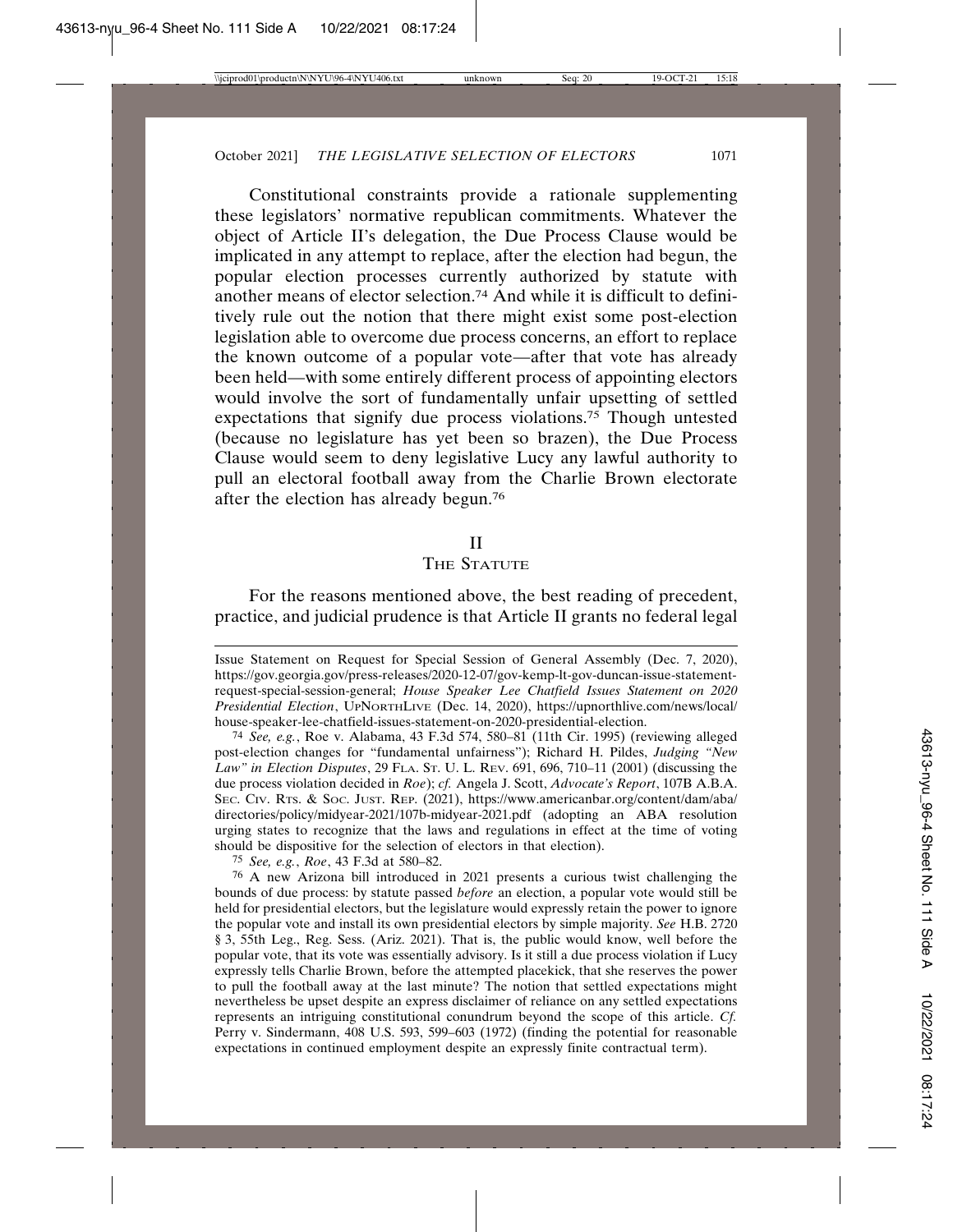imprimatur to action by the legislature as a body, outside of the lawmaking process, to designate the manner in which electors are to be chosen. But Article II is not the only provision of federal law likely to attract attention if state legislators become excitable in a post-election context.

3 U.S.C. § 2 provides: "Whenever any State has held an election for the purpose of choosing electors, and has failed to make a choice on the day prescribed by law, the electors may be appointed on a subsequent day in such a manner as the legislature of such State may direct." This language reflects the language of Article II, albeit in the specific context of electoral "failure." And to the extent that—contrary to the analysis above—Article II is found to reserve plenary authority for a state legislature to appoint electors free from normal lawmaking process, 3 U.S.C. § 2 obviously would not (and could not) stand in the way of that constitutional command.

If, however, the constitutional command is not so absolute, a textual examination of the progenitors of 3 U.S.C. § 2 firmly fights against the notion that the statute provides any independent source of federal authority for a state legislature to act on its own. It is no break-glass-in-case-of-emergency provision empowering state legislators to take control beyond the lawmaking process if a state's election process should fail to yield a reliable answer.77 Indeed, a careful review of the textual origins of 3 U.S.C. § 2 reveals that the midnineteenth-century Congress that passed the statute empowered the state to act only through its regular lawmaking process. And in so doing, this history provides something of a counterpoint to the pur-

<sup>77</sup> Supporters of such a reading have raised the policy argument that the legislature is an appropriate body to fill this backup role because the legislature is a representative body and can represent the voice of the people when the people are otherwise unable to express their preference. *See* FLA. J. OF THE H. REP., 1st Special Sess., at 24 (Dec. 12, 2000) (statement of Rep. Hogan), http://www.leg.state.fl.us/data/session/2001/house/journals/pdf/ bound/hj1212a.pdf (emphasizing, in urging support for legislative selection of Florida's presidential electors in the disputed 2000 election, that the legislators "were elected by the people of [their] respective districts to represent their interest and to vote on their behalf on issues that impact their communities, the State of Florida and the Nation"); *id.* at 42 (statement of Rep. Kyle) (noting that the legislators were not purporting to act on behalf of the Bush campaign but on behalf of Florida voters). Given the Supreme Court's determination that the federal courts are unavailable to confront even extreme partisan gerrymandering of legislative district seats, *see* Rucho v. Common Cause, 139 S. Ct. 2484 (2019) (holding "that partisan gerrymandering claims" are "beyond the reach of the federal courts"), the degree to which the partisan composition of a state legislature actually reflects the partisan preferences of voters in a statewide contest will vary significantly from state to state. The preference of a statewide elected official may be at least as valid a proxy for the preferences of a statewide electorate.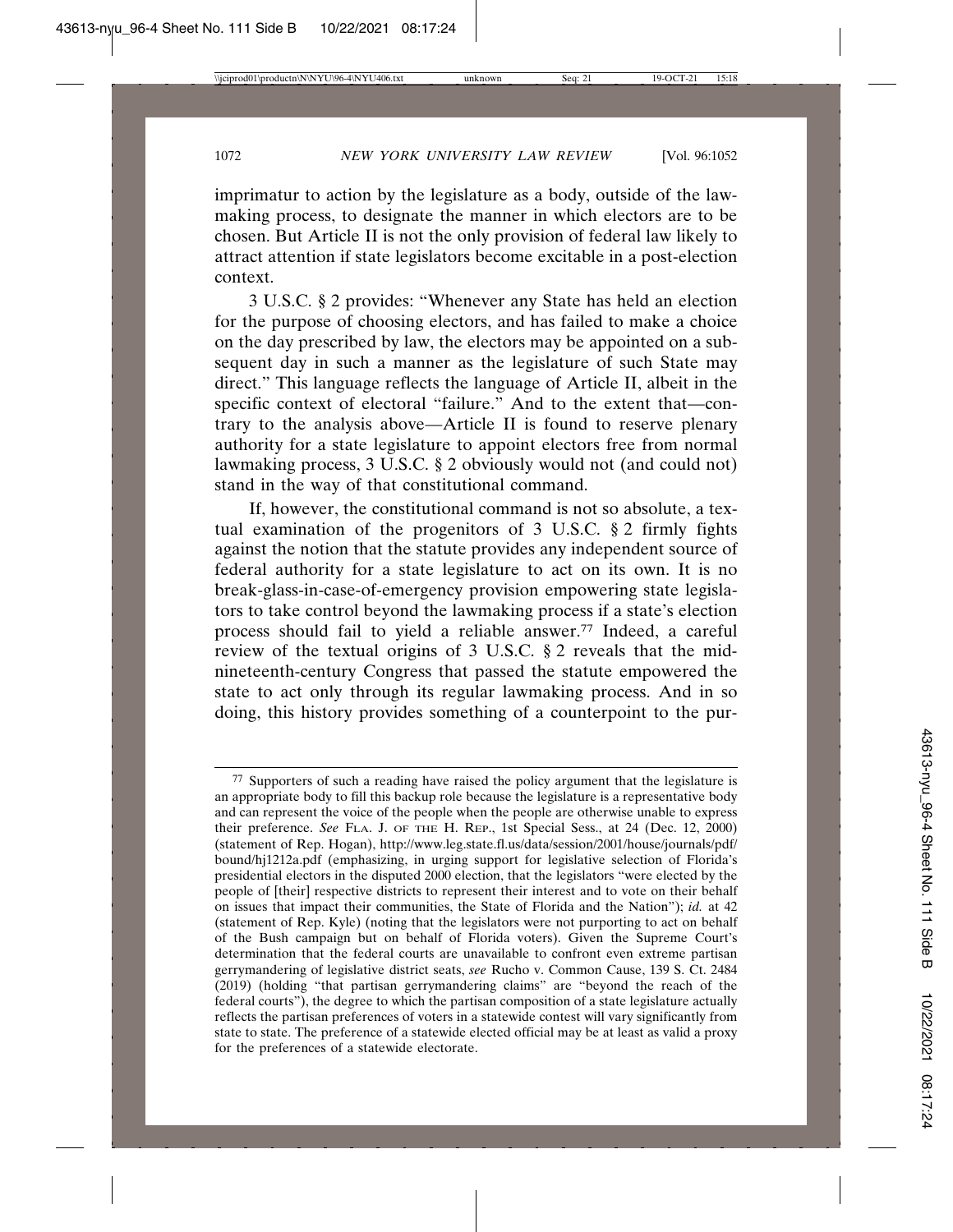ported congressional support cited in *McPherson v. Blacker* for the notion of a strong "independent state legislature" doctrine.78

Before turning to the entities empowered to act under the statute, it is first worth a short discussion of the conditions under which the statute empowers action. This must begin with a note that should be obvious: 3 U.S.C. § 2 *cannot* mean that a state legislature is empowered to change the appointment process for presidential electors whenever the outcome is unclear at the end of Election Day.<sup>79</sup> The triggering text of the statute refers to the state's failure to "make a choice" on Election Day—through the voters participating in the election—but there is no suggestion that the identity of that choice must be immediately apparent. If I choose an object behind door number three, I have made a choice at the moment I expressed my preference, even if I don't find out what lies behind door number three until much later. Each state has a series of processes for tallying votes and canvassing vote tallies along the way to certification; those processes all linger long beyond Election Day (and have done so since the first popular votes for presidential electors). No state has yet thought that this fact triggered any incremental authority or responsibility under 3 U.S.C. § 2. It cannot be that each of our elections has "failed" in the sense of 3 U.S.C. § 2 just because the choice was not formally confirmed until after Election Day itself.80

Other federal laws also confirm that 3 U.S.C. § 2 cannot plausibly demand a result on Election Day. 3 U.S.C. § 5—the infamous "safe harbor" provision much examined in *Bush v. Gore*—provides that a state's determination of electors shall be conclusive if the laws enacted prior to Election Day, and the tally process and dispute resolution system embodied in those laws, yield a final result at least "six days prior to [the] time of meeting of the electors."81 The meeting of the electors is currently set (again, by federal law) to be several weeks after Election Day—in 2020, that date was December 14.82 In 2020,

 $81$  3 U.S.C. § 5.

<sup>78</sup> *See* sources cited *supra* note 44 and accompanying text.

<sup>79</sup> *Cf*. Trip Gabriel, *This Is Democrats' Doomsday Scenario for Election Night*, N.Y. TIMES, (Sept. 3, 2020), https://www.nytimes.com/2020/09/02/us/politics/voting-electionday.html (noting that some suggested this possibility in 2020); Donald Trump @realDonaldTrump, TWITTER (Jul. 30, 2020, 1:22 PM), https://web.archive.org/web/ 20200730202309/https://twitter.com/realdonaldtrump/status/1288933078287745024 ("Must know Election results on the night of the Election, not days, months, or even years later!").

<sup>80</sup> *See, e.g.*, Friedman, *supra* note 9, at 816 (arguing that 3 U.S.C. § 2 cannot be read to mean that a state legislature can intervene and choose electors if the election result takes a long time to determine).

<sup>82</sup> *See* 3 U.S.C. § 1 (establishing Election Day as the "Tuesday next after the first Monday in November"); *id.* § 7 (establishing the meeting of the electors as "the first Monday after the second Wednesday in December").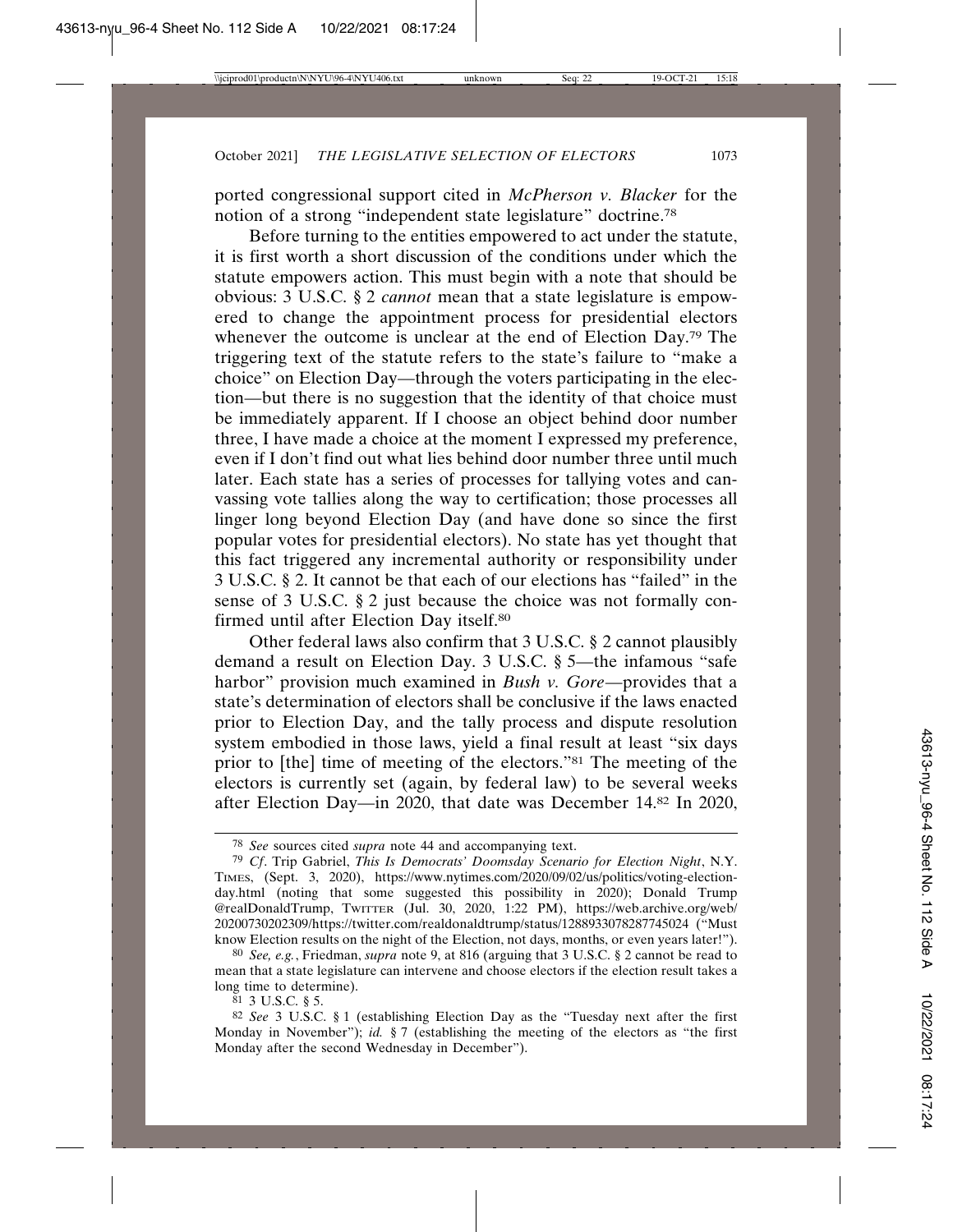the 3 U.S.C. § 5 "safe harbor" date was December 8. That is, 3 U.S.C. § 5 expressly contemplated that a state in 2020 might have encountered a dispute about the nature of the choice made on November 3, and expressly guaranteed exclusive congressional respect for the state's dispute resolution process as long as the dispute was resolved by December 8. Section  $\overline{5}$  and section 2 must be read together.<sup>83</sup> A state cannot have "failed to make a choice" on Election Day for purposes of federal law, based solely on the absence of a known answer on Election Day, if federal law also affirmatively protects that choice after the resolution of disputes yields a final answer several weeks later.

So 3 U.S.C. § 2 does not plausibly demand a result on Election Day.84 However, as the meeting of the electors approaches, if the state dispute resolution process does not produce a final certified answer, there will be growing pressure to declare that the state has held an election but failed to make a choice.

Some state laws expressly contemplate this sort of turmoil and provide—by laws established well before Election Day itself, mitigating any Due Process concern—for a release mechanism. In North Carolina, for example, if the State Board of Elections has not proclaimed a winner by the federal "safe harbor" deadline, state statutes specifically authorize the legislature (as a body) to appoint electors through a special legislative session, convened with the support of sixty percent of the members of each state legislative chamber,<sup>85</sup> and acting "in accord with their best judgment of the will of the electorate."86 If the legislature has not acted by noon of the day before the meeting of the electors, the statutes specifically authorize the Governor to appoint electors instead, "in accord with [her] best judgment of the will of the electorate."87 And if the State Board of Elections returns a winner, under the normal dispute resolution process, before noon on the day the electors actually meet, *that* proclamation controls, even if the Governor or legislature has already appointed alternatives.88

88 *Id.* § 163-213(d); *see id*. § 163-210.

<sup>83</sup> *See, e.g.*, Branch v. Smith, 538 U.S. 254, 281 (2003) (Scalia, J., plurality opinion) (explaining the canon that statutes relating to the same subject, in pari materia, ought to be construed together).

<sup>84</sup> *See* Michael T. Morley, *Postponing Federal Elections Due to Election Emergencies*, 77 WASH. & LEE L. REV. ONLINE 179, 209 (2020).

<sup>85</sup> N.C. CONST. art. II, § 11 (specifying the procedure for calling an "extra session" of the legislature).

<sup>86</sup> N.C. GEN. STAT. ANN. § 163-213(a), (c) (West 2019).

<sup>87</sup> *Id.* § 163-213(b)–(c).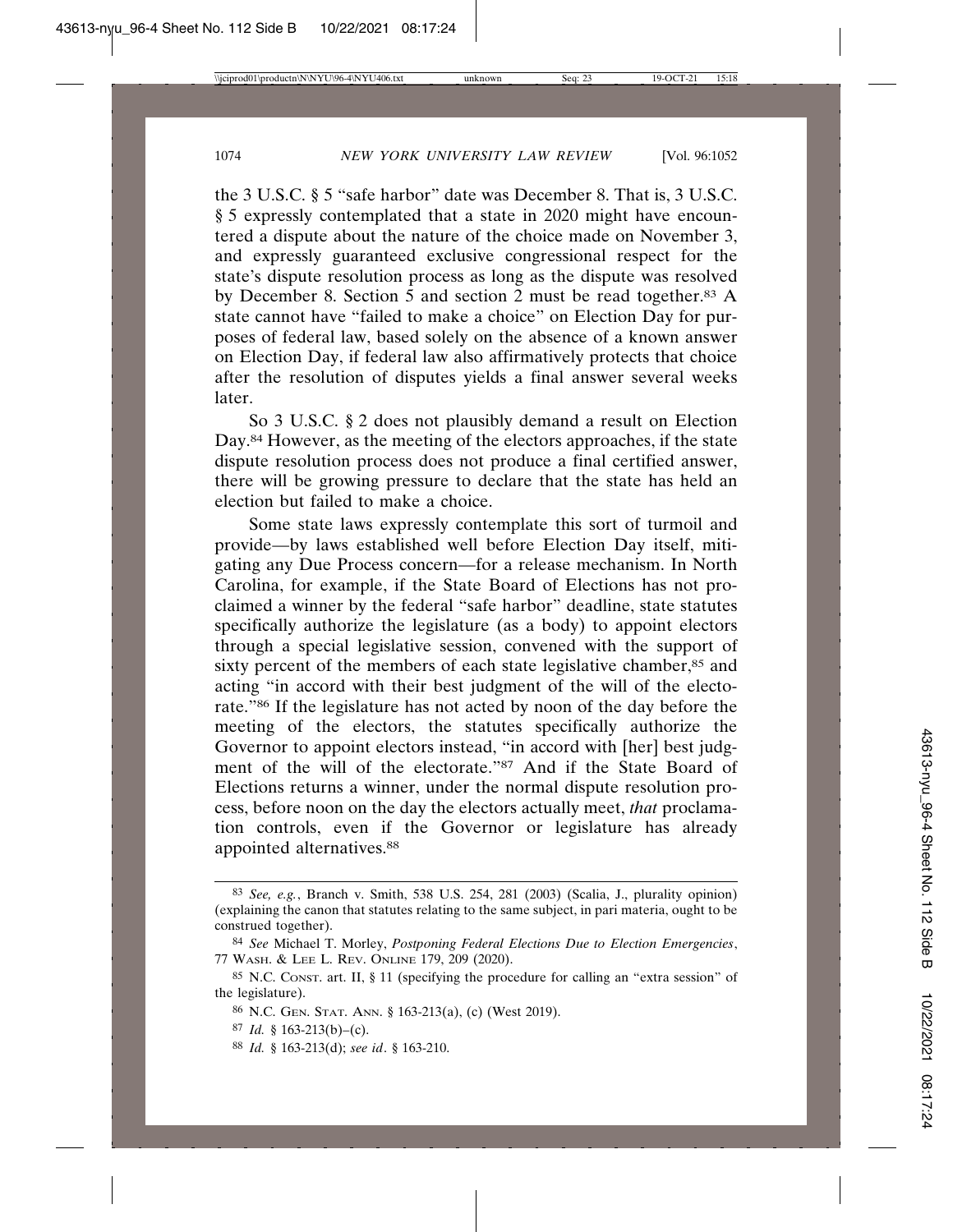But that structure—all set by statute, through the regular lawmaking process, and in place well before Election Day—does not exist in many states. North Carolina is the only state of which I am aware that expressly references 3 U.S.C. § 2 in its authorized process for selecting presidential electors.<sup>89</sup> And it is likely that an absence of specific procedures in state law could generate claims that 3 U.S.C. § 2 provides affirmative federal authorization for unilateral legislative action as the meeting of the electors approaches.90

Given this context, then, it is worth examining exactly which state entities 3 U.S.C. § 2 does and does not empower. Prior examination of this statute has seemed to revolve around what it means for a state to have held an election but failed to make a choice. In 2000, for example, the Florida House passed a concurrent resolution on December 12, citing 3 U.S.C. § 2 and purporting to appoint electors when no conclusion to the litigation battles appeared forthcoming on the date of the 3 U.S.C.  $\S 5$  "safe harbor" deadline.<sup>91</sup> The debate in the Florida House revolved primarily around whether the state had failed to make a choice for purposes of the federal statute. The Florida House seemed simply to assume that if the state *had* failed to make a choice, the legislature had the power under the federal statute to appoint electors by concurrent resolution.92 That assumption was never validated by the Florida Senate, and there was never significant debate about the sorts of additional procedures that might or might not be legally required. To the extent that concurrent resolution procedures in Florida depart from the regular state lawmaking procedure, the text of the federal statute does not unequivocally support such a reading—and a textual examination of its origins leans decidedly in the opposite direction.

If the state holds an election but fails to make a choice on Election Day—or, at least, if the state fails to make a choice on

<sup>89</sup> Michigan law, for example, provides that in the event that two candidates for federal, statewide, or state office spanning more than one county receive an equal number of votes, or if the determination of the state board of canvassers "is contested, the legislature in joint convention" decides the winner. MICH. COMP. LAWS § 168.846. But it does not mention 3 U.S.C. § 2 or otherwise rely on a claim that the election has "failed."

<sup>90</sup> *See* Assistant Att'y Gen. Clark E-mail, *supra* note 71 (attaching a draft DOJ letter to Georgia officials that relies on 3 U.S.C. § 2).

<sup>91</sup> *See* FLA. J. OF THE H. REP., 1st Special Sess., at 20–21 (Dec. 12, 2000), http:// www.leg.state.fl.us/data/session/2001/house/journals/pdf/bound/hj1212a.pdf.

<sup>92</sup> *See, e.g.*, *id.* at 32, 42, 52 (debating a concurrent resolution that would purport to appoint electors on grounds that the public had failed to make a choice); *cf.* Bruce Ackerman, Opinion, *As Florida Goes . . .* , N.Y. TIMES (Dec. 12, 2000), https:// www.nytimes.com/2000/12/12/opinion/as-florida-goes.html (assuming that the legislature, presumably as an independent body, would have appointment power in the event of electoral failure).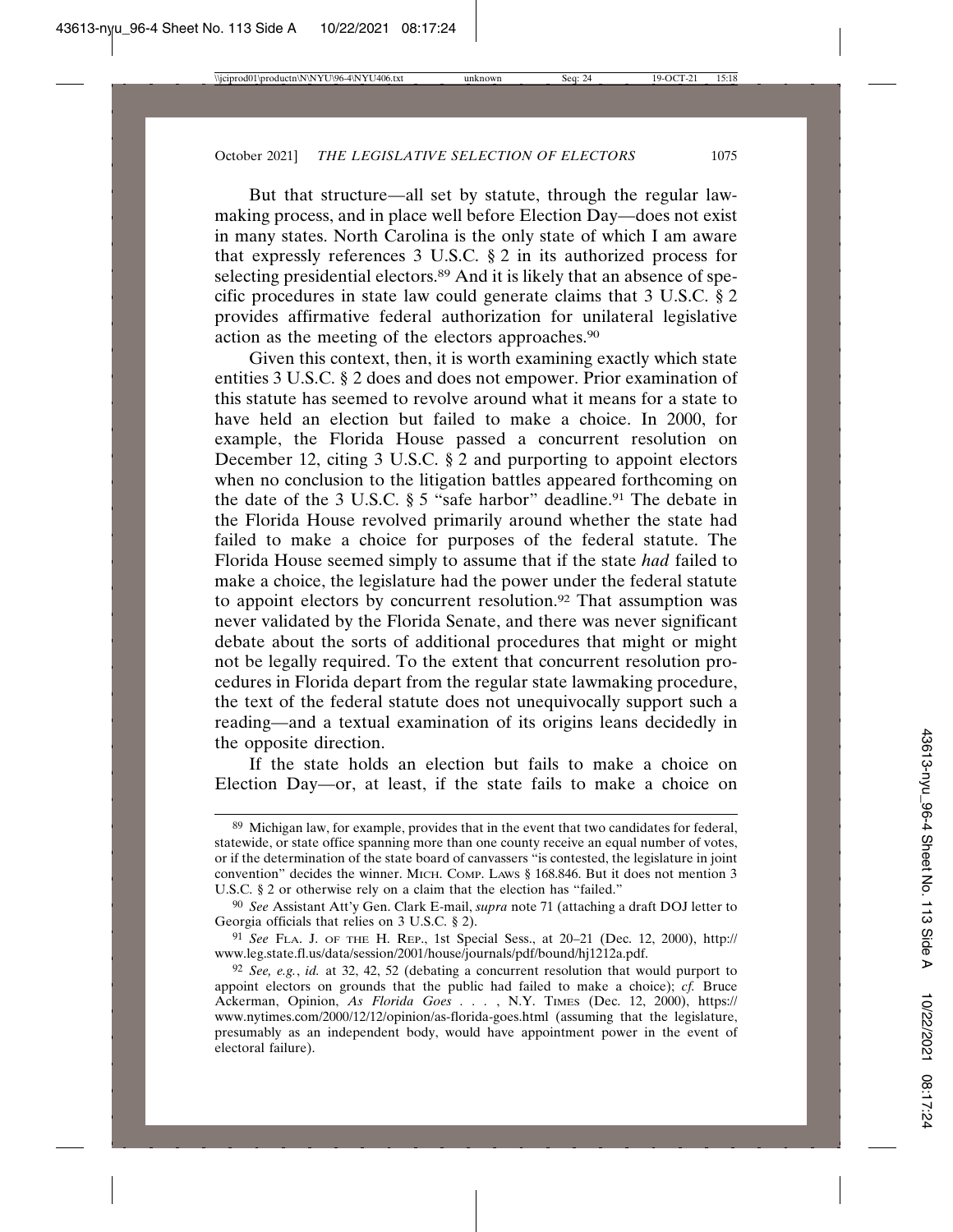Election Day that can eventually be discerned—3 U.S.C. § 2 provides that the electors may be appointed "in such a manner as the legislature of such State may direct."93 That language directly reflects the constitutional authority of Article II, authorizing the state to appoint electors "in such Manner as the Legislature thereof may direct."94 To the extent that the constitutional provision reflects an understanding that the ability to select electors depends upon the exercise of a regular lawmaking power (via regular lawmaking process, subject to regular lawmaking constraints), the federal statute goes no further. Put differently: If the Constitution does not affirmatively authorize a legislature to ignore state process in appointing electors, neither does 3 U.S.C. § 2.

Indeed, the origins of 3 U.S.C. § 2 reveal that Congress did not intend the legislature, as a body, to have special appointment authority for presidential electors outside of the regular legislative process. 3 U.S.C. § 2 is derived from an 1845 statute.<sup>95</sup> That statute's text, in full, is as follows:

*Be it enacted by the Senate and House of Representatives of the United States of America in Congress assembled*, That the electors of President and Vice President shall be appointed in each State on the Tuesday next after the first Monday in the month of November of the year in which they are to be appointed: *Provided*, That each State may by law provide for the filling of any vacancy or vacancies which may occur in its college of electors when such college meets to give its electoral vote: *And provided, also*, when any State shall have held an election for the purpose of choosing electors, and shall fail to make a choice on the day aforesaid, then the electors may be appointed on a subsequent day in such manner as the State shall by law provide.<sup>96</sup>

Professor Michael Morley has written the most comprehensive treatment of the history behind this statute's passage, and I agree with his conclusion that the legislation was largely designed to establish a uniform election date, while also accommodating individual state idiosyncrasies and emergency conditions.<sup>97</sup> Some states—like New Hampshire, for example—had majority-winner requirements for

<sup>93</sup> 3 U.S.C. § 2.

<sup>94</sup> U.S. CONST., art. II, § 1.

<sup>95</sup> Act of Jan. 23, 1845, Pub. L. No. 28-1, 5 Stat. 721.

<sup>96</sup> *Id.*

<sup>97</sup> *See* Morley, *supra* note 84, at 185–91, 193–94 (discussing the legislative history). Different federal election days in different states had created concern over voters who could vote in one state on one day and then travel to another state to vote on another day. *See id*. at 185–86, 186 n.33 (discussing alleged fraud in the election of 1840).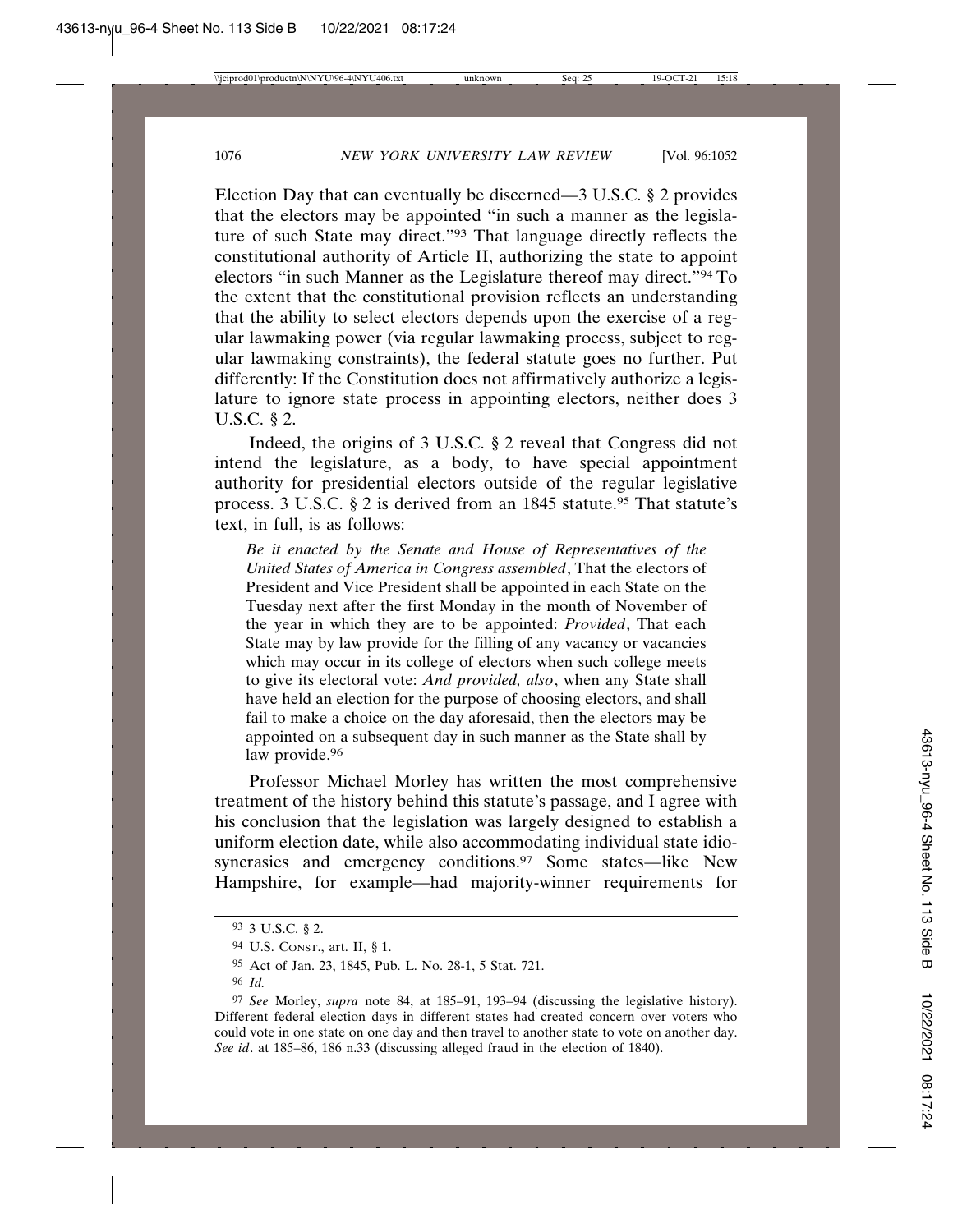appointing electors.98 It was certainly possible that one candidate's electoral slate could win a majority on a single national Election Day. But it was also possible that a candidate's slate would win only a plurality, requiring a runoff under state law at a later date. And Virginia's legislature had been forced to extend elections in the past, when flooding made passage to the polls impracticable on the principal designated day.99 Congress wanted to allow states the flexibility to address these and similar quirks without defeating the point of the uniform election day.100

In sum, the statute set a single Election Day for the country. But the mandate for a single federal Election Day would not preclude the state from providing for contingencies for an alternative process, if a state held an election on that day and for some reason that election failed to yield a choice under state law. In most of the legislative debate, the focus was not on *who* should make the rules, or *how* they should do so, but on *when* votes for the presidential electors should be cast (and when votes cast for electors should be authorized when cast beyond the national Election Day).101

101 In the legislative debate, there were several amendments offered (and rejected) that, inter alia, assigned authority to "the legislatures of the several States" to "direct[] the appointment of electors" in the event of electoral failure or electors' vacancy. *E.g.*, CONG. GLOBE, 28th Cong., 2d Sess. 14 (1844) (statement of Rep. Elmer); *id.* at 28 (statement of Rep. Dromgoole). But these amendments were largely offered for the substance of what to do in the case of vacancy or electoral failure, and not who should be authorized for the doing; there was little to no discussion indicating that these amendments were designed to designate a body (or process) distinct from the general lawmaking process of the state. Indeed, the few fleeting references to legislative authority seemed to confirm that the proper path to legislative selection of electors was through a statute making that designation, precisely as South Carolina had done. *See, e.g.*, *id.* at 30 (statement of Rep. Elmer) (noting the States whose "laws now authorized their choice of electors by the legislature").

<sup>98</sup> CONG. GLOBE, 28th Cong., 2d Sess. 14 (1844) (statement of Rep. Hale). For a summary of these sorts of majority-win provisions (in various states, for various offices), see Richard H. Pildes & G. Michael Parsons, *The Legality of Ranked-Choice Voting*, 109 CALIF. L. REV. (forthcoming Oct. 2021) (manuscript at 128–43), https://papers.ssrn.com/ sol3/papers.cfm?abstract\_id=3563257.

<sup>99</sup> CONG. GLOBE, 28th Cong., 2d Sess. 15 (1844) (statement of Rep. Chilton).

<sup>100</sup> *See, e.g.*, *id.* at 30 (statement of Rep. Elmer); *see also* Friedman, *supra* note 9, at 815–17 (discussing Congress's intent regarding the 1845 statute). There are, of course, other conditions that might be said to lead to electoral "failure" in a particular state, with no indicia that Congress contemplated these conditions in this 1845 statute. I do not include colloquial "failures" that represent public dissatisfaction with the results, like a lack of faith in a resolution of the electoral contest conducted pursuant to adequate legal process, or simply modest delay in the delivery of results. *See supra* text accompanying notes 80–85. But it is conceivable that, for example, a widespread destruction of ballots might render results not only undetermined, but indeterminable. Such a circumstance might amount to failure in the sense intended by the text, if not expressly contemplated by the 1845 Congress.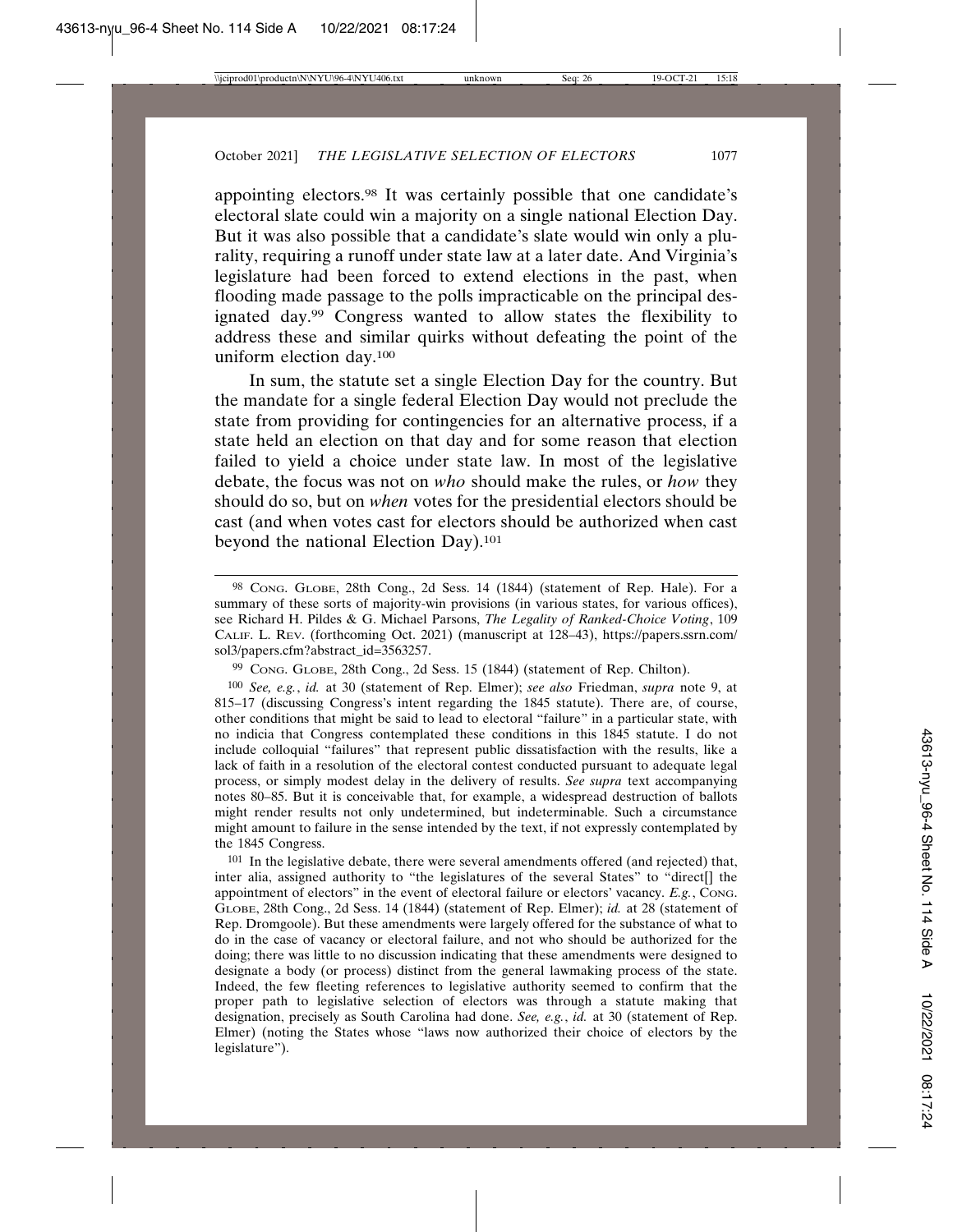That said, the original 1845 statute was unequivocal in its assignment of the authority to rectify a failed election. "[W]hen any State shall have held an election for the purpose of choosing electors, and shall fail to make a choice on the day aforesaid, then the electors may be appointed on a subsequent day *in such manner as the State shall by law provide*."<sup>102</sup> This was the same as the process designated for replacing unavailable presidential electors, settled in the statute's previous sentence, and which remains in the statute to this day: "[E]ach State may *by law* provide for the filling of any vacancy or vacancies . . . . . "103

The "State" was the body empowered to fill vacancies or compensate for a failed Election Day, choosing make-up electors as provided *by law*. 104 And, indeed, that delegation to the state through the regular statutory process reflects consistent state practice at the time. In 1844, the South Carolina legislature chose its own electors, and all other states chose electors through popular elections—but every state (even South Carolina) established its process through a statute.105 There was no suggestion in the 1845 federal statute that the state legislature had any authority whatsoever beyond its capacity as a lawmaking body, unless state law assigned it that role. Indeed, had the Constitution reserved special power to the state legislature to act outside of the regular legislative process in fulfilling an Article II role, the 1845 delegation to the state to act "by law" would have been unconstitutional.106 Had Congress understood the Constitution in this way in 1845, one might have expected the conflict between the statutory text and the purported constitutional mandate to have occasioned at least one pertinent objection in debate. The legislative record reveals none.

The language of the "failed election" provision changed by the mid-1870s, when the statute took its present form, providing that electors may be appointed "as the legislature of such State may direct."107 But there is little contemporaneous evidence that the change was intended to reflect a considered alteration in the body empowered to

106 Act of Jan. 23, 1845, Pub. L. No. 28-1, 5 Stat. 721.

<sup>102</sup> Act of Jan. 23, 1845, Pub. L. No. 28-1, 5 Stat. 721 (emphasis added).

<sup>103</sup> *Id.*; *see also* 3 U.S.C. § 4 ("Each State may, by law, provide for the filling of any vacancies which may occur in its college of electors when such college meets to give its electoral vote.").

<sup>104</sup> *See, e.g.*, CONG. GLOBE, 28th Cong., 2d Sess. 21 (1844) (statement of Rep. Duncan) (suggesting an amendment wherein the States, by law, would fill vacancies).

<sup>105</sup> *E.g.*, An Act for Prescribing on the Part of this State, the Times, Places, and Manner of Holding Elections for Representatives in the Congress, and the Manner of Appointing Electors of a President of the United States § 4 (1788), *supra* note 61 (South Carolina).

<sup>107</sup> 3 Rev. Stat. § 134 (1875).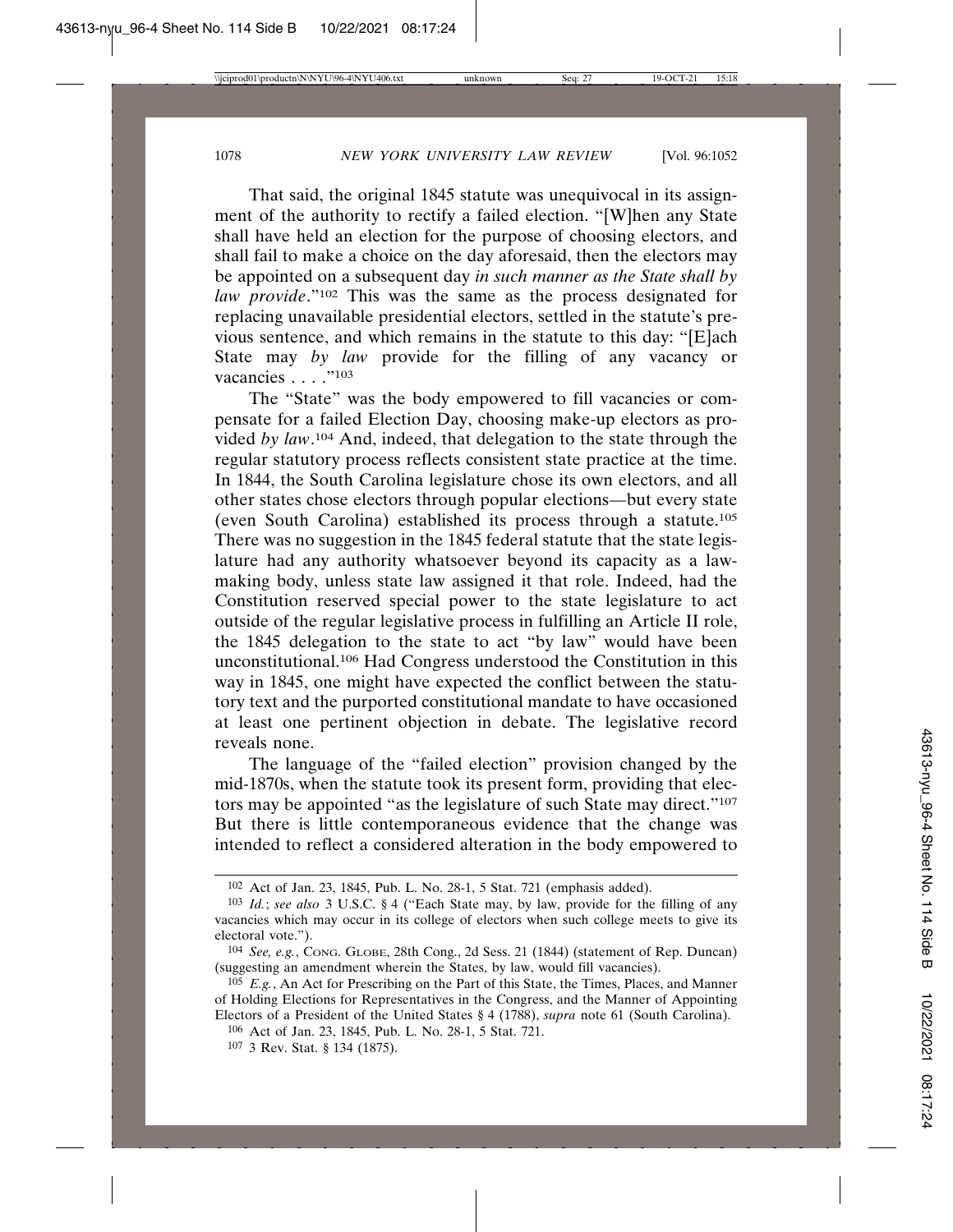choose electors. Instead, the change appears to have been a codifier's revision, altered without explanation.

In 1866, Congress authorized the first codification of the United States statutes promulgated to date, appointing a three-person commission to "revise, simplify, arrange, and consolidate" the statutory substance.<sup>108</sup> Before 1866, the statutes had been assembled only chronologically, and it was quite difficult to determine which had been modified, or repealed, or superseded; the codification was an attempt to bring order to the whole.109 The commissioners turned over their work product in 1873 to a joint congressional committee, but Congress rejected the draft: "It was the opinion of the joint committee that the commissioners had so changed and amended the statutes that it would be impossible to secure the passage of their revision."110

Thomas Jefferson Durant took over the codification process,<sup>111</sup> with the task of "cutting out all amendments and restoring the bill to the original law, when it passed."112 While his monumental work was an improvement, it was not a perfect success. Even after he had submitted his revised proposed codification, hundreds of errors were discovered.113 Per the pithy description of renowned law librarians J. Myron Jacobstein and Roy M. Mersky: "As is noted in all standard treatises on legal bibliography, this revision caused much dissatisfaction because of many errors as well as suspicion that the revisors had frequently exceeded their authority."114 And although Durant apparently presented a report on the changes he had made to Congress, there appears to be no extant copy of that report.115

Nevertheless, Durant's revision—now known as the Revised Statutes of 1873—was enacted into law on June 22, 1874.116

114 J. Myron Jacobstein & Roy M. Mersky, *Introduction* to 1 REVISION OF THE UNITED STATES STATUTES AS DRAFTED BY THE COMMISSIONERS APPOINTED FOR THAT PURPOSE, at iii (Washington, D.C., Gov't Printing Off. 1981) (1872).

115 *Id.* at v.

<sup>108</sup> Act of June 27, 1866, ch. 140, 14 Stat. 74.

<sup>109</sup> Ralph H. Dwan & Ernest R. Feidler, *The Federal Statutes—Their History and Use*, 22 MINN. L. REV. 1008, 1012–13 (1938).

<sup>110</sup> *Id.* at 1013.

<sup>111</sup> *Id.* at 1013–14.

<sup>112</sup> 65 CONG. REC. 639 (1924) (statement of Rep. Little).

<sup>113</sup> Dwan & Feidler, *supra* note 109, at 1014; Margaret Wood, *The Revised Statutes of the United States: Predecessor to the U.S. Code*, IN CUSTODIA LEGIS: L. LIBRS. CONG. (July 2, 2015), https://blogs.loc.gov/law/2015/07/the-revised-statutes-of-the-united-statespredecessor-to-the-u-s-code.

<sup>116</sup> Dwan & Feidler, *supra* note 109, at 1012; Wright v. United States, 15 Ct. Cl. 80, 86 (1879). It appears that after the Revised Statutes of 1874 were passed, in part due to the various errors therein, Congress rarely adopted or enacted revised compilations of the code. *See* Dwan & Feidler, *supra* note 109, at 1014–23 (chronicling this dynamic and noting, as rare exceptions, the Criminal Code and Judicial Code, enacted in 1909 and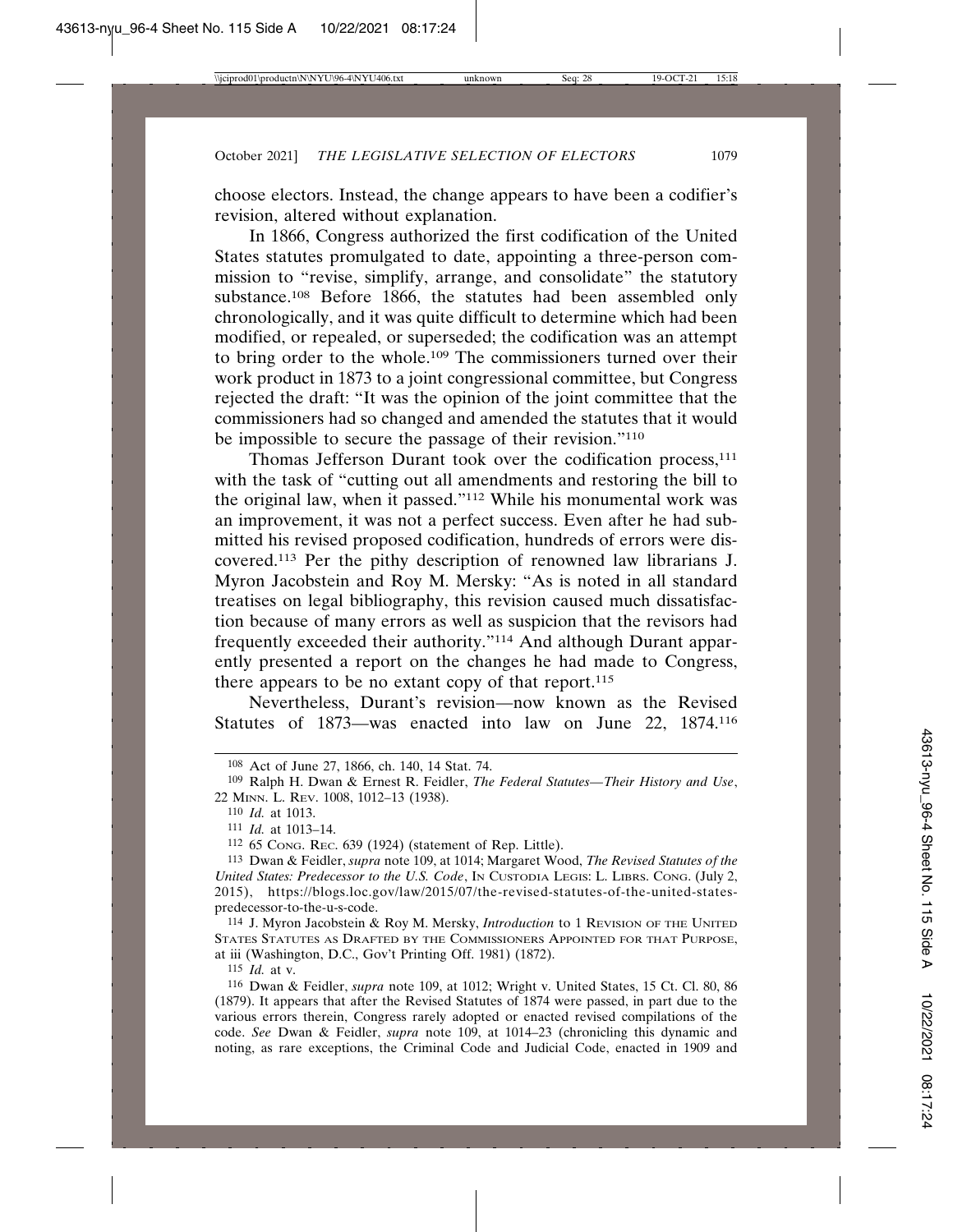Section 5596 of those Revised Statutes repealed all prior statutes embraced in part in the 1874 Revision.<sup>117</sup> That repeal, of course, includes repeal of the 1845 statute providing for the appointment of electors if the state failed to make a choice on Election Day.118 The 1845 statute is no longer operative. But to the extent that the revised text is ambiguous, courts and commentators have routinely looked to the progress of legislation from before 1874 to interpret the text in the revision.119

It appears that the language of the 1845 statute that would become 3 U.S.C. § 2 changed in the process of the mid-1870s revisions. Recall that the original statute had three clauses:

[1] *Be it enacted by the Senate and House of Representatives of the United States of America in Congress assembled*, That the electors of President and Vice President shall be appointed in each State on the Tuesday next after the first Monday in the month of November of the year in which they are to be appointed:

[2] *Provided*, That each State may by law provide for the filling of any vacancy or vacancies which may occur in its college of electors when such college meets to give its electoral vote:

[3] *And provided, also*, when any State shall have held an election for the purpose of choosing electors, and shall fail to make a choice on the day aforesaid, then the electors may be appointed on a subsequent day in such manner as the State shall by law provide.<sup>120</sup>

The pre-Durant revision of 1873, rejected by Congress as exceeding the revision commissioners' authority, brings the 1845 statute into three separate codified sections. The first clause of the statute, setting the first Tuesday after the first Monday in November as Election Day, appears relatively unscathed as Title III, chapter 1, section 1: "[T]he electors of President and Vice-President shall be appointed, in each State, on the Tuesday next after the first Monday in

<sup>1911).</sup> Instead, later Congresses were more likely to provide that codifications could constitute prima facie evidence of law, but that the original enactments remained law in the event of any discrepancy. *Id.*

<sup>117</sup> 74 Rev. Stat. § 5596 (1875); United States v. Claflin, 97 U.S. 546, 548 (1878); Dwan & Feidler, *supra* note 109, at 1014–15.

<sup>118</sup> Act of Jan. 23, 1845, Pub. L. No. 28-1, 5 Stat. 721.

<sup>119</sup> *E.g.*, *Wright*, 15 Ct. Cl. at 87 ("In case of ambiguous language in the Revised Statutes, or uncertainty as to the true construction to be given to the words of any section, previous acts on the same subject may be referred to and examined for light on the object and intent of Congress as shown by the course of legislation, in the same manner as statutes *in pari materia* relating to the same subject may always be taken, compared, and construed together."); Dwan & Feidler, *supra* note 109, at 1015.

<sup>120</sup> Act of Jan. 23, 1845, Pub. L. No. 28-1, 5 Stat. 721.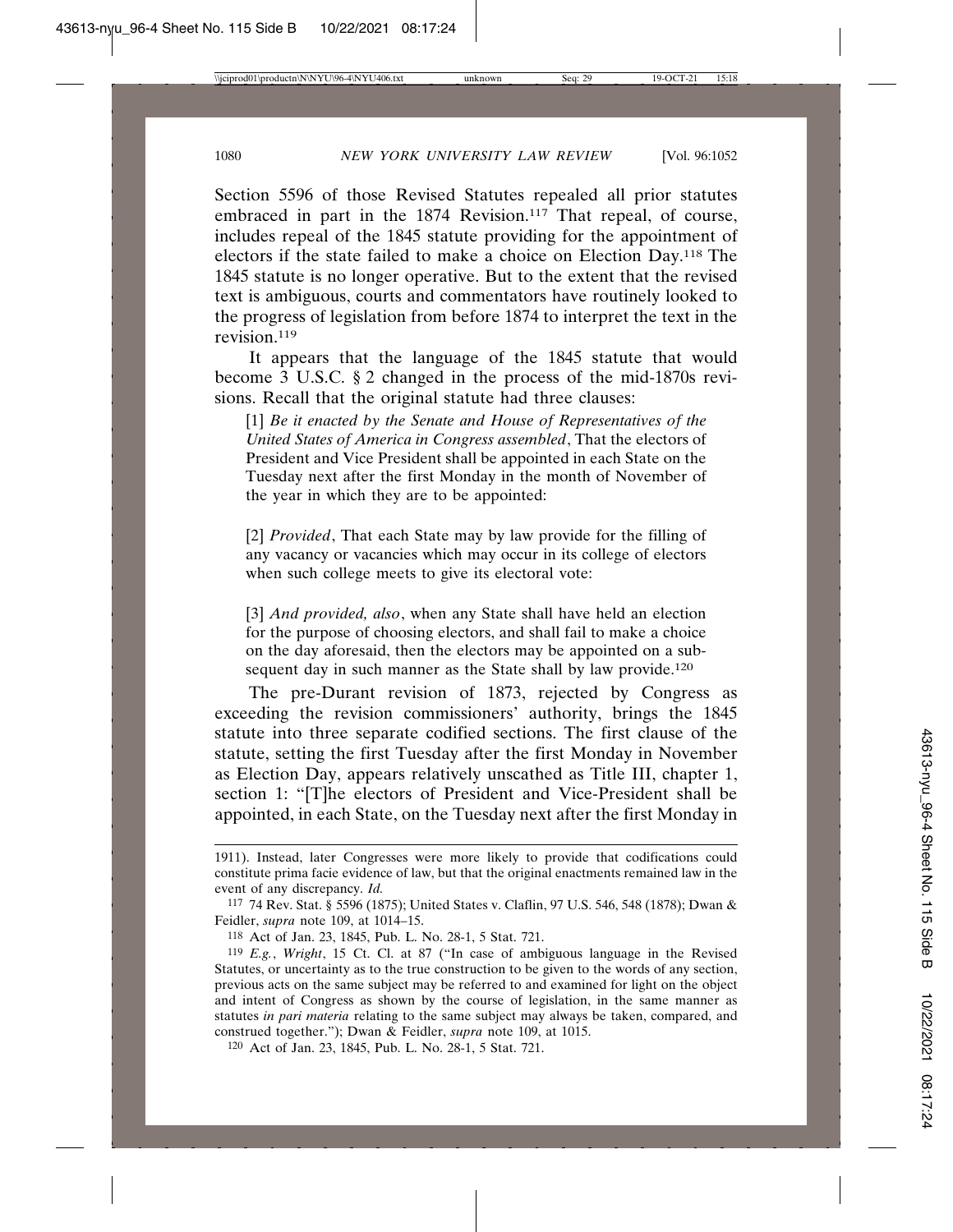November, in every fourth year succeeding every election of a President and Vice-President."<sup>121</sup>

The second clause of the statute appears almost verbatim as Title III, chapter 1, section 3: "Each State may, by law, provide for the filling of any vacancies which may occur in its college of electors when such college meets to give its electoral vote."<sup>122</sup>

But the third clause, appearing in Title III, chapter 1, section 4, is changed to resemble its current form: "Whenever any State has held an election for the purpose of choosing electors, and has failed to make a choice on the day prescribed by law, the electors may be appointed on a subsequent day in such manner as the legislature of such State may direct."<sup>123</sup>

The commissioners tasked with revision gave no indication of any reason for making the change from "in such manner as the State shall by law provide"124 to "in such manner as the legislature of such State may direct."125 In several other portions of the code—including immediately subsequent portions of the code relating to the conduct of presidential electors—the commissioners annotated substantive changes that they had made and that apparently felt sufficiently momentous to warrant annotation.126 There are no such annotations accompanying the relevant change here.

It is also difficult to believe that the change was made for substantive reasons, as a deliberate choice to remove the power to appoint electors from the state's lawmaking process and reassign it to the purported plenary power of the legislature as a body. Had the commissioners believed that the legislature enjoyed such an exclusive appointment privilege—from the Constitution or simply as a matter of federal policy—there would be no reason to make the modification in one instance of appointing electors and not another. They made the change for electoral failure, but not for the previous sentence, governing vacancies. That is, there is no apparent reason to deliberately grant the legislature (as a body, independent of the lawmaking process) exclusive authority to appoint electors when the state fails to

<sup>121</sup> 1 REVISION OF THE UNITED STATES STATUTES AS DRAFTED BY THE COMMISSIONERS APPOINTED FOR THAT PURPOSE, *supra* note 114, at 61.

<sup>122</sup> *Id.*

<sup>123</sup> *Id.* at 62.

<sup>124</sup> Act of Jan. 23, 1845, Pub. L. No. 28-1, 5 Stat. 721.

<sup>125 1</sup> REVISION OF THE UNITED STATES STATUTES AS DRAFTED BY THE COMMISSIONERS APPOINTED FOR THAT PURPOSE, *supra* note 114, at 62.

<sup>126</sup> *See, e.g.*, *id.* at 62–67 (providing annotations to §§ 8, 10–11, 14–16, 18, 20).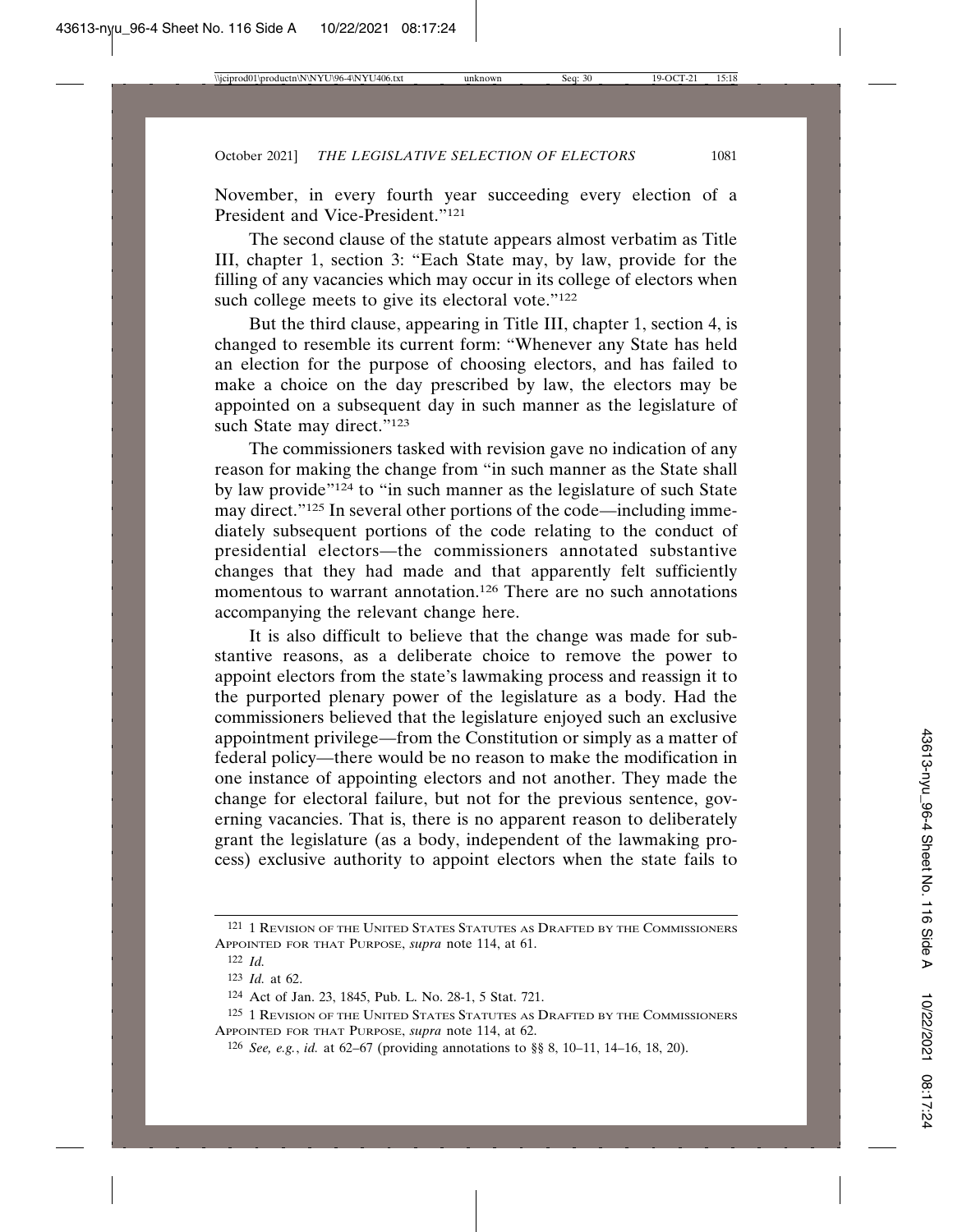make a choice on Election Day (§ 4), but to deny such privilege to the legislature when appointing electors to fill vacancies  $(\S 3)^{127}$ 

Instead, given the absence of any explanation for the change, and the absence of any logical distinction between the instances where the change was made and those where it was not, it is more likely that the change reflects a stylistic choice rather than a substantive one. That is, it is more likely that the revision commissioners believed that the manner of appointing electors that a "legislature . . . may direct"<sup>128</sup> is simply another way of describing the manner of appointing electors provided by a "[s]tate . . . by law."129 Occam's razor suggests that the two phrases provide the same rule. The appointment of electors is given by federal statute to the state lawmaking process.

These changes, introduced in the pre-Durant revision of 1873, persisted in Durant's edition of the Revised Statutes of 1873 ultimately enacted by Congress. The relevant portions of Title III, ch. 1, § 1 of the pre-Durant revision became, verbatim, § 131 of the Revised Statutes.130 Title III, ch. 1, § 3 of the pre-Durant revision became, verbatim, § 133 of the Revised Statutes.131 And the statute of interest here—Title III, ch. 1, § 4 of the pre-Durant revision—became, with the exception of the addition of an irrelevant indefinite article, § 134 of the Revised Statutes.132 And each has been retained in precisely the same form in the modern United States Code.<sup>133</sup>

<sup>127</sup> Similarly, there is no indication that the approach to the particular governmental body entrusted with remedying electoral failure had changed notably since 1845. In 1872, Congress passed a similar provision providing for the contingency of "a failure to elect" a congressional representative upon the single election date then established for federal congressional elections. Act of Feb. 2, 1872, Pub. L. No. 42-11, § 4, 17 Stat. 28, 29 (codified as amended at 2 U.S.C. § 8(a)). As mentioned above, Article I provides that the rules for congressional elections "shall be prescribed in each State by the Legislature thereof." U.S. CONST. art. I,  $\S$  4, cl. 1. And yet, when providing for a failure to elect congressional representatives on the single day designated by federal law, Congress allowed the states to provide another election to resolve the vacancy, not at any time preferred by the legislature (beyond the lawmaking process), but "at such time as is or may be provided by [state] law." § 4, 17 Stat. at 29. That is, the 1872 Congress seemed to have the same approach to the body empowered to resolve electoral failure for congressional representatives that the 1845 Congress had to resolve electoral failure for presidential electors.

<sup>128</sup> 1 REVISION OF THE UNITED STATES STATUTES AS DRAFTED BY THE COMMISSIONERS APPOINTED FOR THAT PURPOSE, *supra* note 114, at 62.

<sup>129</sup> Act of Jan. 23, 1845, Pub. L. No. 28-1, 5 Stat. 721.

<sup>130</sup> 3 Rev. Stat. § 131 (1875).

<sup>131</sup> *Id*. § 133.

<sup>132</sup> *Id*. § 134. Section 134 reads: "Whenever any State has held an election for the purpose of choosing electors, and has failed to make a choice on the day prescribed by law, the electors may be appointed on a subsequent day in such *a* manner as the legislature of such State may direct." *Id.* (emphasis added).

<sup>133</sup> *Compare id*. § 131, *with* 3 U.S.C. § 1; *compare* 3 Rev. Stat. § 133, *with* 3 U.S.C. § 4; *compare* 3 Rev. Stat. § 134, *with* 3 U.S.C. § 2.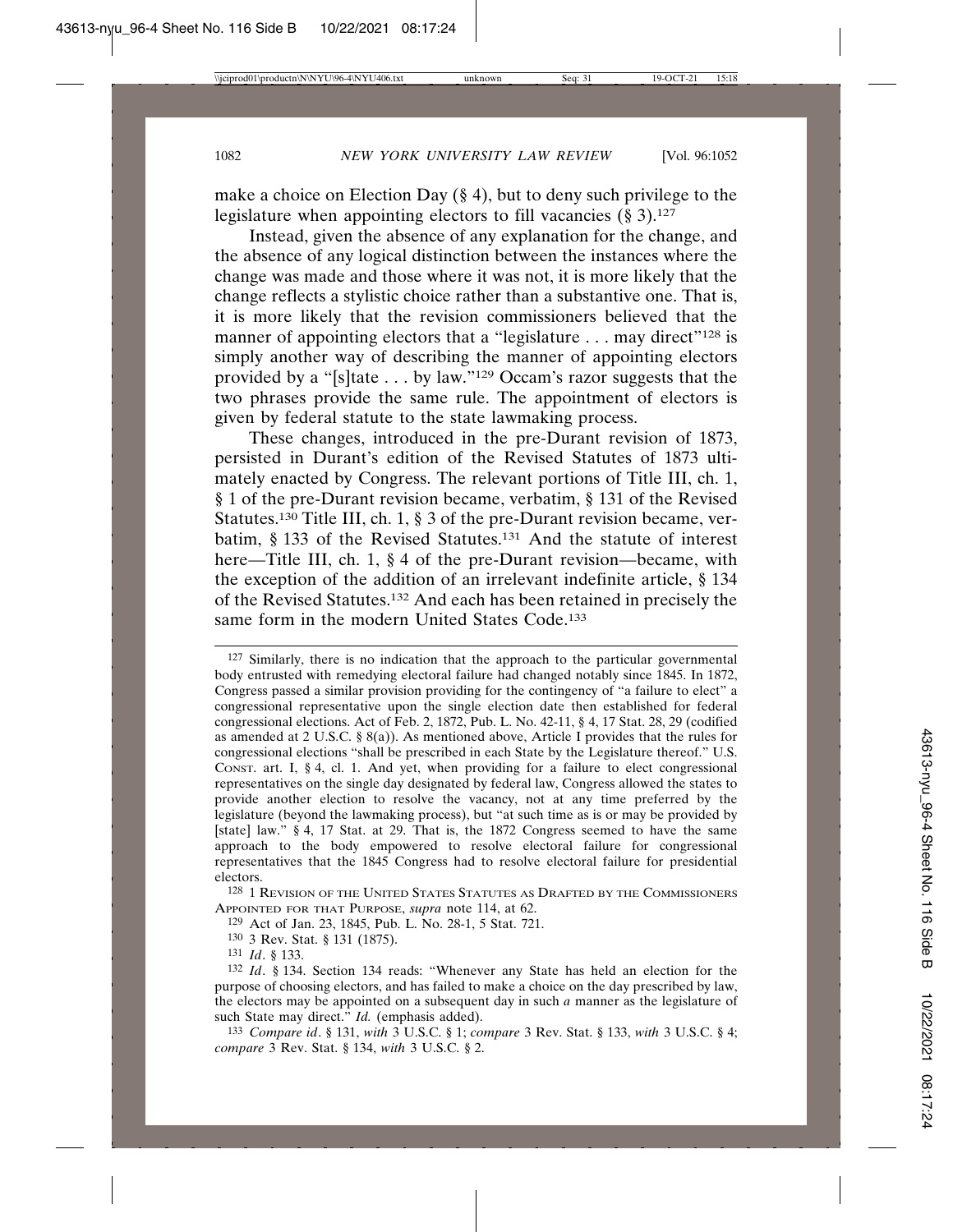In sum, 3 U.S.C. § 2 now authorizes, in the event that a state fails to choose electors in the election held on the federally mandated presidential election date, the appointment of electors on some later day "in such a manner as the legislature of such State may direct."<sup>134</sup> But that statute began as a provision authorizing, in the event of failure, the appointment of electors "in such manner as the State shall by law provide."135 The textual change was made in the course of an errorladen 1873 codification project, without any contemporaneous recognition that the change was intended to be substantive (or, indeed, in any way remarkable). A neighboring statutory provision, also concerning the selection of electors, retained the original direction to appoint electors "by law," without any indication that the lawmaking process would be thought to intrude on the unique prerogative of the state legislature as a body empowered to act beyond lawmaking.136

The most natural implication is that the textual change in the statute that became 3 U.S.C. § 2 was not meant to connote any difference in meaning: that the manner in which a state provides for the appointment of electors "by law" is simply another way to describe the manner by which a state legislature "directs" how electors are to be appointed. And at the least, if the text of 3 U.S.C. § 2 is ambiguous with respect to its reference to either a regular lawmaking power or to a special source of power in the legislature beyond the lawmaking process, the 1845 precursor ought to inform any modern reading of the statute.

#### III

# THE STATUTE AS AN INTERPRETIVE DEVICE FOR THE **CONSTITUTION**

Indeed, the historical precursors of 3 U.S.C. § 2 canvassed above might—in an unusual way—shed some light on the best reading of the constitutional provision. Of course, the extent to which postratification history may be relevant—here, specifically, the extent to which nineteenth-century statutes may provide interpretive guidance for the construction of eighteenth-century constitutional provisions—

<sup>134</sup> 3 U.S.C. § 2.

<sup>135</sup> Act of Jan. 23, 1845, Pub. L. No. 28-1, 5 Stat. 721.

<sup>136</sup> 3 U.S.C. § 4. In addition to the instruction in 3 U.S.C. § 4 that elector vacancies be resolved "by law," other portions of the statutes providing for delivery of elector results further support the notion that those results are to be obtained through procedures determined by normal lawmaking process and not by the legislature as a distinct body. For example, 3 U.S.C. § 6 requires the state executive to deliver to the United States Archivist a certificate of the electors appointed once the identity of those electors has been ascertained—and provides that this ascertainment is to take place "under the laws of such State," not pursuant to the unilateral direction of the state legislature. 3 U.S.C. § 6.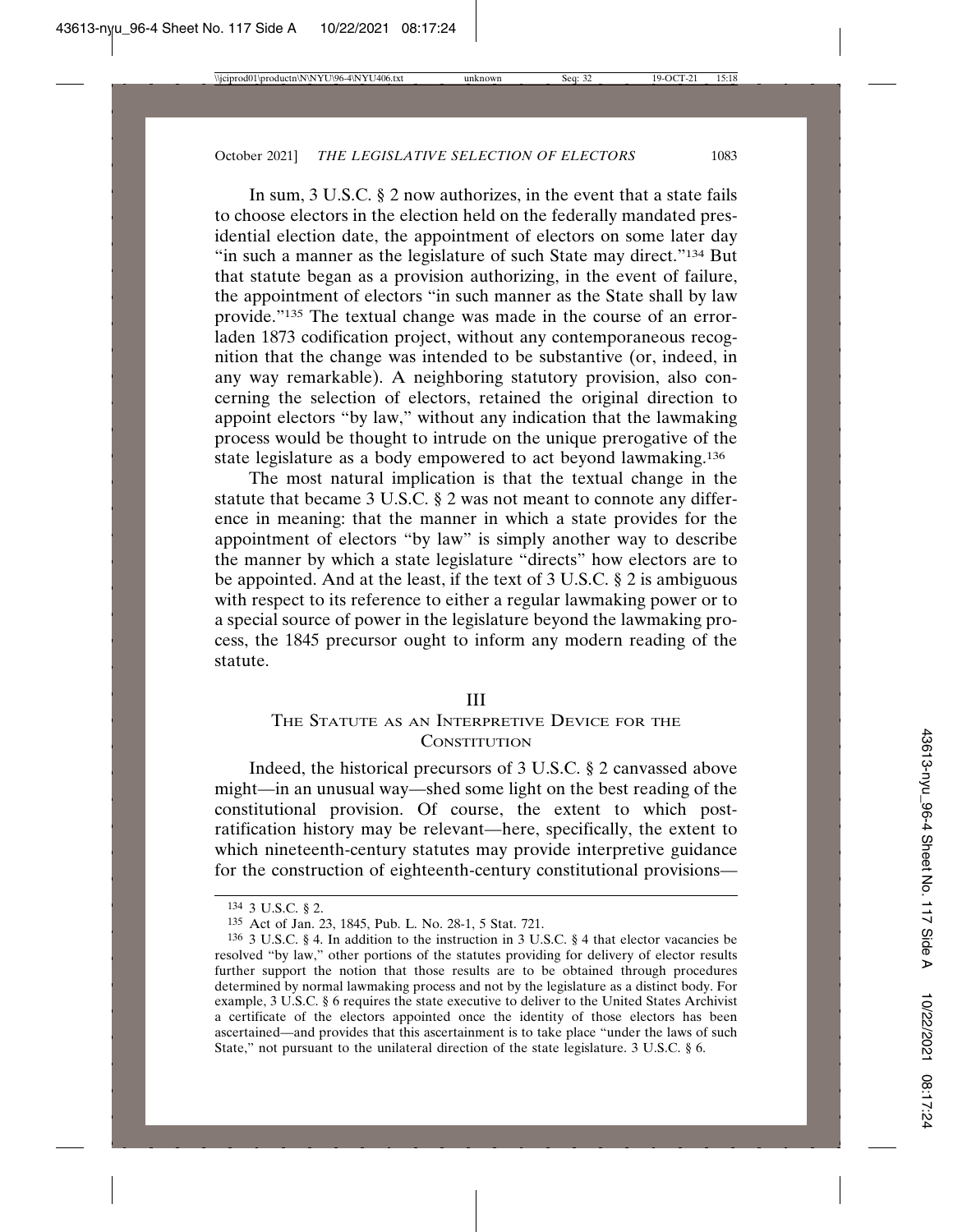is a matter of abiding dispute in constitutional theory. This essay neither engages that voluminous literature nor takes sides in the debate. But Part I, above, mentioned *McPherson v. Blacker*, and its seeming influence on at least some readings of the Article II delegation. *McPherson*, in turn, relies heavily on a nineteenth-century congressional committee report in explaining Article II.137 The origins of 3 U.S.C. § 2, above, may help put the most frequently cited passage of *McPherson* in some perspective.

*McPherson*'s discussion of any legislative role in prescribing the manner of appointing electors distinct from the normal legislative process is, as explained above, dicta.138 The case concerned a statute, passed through the normal legislative process, and there was no claim that this statute was in any way in conflict with state courts or the state constitution. But within the dicta of the case, several statements suggest a more robust Article II role for the legislature than the normal legislative process provides. The starkest articulation of this theory—a full-throated strong version of the "independent state legislature" notion—appears in *McPherson*'s citation of an 1874 Senate committee report on a (failed) proposed constitutional amendment to effectuate a popular vote for presidential electors.139 The complete passage is as follows:

[O]n the 28th of May, 1874, a report was made by Senator Morton, chairman of the senate committee on privileges and elections, recommending an amendment dividing the states into electoral districts, and that the majority of the popular vote of each district should give the candidate one presidential vote, but this also failed to obtain action. In this report it was said: "The appointment of these electors is thus placed absolutely and wholly with the legislatures of the several states. They may be chosen by the legislature, or the legislature may provide that they shall be elected by the people of the state at large, or in districts, as are members of congress, which was the case formerly in many states; and it is no doubt competent for the legislature to authorize the governor, or the supreme court of the state, or any other agent of its will, to appoint these electors. This power is conferred upon the legislatures of the states by the constitution of the United States, and cannot be taken from them or modified by their state constitutions any more than can their power to elect senators of the United States. Whatever provisions may be made by statute, or by the state constitution, to choose electors by the people, there is no doubt of the right of the legisla-

<sup>137</sup> *Supra* Part I.

<sup>138</sup> *Supra* text accompanying notes 42–45; Smith, *supra* note 9, at 775–76.

<sup>139</sup> McPherson v. Blacker, 146 U.S. 1, 34–35 (1892).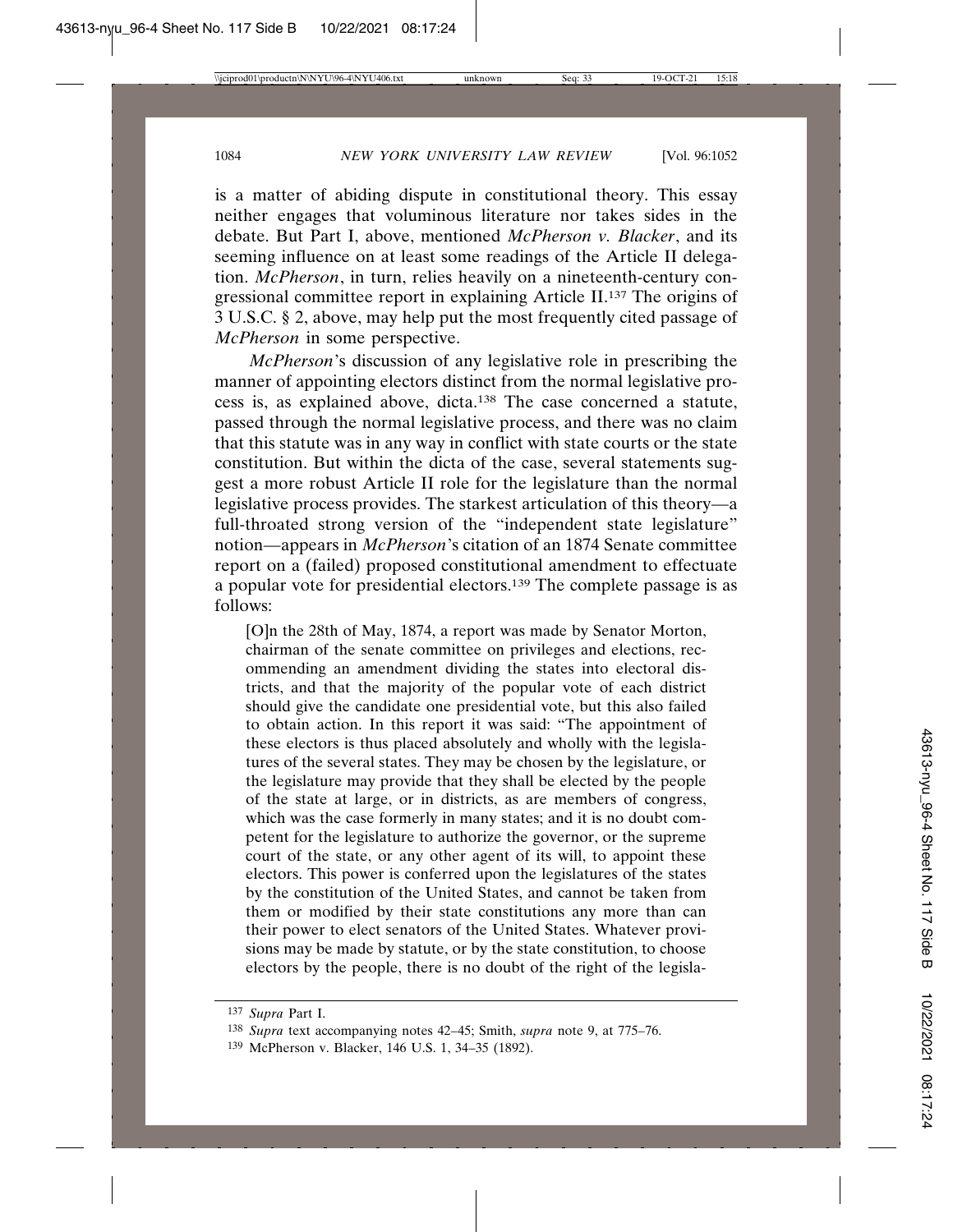ture to resume the power at any time, for it can neither be taken away nor abdicated."140

This committee report asserts that state legislatures cannot for these purposes be bound by any state limitations, including the state constitution—thereby requiring Senator Morton's constitutional amendment to make a presidential popular vote durable.

In *McPherson*, the citation of this report is the culmination of a lengthy passage about the history of state flexibility to choose districted elections, at-large elections, or some other mechanism to appoint electors (which was, of course, the actual issue in the case).<sup>141</sup> But much has been made of the rhetorical swell at the close, quoting a report singling out the state legislature for a special role free of state constitutional context. When proponents of a strong "independent state legislature" notion cite *McPherson*, this is the muscular language they cite.142

It is not clear why a congressional committee report from a failed constitutional amendment promulgated in 1874 should be particularly persuasive in assessing the meaning of an Article II delegation to the states. And Hayward Smith has documented the ways in which the author of that committee report—with, inter alia, a stake in aggrandizing the need for his proposed constitutional amendment—may be a particularly unreliable representative narrator.143 But if we take the *McPherson* method seriously, it implies that mid-nineteenth-century congressional views should be meaningful in construing the constitutional provision. And if that premise bears weight, the historical progression of statutory text discussed in this article provides far stronger evidence that Congress as a whole did *not* seem to believe in an independent state legislature doctrine allowing the legislature as a body free reign to act beyond regular state lawmaking procedures.<sup>144</sup>

143 Smith, *supra* note 9, at 777–79.

<sup>140</sup> *Id.* (quoting S. REP. NO. 43-395, at 9 (1874)).

<sup>141</sup> *Id.* at 28–35.

<sup>142</sup> *See, e.g.*, Carson v. Simon, 978 F.3d 1051, 1060 (8th Cir. 2020) ("Simply put, the Secretary has no power to override the Minnesota Legislature. In fact, a legislature's power in this area is such that it 'cannot be taken from them or modified' even through 'their state constitutions.'" (quoting *McPherson*, 146 U.S. at 35)).

<sup>144</sup> Professor Morley has catalogued several other examples of nineteenth-century articulations of this principle in several state supreme courts and a few instances in which Congress acted in its role to resolve the elections of its members. Morley, *Independent State Legislature*, *supra* note 9, at 38–45, 69. These other examples seem, at best, to show nineteenth-century support for a weaker form of the "independent state legislature" doctrine, holding the state legislative process to state constitutional procedural requirements while freeing it of some or all substantive constraints. None exhibits the fullthroated articulation of plenary authority asserted in the committee report *McPherson* cites.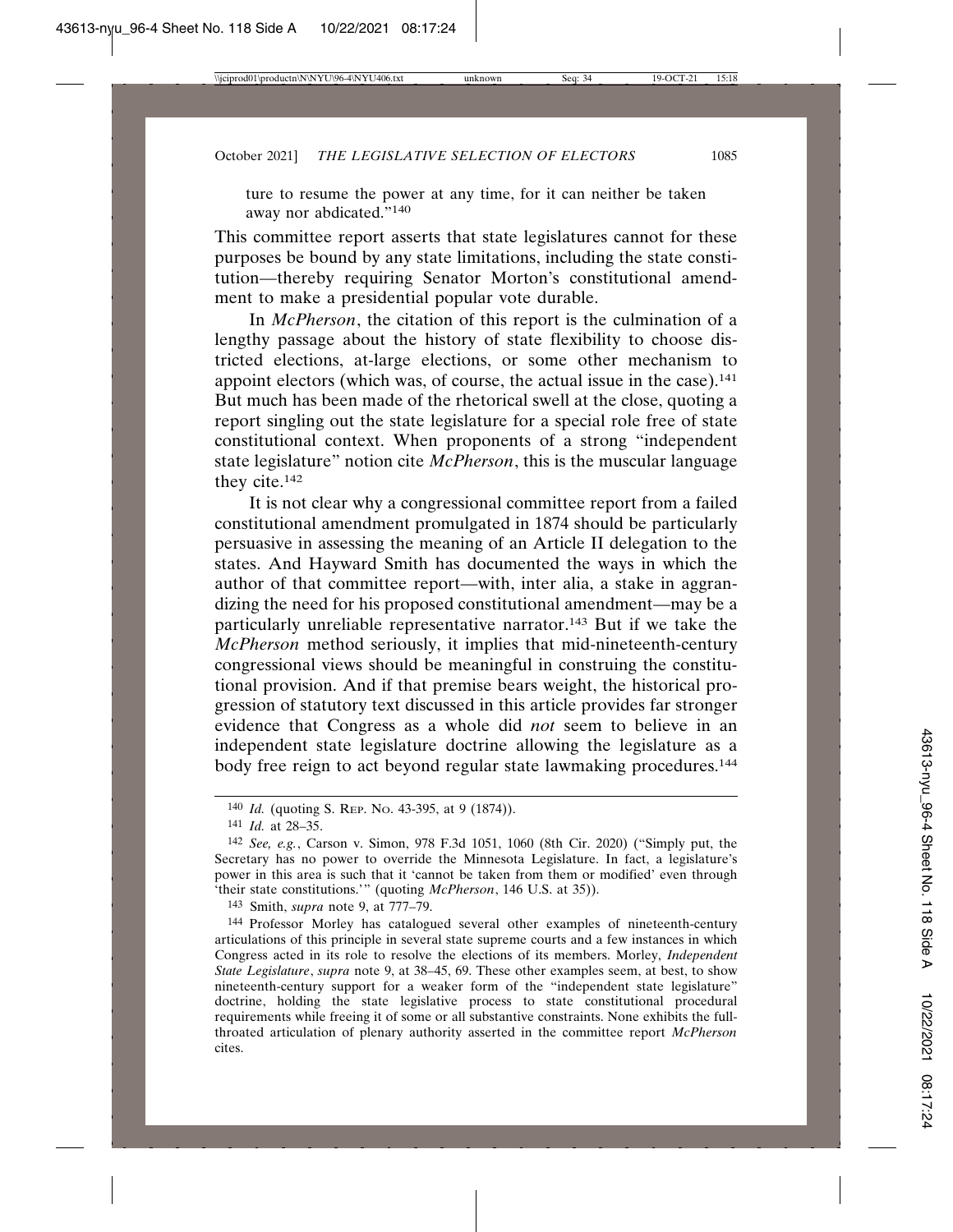In 1845, as shown above, Congress passed a statute authorizing the State, in the event that the state failed to make a choice on Election Day, to provide the manner of appointing electors—by law.145 No member of Congress suggested that this mode of appointing electors—regular statutory procedure, under regular state constitutional constraints—was in any way improper or unconstitutional.146 The legislative history reveals various alternative, rejected, proposals that more closely mirrored the constitutional text (allowing the "legislature" to "direct" the appointment of electors), but no member of Congress remarked on that distinction as reflecting a choice of decisionmaker different from the designation "by law" in the final statute.147 The implication is that, at least in 1845, Congress thought that allowing states to direct the manner of appointing electors by law, and allowing the state legislature to direct the manner of the appointment of electors, amounted to the same thing: normal state lawmaking power and constraint.148 And that both were perfectly consistent with Article II.

By 1873, the 1845 text providing for the appointment of electors in the event that the state had failed to make a choice on Election Day had changed.149 But the text providing for the states to fill vacancies among the electors—by law—had not.150 The argument in Part II above suggests that the textual change in the provision to become 3 U.S.C. § 2 was inadvertent, and should not be read as particularly meaningful.151 But independent of the merits of that argument, the *absence* of a change in the vacancies portion of the statute shows that Congress, when it passed the Revised Statutes in 1874, still apparently believed that states could provide for the filling of electors' vacancies "by law,"152 and that this was in no way inconsistent with the role of the state legislatures under Article II. Indeed, that delegation, reliant on the normal lawmaking process of the state, remains in the code today.153

151 *See supra* text accompanying notes 132–36.

152 1 REVISION OF THE UNITED STATES STATUTES AS DRAFTED BY THE COMMISSIONERS APPOINTED FOR THAT PURPOSE, *supra* note 114, at 61.

153 3 U.S.C. § 4; *cf.* 2 U.S.C. § 8(a) (allowing state law, not "the legislature," to prescribe the time for holding a congressional election to fill a vacancy, following an 1872 statute with the same language).

<sup>145</sup> *See supra* text accompanying notes 96, 102–04.

<sup>146</sup> *See supra* text accompanying notes 104–06.

<sup>147</sup> *See supra* note 101.

<sup>148</sup> *See supra* note 101.

<sup>149</sup> *See supra* text accompanying note 123.

<sup>150</sup> *See* 1 REVISION OF THE UNITED STATES STATUTES AS DRAFTED BY THE COMMISSIONERS APPOINTED FOR THAT PURPOSE, *supra* note 114, at 61.